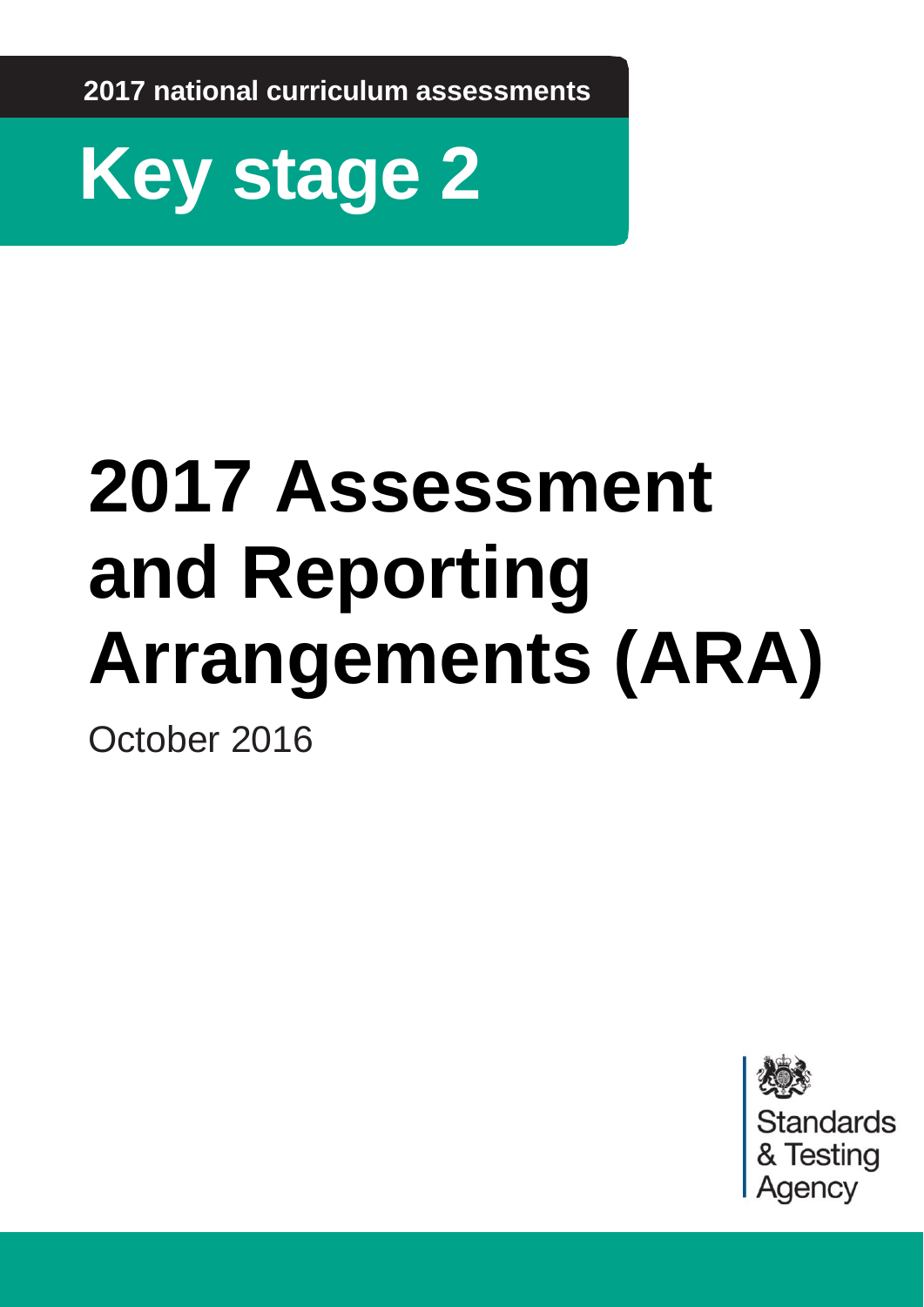# **Contents**

| <b>Section 1: Introduction</b>                     | 5  |
|----------------------------------------------------|----|
| 1.1 About this guidance                            | 5  |
| 1.2 Who is this guidance for?                      | 5  |
| 1.3 Legal status                                   | 5  |
| 1.4 Expiry                                         | 5  |
| Section 2: Changes for 2016 to 2017                | 6  |
| 2.1 Interim teacher assessment frameworks          | 6  |
| 2.2 New outcome codes on test attendance registers | 6  |
| 2.3 Braille versions of the tests                  | 6  |
| <b>Section 3: Important dates</b>                  | 7  |
| 3.1 Important dates for 2016                       | 7  |
| 3.2 Important dates for 2017                       | 8  |
| 3.3 Test timetable for 2017                        | 10 |
| Section 4: 2017 national curriculum tests          | 11 |
| 4.1 Overview of 2017 tests                         | 11 |
| 4.2 Science sampling tests                         | 12 |
| 4.3 Scaled scores                                  | 12 |
| 4.4 Practice test materials                        | 13 |
| 4.5 Test frameworks                                | 13 |
| 4.6 Test orders                                    | 13 |
| 4.7 Modified test materials                        | 14 |
| 4.8 Delivery of test materials                     | 14 |
| <b>Section 5: Test participation</b>               | 16 |
| 5.1 Participating pupils                           | 16 |
| 5.2 Registering pupils for the tests               | 17 |
| 5.3 Access arrangements                            | 19 |
| 5.4 Pupils with a profound hearing impairment      | 20 |
| 5.5 Pupils with English as an additional language  | 21 |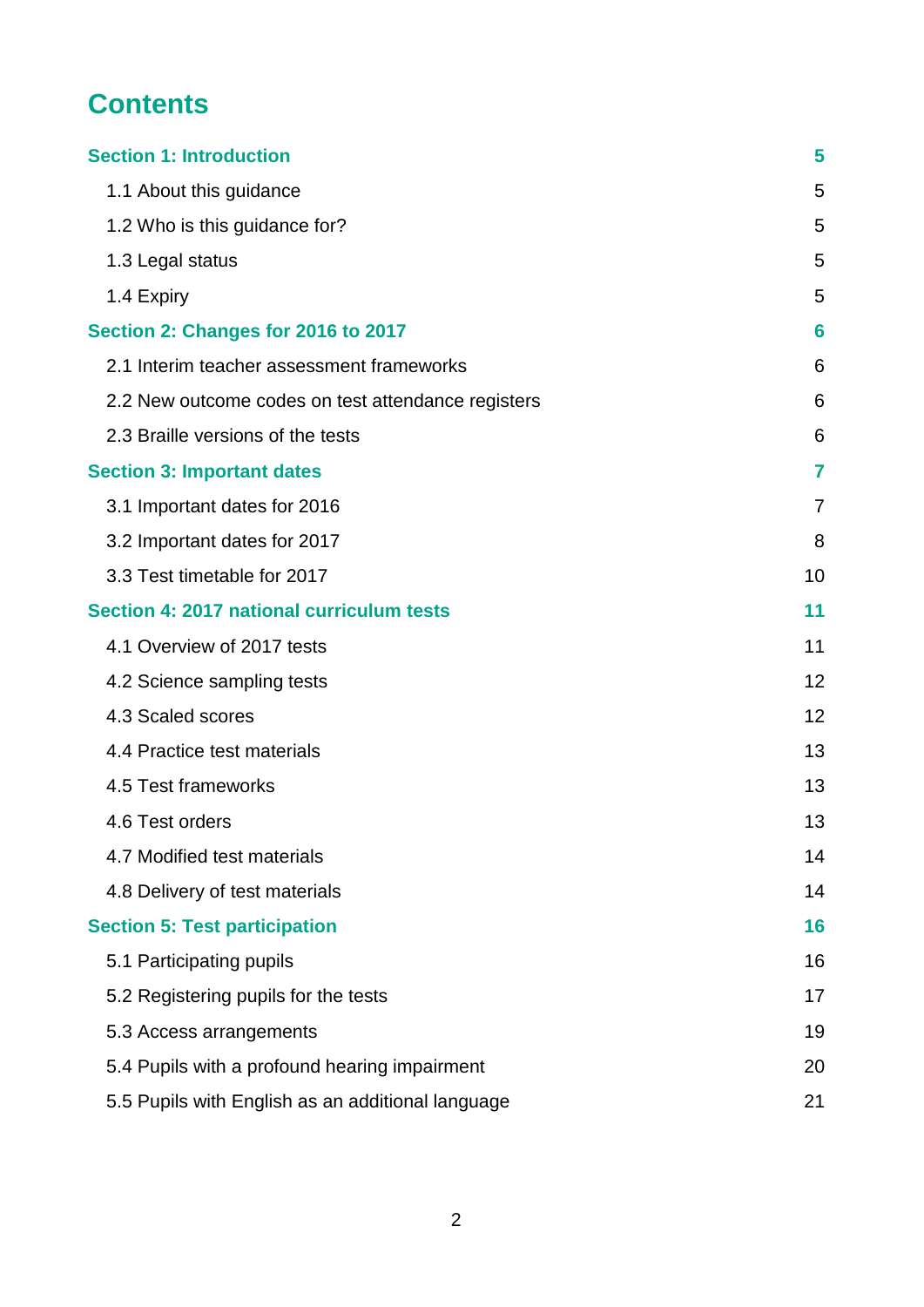| <b>Section 6: Test administration</b>                                          | 22 |
|--------------------------------------------------------------------------------|----|
| 6.1 When to administer tests                                                   | 22 |
| 6.2 Changes to the statutory test timetable                                    | 22 |
| 6.3 Absence during the test period                                             | 23 |
| 6.4 Security of test materials                                                 | 23 |
| 6.5 Making modifications to tests                                              | 24 |
| 6.6 Administering tests                                                        | 24 |
| 6.7 Packing and collection of scripts                                          | 25 |
| 6.8 Maladministration                                                          | 25 |
| 6.9 Monitoring the tests                                                       | 26 |
| 6.10 Headteachers' responsibilities for the tests                              | 27 |
| 6.11 Local authorities' responsibilities for the tests                         | 29 |
| <b>Section 7: Teacher assessment</b>                                           | 30 |
| 7.1 Overview of teacher assessment                                             | 30 |
| 7.2 Important dates                                                            | 30 |
| 7.3 What teachers must assess                                                  | 30 |
| 7.4 Interim teacher assessment frameworks                                      | 31 |
| 7.5 Interim pre-key stage standards                                            | 32 |
| 7.6 External moderation of teacher assessment                                  | 32 |
| 7.7 Submitting teacher assessment                                              | 34 |
| 7.8 P scales                                                                   | 35 |
| 7.9 Pupils who move schools                                                    | 35 |
| 7.10 Maladministration                                                         | 36 |
| 7.11 Headteachers' responsibilities for teacher assessment and moderation      | 36 |
| 7.12 Local authorities' responsibilities for teacher assessment and moderation | 37 |
| <b>Section 8: Test results</b>                                                 | 38 |
| 8.1 Return of results to schools                                               | 38 |
| 8.2 Return of test scripts to schools                                          | 38 |
| 8.3 Reviews of marking                                                         | 39 |
|                                                                                |    |

[8.4 How DfE uses test results](#page-38-1) 39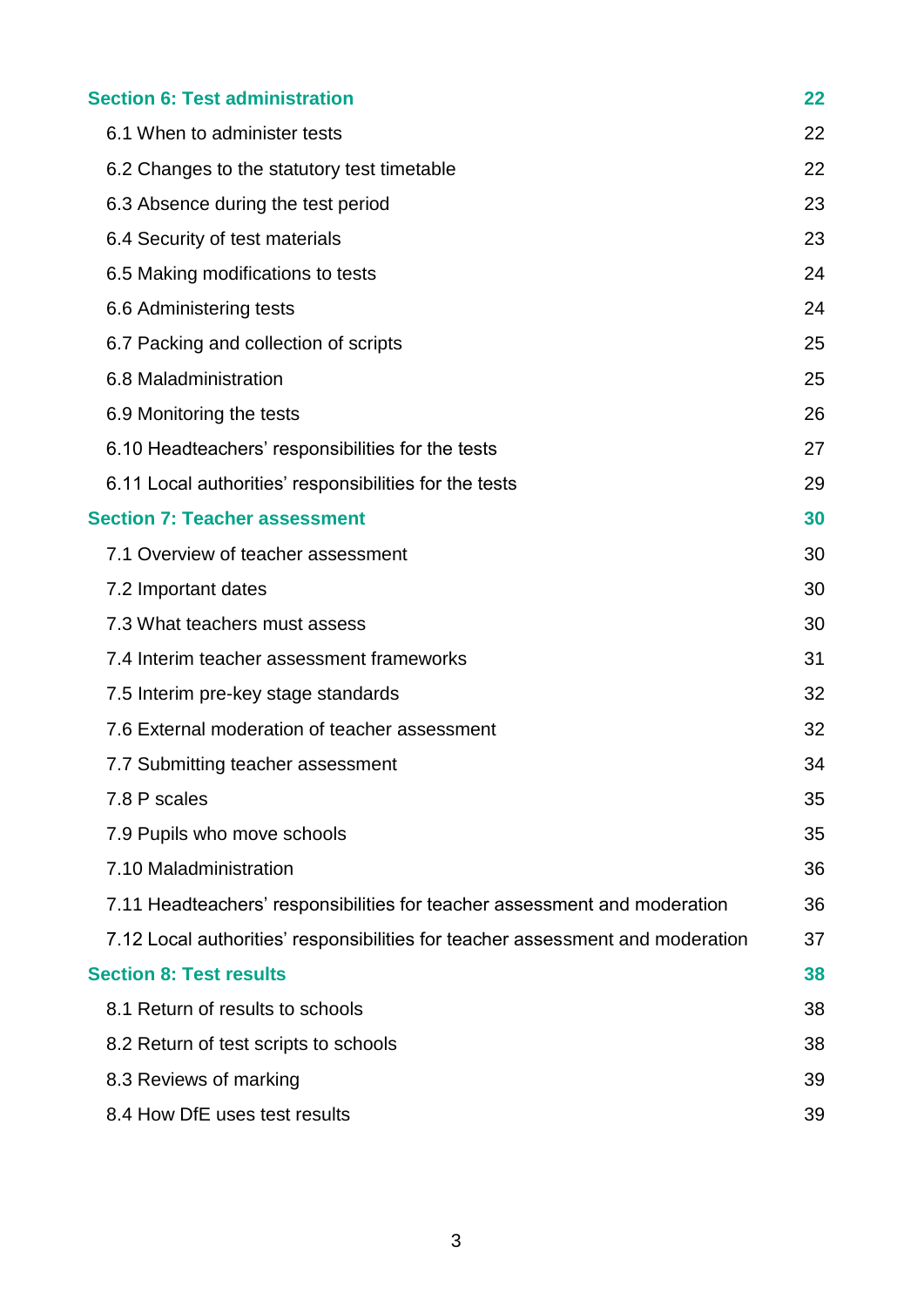| <b>Section 9: Reporting to parents</b>                     | 41 |
|------------------------------------------------------------|----|
| 9.1 Annual reports                                         | 41 |
| 9.2 What reports must cover                                | 41 |
| <b>Section 10: Keeping and maintaining records</b>         | 44 |
| 10.1 Pupils' educational records                           | 44 |
| 10.2 Disclosure of educational records                     | 44 |
| 10.3 Transferring records to a pupil's new school          | 45 |
| <b>Section 11: Legal requirements and responsibilities</b> | 47 |
| 11.1 Application of ARA to different types of school       | 47 |
| 11.2 Headteachers' responsibilities                        | 49 |
| 11.3 Teachers' responsibilities                            | 50 |
| 11.4 Governing bodies' responsibilities                    | 50 |
| 11.5 Academy trusts' responsibilities                      | 50 |
| 11.6 Local authorities' responsibilities                   | 51 |
| 11.7 Regulatory concerns                                   | 51 |
| <b>Section 12: Further information</b>                     | 52 |
| 12.1 Useful websites and links                             | 52 |
| 12.2 Additional resources                                  | 53 |
| 12.3 Help and support                                      | 53 |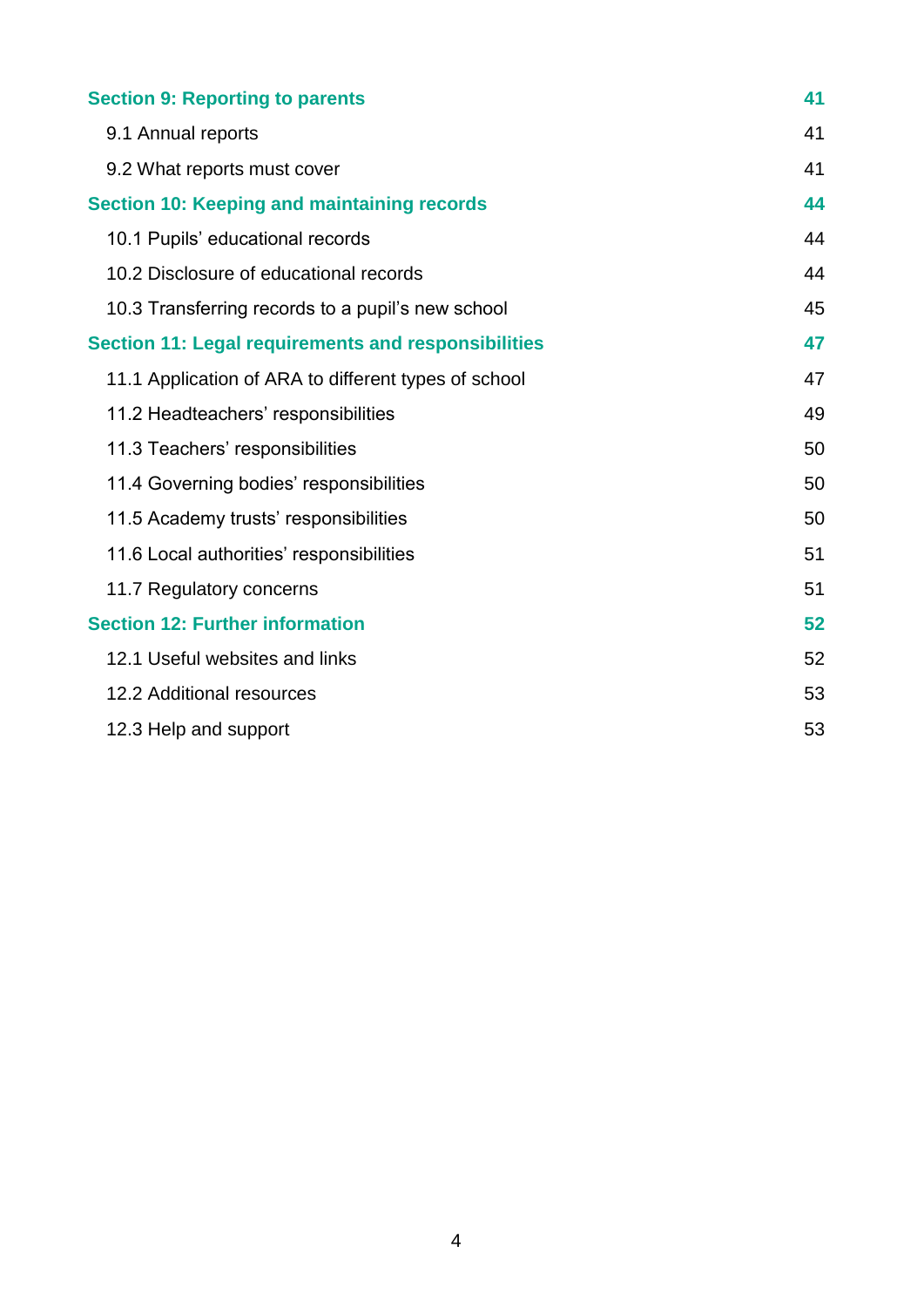# <span id="page-4-0"></span>**Section 1: Introduction**

## <span id="page-4-1"></span>**1.1 About this guidance**

This guidance details the statutory requirements for key stage 2 (KS2) national curriculum assessment and reporting for the 2016 to 2017 academic year. It is produced by the [Standards and Testing Agency](https://www.gov.uk/government/organisations/standards-and-testing-agency)<sup>1</sup> (STA), an executive agency of the Department for Education (DfE).

The assessment and reporting arrangements apply to maintained schools, maintained special schools, academies, free schools, Service Children's Education (SCE) schools and participating independent schools with pupils in KS2. Full details of how the ARA applies to different types of school are included in section 11.1.

## <span id="page-4-2"></span>**1.2 Who is this guidance for?**

- Headteachers and senior leadership teams
- Local authority (LA) assessment co-ordinators
- Teachers responsible for end of KS2 assessment, including administering tests
- **Governors and trustees**

## <span id="page-4-3"></span>**1.3 Legal status**

The ARA contains provisions made pursuant to Article 11 of The Education (National Curriculum) (Key Stage 2 Assessment Arrangements) (England) Order 2003, as amended. This Order is made under section 87 of the Education Act 2002.

This document gives full effect to, or otherwise supplements, the provisions made in the Order. As such it has effect as if made by the Order. The Order, as amended, can be viewed in the government's [legislation archive](http://www.legislation.gov.uk/uksi/2003/1038/contents/made)<sup>2</sup>.

The ARA also contains guidance and information that does not form part of the law. Section 11 contains further guidance on legal requirements and responsibilities.

## <span id="page-4-4"></span>**1.4 Expiry**

This guidance is relevant until the end of the 2016 to 2017 academic year.

<u>.</u>

<sup>1</sup> www.gov.uk/sta

<sup>2</sup> www.legislation.gov.uk/uksi/2003/1038/contents/made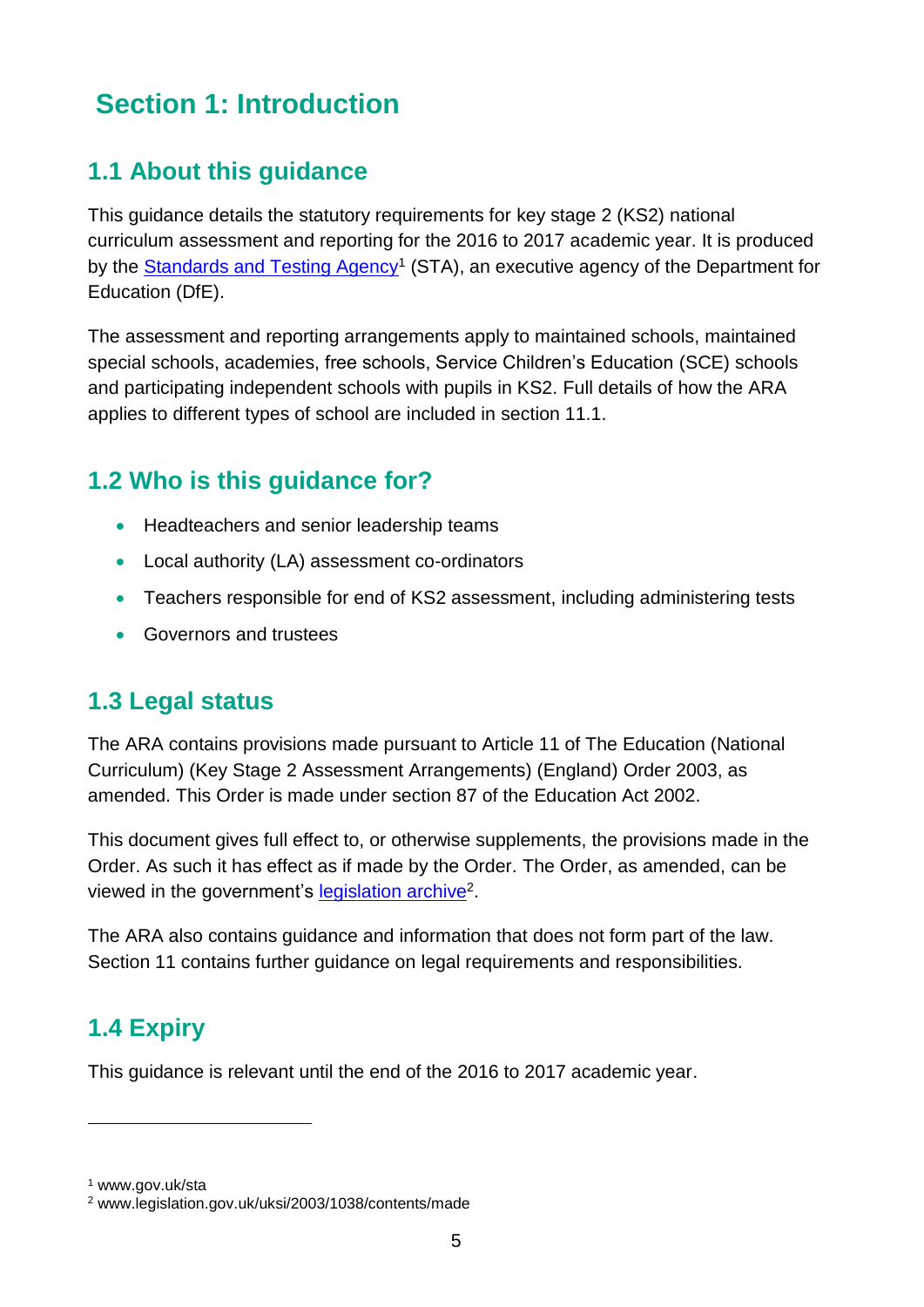# <span id="page-5-0"></span>**Section 2: Changes for 2016 to 2017**

## <span id="page-5-1"></span>**2.1 Interim teacher assessment frameworks**

The use of the [interim teacher assessment frameworks](https://www.gov.uk/government/publications/2017-interim-frameworks-for-teacher-assessment-at-the-end-of-key-stage-2)<sup>3</sup> and the interim pre-key stage [standards](https://www.gov.uk/government/publications/2017-pre-key-stage-2-pupils-working-below-the-test-standard)<sup>4</sup> is extended for the 2016 to 2017 academic year.

The frameworks remain the same as those used in the 2015 to 2016 academic year except for a single amendment published in July 2016 to make the guidance explicit for assessing pupils with physical disabilities or sensory impairment.

## <span id="page-5-2"></span>**2.2 New outcome codes on test attendance registers**

Code 'T' will no longer be used as an outcome on test attendance registers.

From 2017, if a pupil is working at the standard of the tests but is unable to access them, they must be registered in the 'Pupil registration' section of NCA tools and marked as 'U' (unable to access) on the attendance register provided with the test materials.

Where schools have not had enough time to determine a pupil's abilities before the tests, they must be registered in the 'Pupil registration' section of NCA tools and marked as 'J' (just arrived) on the attendance register provided with the test materials.

See section 5.2 for further guidance on registering pupils for the tests.

## <span id="page-5-3"></span>**2.3 Braille versions of the tests**

1

Braille versions of the KS2 tests will only be available in Unified English Braille (UEB).

Schools can order modified versions, in braille and modified large print, in the 'Test orders' section of NCA tools from Monday 31 October until Friday 25 November.

<sup>3</sup> www.gov.uk/government/publications/2017-interim-frameworks-for-teacher-assessment-at-the-end-ofkey-stage-2

<sup>4</sup> www.gov.uk/government/publications/2017-pre-key-stage-2-pupils-working-below-the-test-standard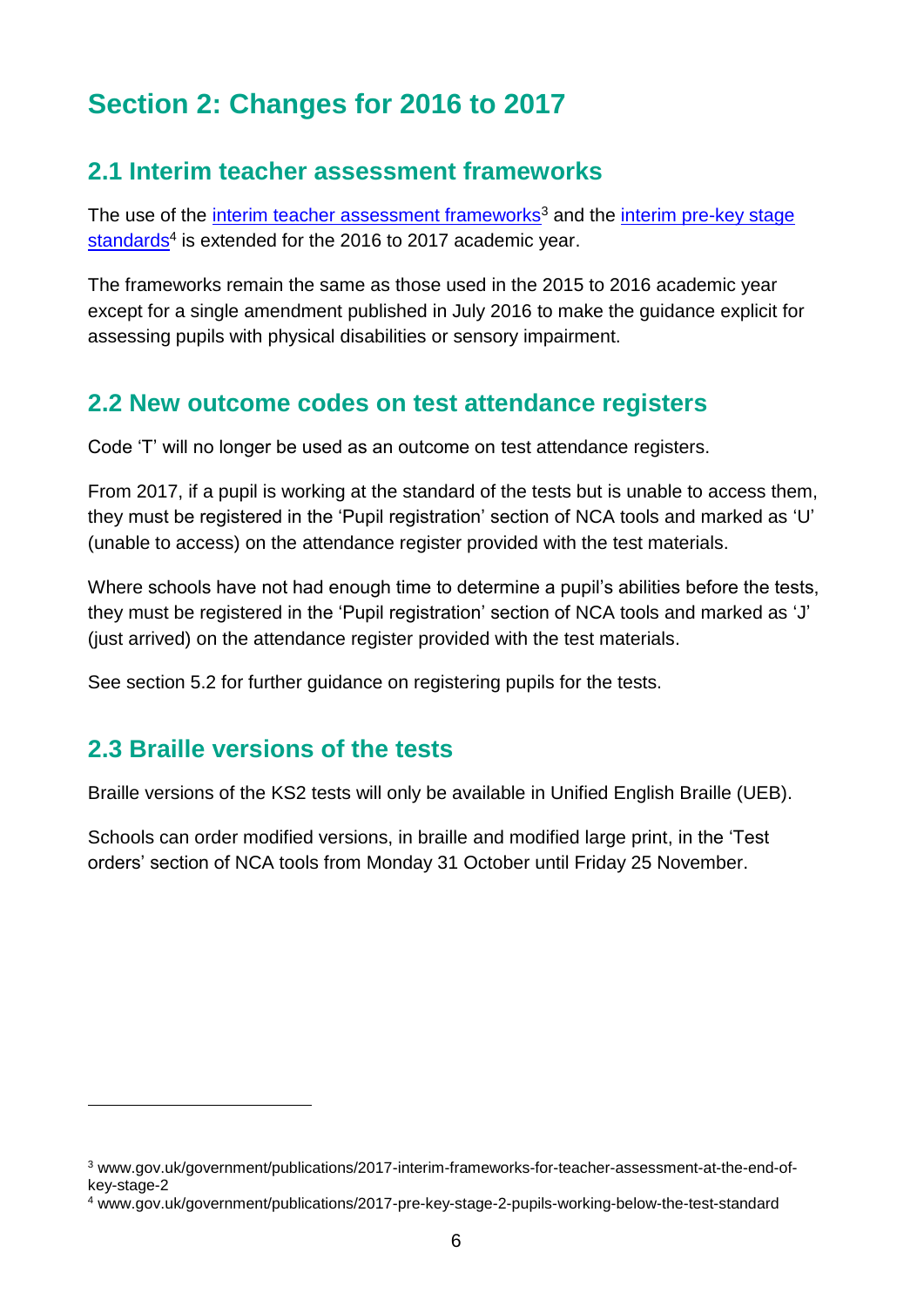# <span id="page-6-0"></span>**Section 3: Important dates**

These dates may be subject to change.

## <span id="page-6-1"></span>**3.1 Important dates for 2016**

|                                  | 'Test orders' section of NCA tools <sup>5</sup> opens.                                                                                                                                                                                                                                                             |
|----------------------------------|--------------------------------------------------------------------------------------------------------------------------------------------------------------------------------------------------------------------------------------------------------------------------------------------------------------------|
| Monday 31 October                | Maintained schools, academies and free schools<br>should order modified versions of the KS2 tests,<br>including enlarged print, modified large print and<br>braille, if required, by Friday 25 November.<br>Quantities of standard test materials will be based on<br>schools' census and pupil registration data. |
|                                  | Independent schools choosing to participate in the<br>KS2 assessment and reporting arrangements must<br>place test orders on NCA tools for both standard and<br>modified versions, and issue privacy notices to<br>parents, by Friday 25 November.                                                                 |
| Friday 25 November               | 'Test orders' section of NCA tools closes.<br>$\bullet$                                                                                                                                                                                                                                                            |
|                                  | Deadline for maintained schools, academies and free<br>schools to order modified versions of the KS2 tests.                                                                                                                                                                                                        |
|                                  | Deadline for participating independent schools to<br>$\bullet$<br>order standard and modified versions of the KS2<br>tests and issue privacy notices to parents.                                                                                                                                                   |
| By the end of the<br>autumn term | Deadline for academies to have chosen which LA will<br>$\bullet$<br>undertake monitoring of their KS2 tests and external<br>moderation of their teacher assessment (TA), and<br>reported this information to STA.                                                                                                  |
|                                  | Independent schools choosing to participate in the<br>KS2 tests should make an agreement with the LA<br>that will complete external moderation of their TA.                                                                                                                                                        |

<sup>5</sup> https://ncatools.education.gov.uk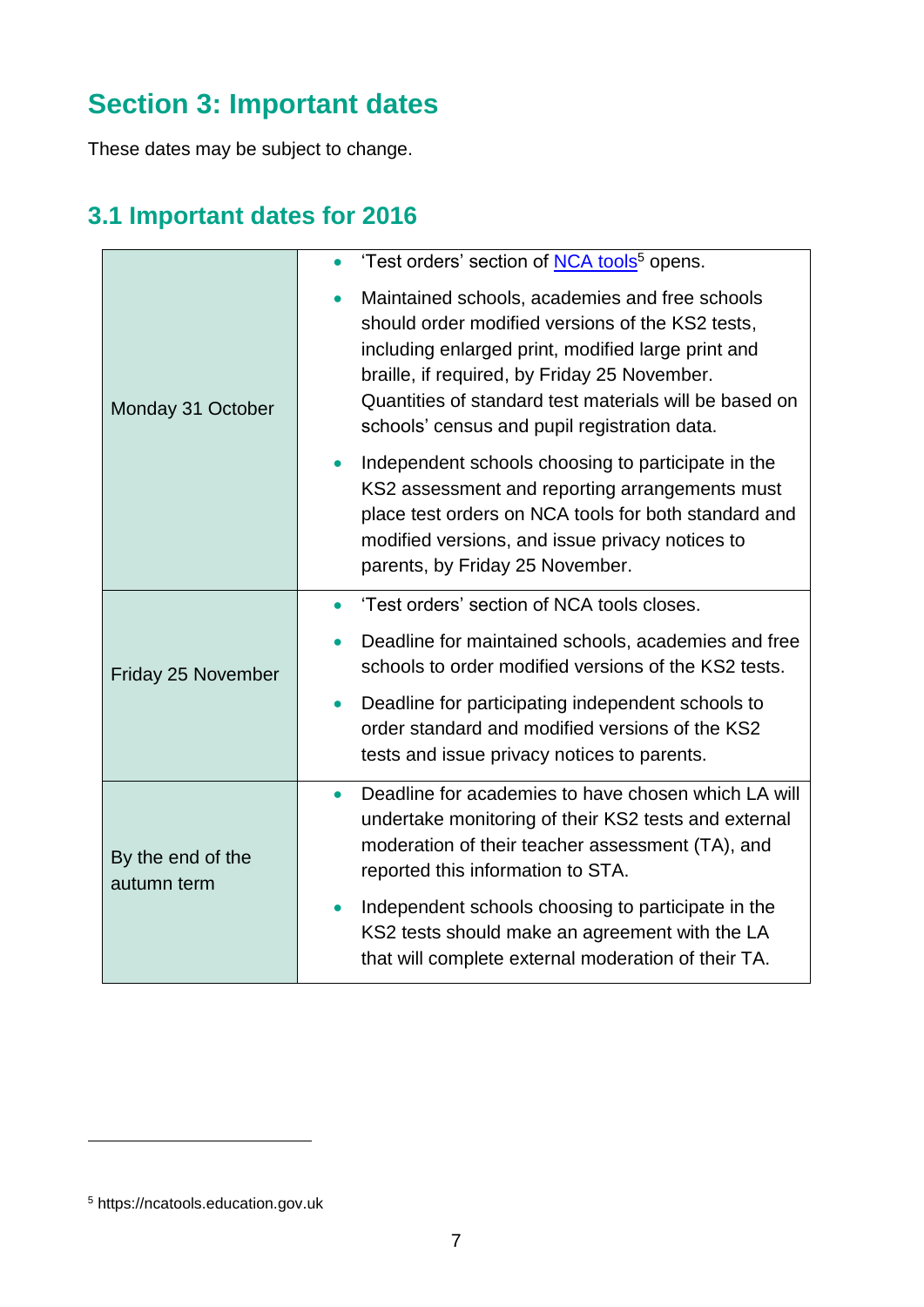# <span id="page-7-0"></span>**3.2 Important dates for 2017**

| Monday 30 January                     | 'Access arrangements' section of NCA tools opens<br>for applications for additional time, early opening,<br>compensatory marks and timetable variations.           |
|---------------------------------------|--------------------------------------------------------------------------------------------------------------------------------------------------------------------|
| Monday 20 February                    | 'Pupil registration' section of NCA tools opens.                                                                                                                   |
| Monday 27 February                    | Deadline for schools to submit applications for early<br>$\bullet$<br>opening and compensatory marks.                                                              |
| March                                 | KS2 test administration guidance <sup>6</sup> , including the<br>$\bullet$<br>'Test administrators' guide', published for 2017.                                    |
| Friday 17 March                       | Deadline for schools to complete pupil registration.<br>$\bullet$                                                                                                  |
| Monday 10 April                       | All schools that have applied for early opening or<br>$\bullet$<br>compensatory marks will have been notified of the<br>outcome of their application on NCA tools. |
| Monday 24 April                       | Deadline for schools to submit applications for<br>$\bullet$<br>additional time.                                                                                   |
| Monday 24 April to<br>Friday 28 April | Schools receive all KS2 test materials (standard<br>and modified versions) and stationery items.                                                                   |
| Monday 8 May to<br>Thursday 11 May    | Schools administer the KS2 tests (see section 3.3).                                                                                                                |
| Thursday 11 May                       | 'Access arrangements' section of NCA tools opens<br>for special consideration applications.                                                                        |
|                                       | The KS2 headteacher's declaration form (HDF) is<br>available to schools on NCA tools at 5pm.                                                                       |
| Thursday 18 May                       | Deadline for schools to apply for timetable<br>variations on NCA tools.                                                                                            |

<sup>6</sup> www.gov.uk/government/collections/key-stage-2-tests-administer-the-tests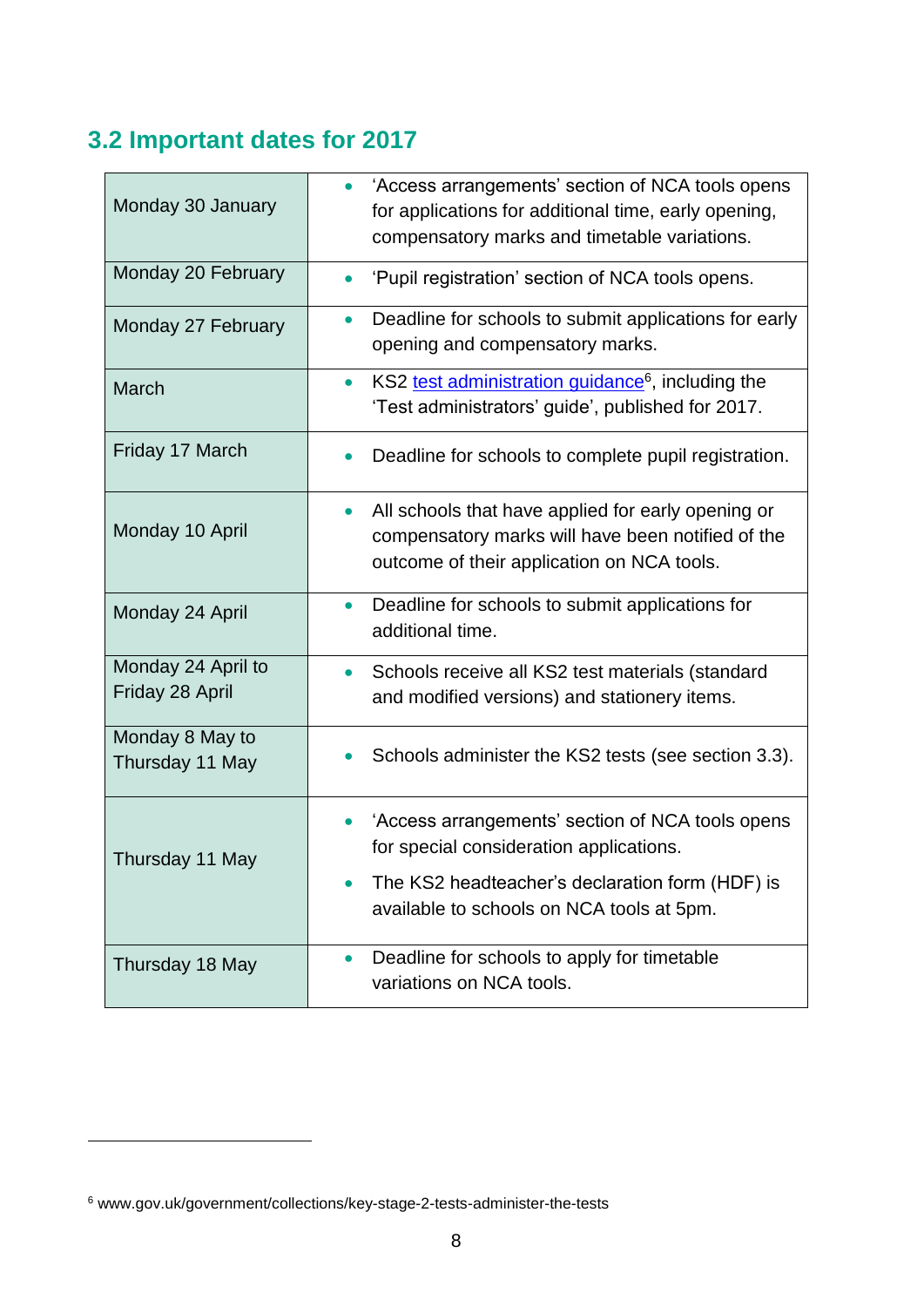| Friday 19 May                        | Deadline for schools to submit any notifications that<br>$\bullet$<br>pupils have used a scribe, transcript, word<br>processor or electronic or technical aid in a test. |
|--------------------------------------|--------------------------------------------------------------------------------------------------------------------------------------------------------------------------|
|                                      | Deadline for schools to submit any notifications that<br>$\bullet$<br>they have administered the tests at another location<br>or to notify STA of a pupil cheating.      |
|                                      | Deadline for schools to submit special<br>$\bullet$<br>consideration applications.                                                                                       |
|                                      | Deadline for schools to submit the KS2 HDF on<br>$\bullet$<br>NCA tools.                                                                                                 |
|                                      | Schools informed by the LA on, or after, this date if<br>$\bullet$<br>they are going to receive an external moderation<br>visit for TA.                                  |
| Monday 22 May                        | Test materials and mark schemes available to<br>$\bullet$<br>download from <b>GOV.UK<sup>7</sup></b> .                                                                   |
|                                      | 'Teacher assessment' section of NCA tools opens.                                                                                                                         |
| Monday 5 June to<br>Thursday 29 June | LAs undertake external moderation of KS2 English<br>$\bullet$<br>writing TA.                                                                                             |
| Thursday 29 June                     | Deadline to submit TA data on NCA tools. Data<br>$\bullet$<br>submitted late will not be used in the DfE's<br>performance tables data checking exercise.                 |
| Tuesday 4 July                       | Pupil results (raw scores and scaled scores) and<br>$\bullet$<br>marked script images available on NCA tools.                                                            |
|                                      | Raw score to scaled score conversion tables<br>available on GOV.UK.                                                                                                      |
| Friday 14 July                       | Deadline for schools to submit review of marking<br>$\bullet$<br>applications.                                                                                           |
| Monday 4 September                   | Review outcomes returned to schools.                                                                                                                                     |

<sup>7</sup> www.gov.uk/government/collections/national-curriculum-assessments-practice-materials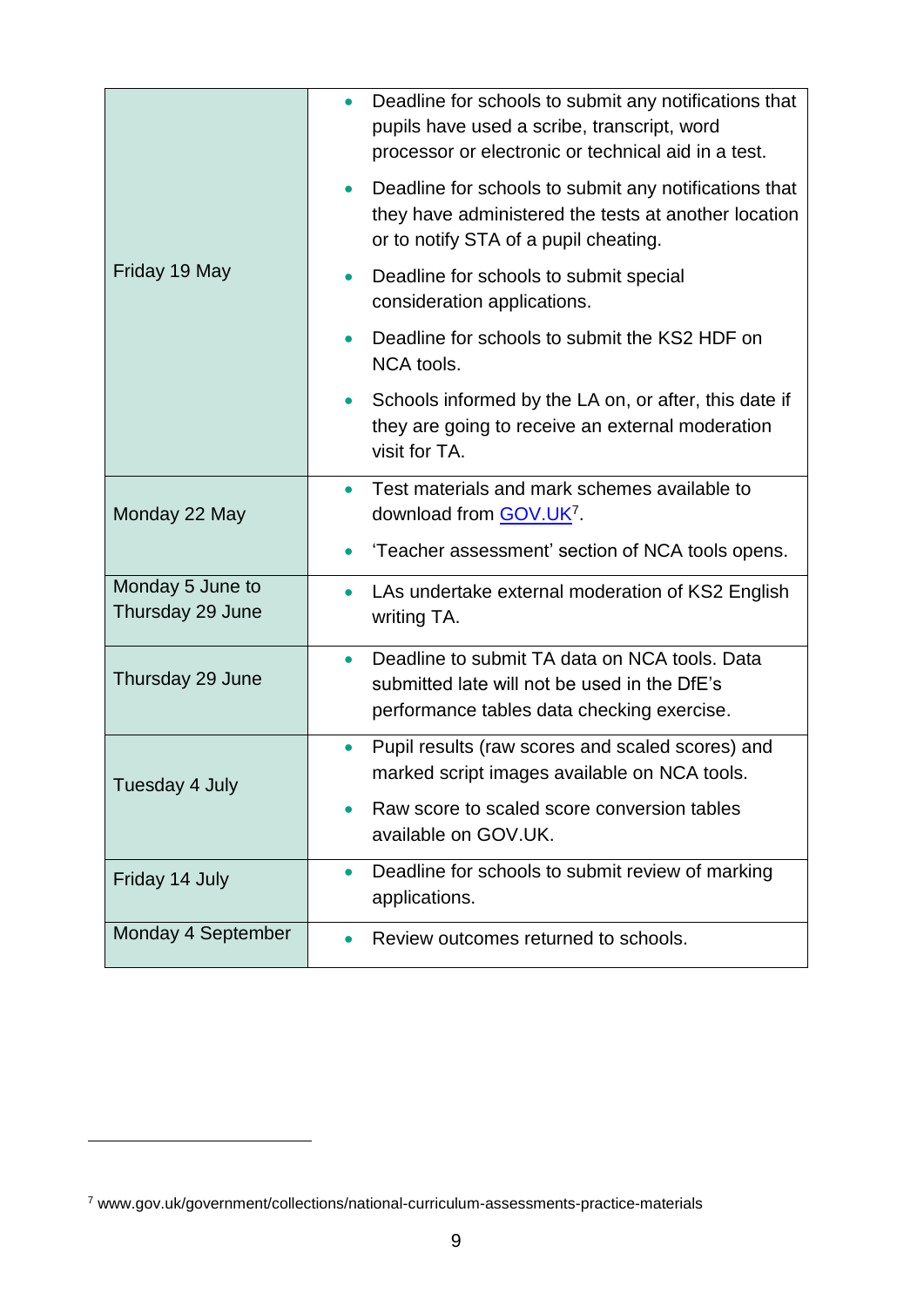## <span id="page-9-0"></span>**3.3 Test timetable for 2017**

The tests must be taken on the scheduled day.

| Monday 8 May     | English reading: reading booklet and associated<br>$\bullet$<br>answer booklet            |
|------------------|-------------------------------------------------------------------------------------------|
| Tuesday 9 May    | English grammar, punctuation and spelling Paper 1:<br>$\bullet$<br>short answer questions |
|                  | English grammar, punctuation and spelling Paper 2:<br>spelling                            |
| Wednesday 10 May | Mathematics Paper 1: arithmetic<br>Mathematics Paper 2: reasoning<br>$\bullet$            |
| Thursday 11 May  | Mathematics Paper 3: reasoning                                                            |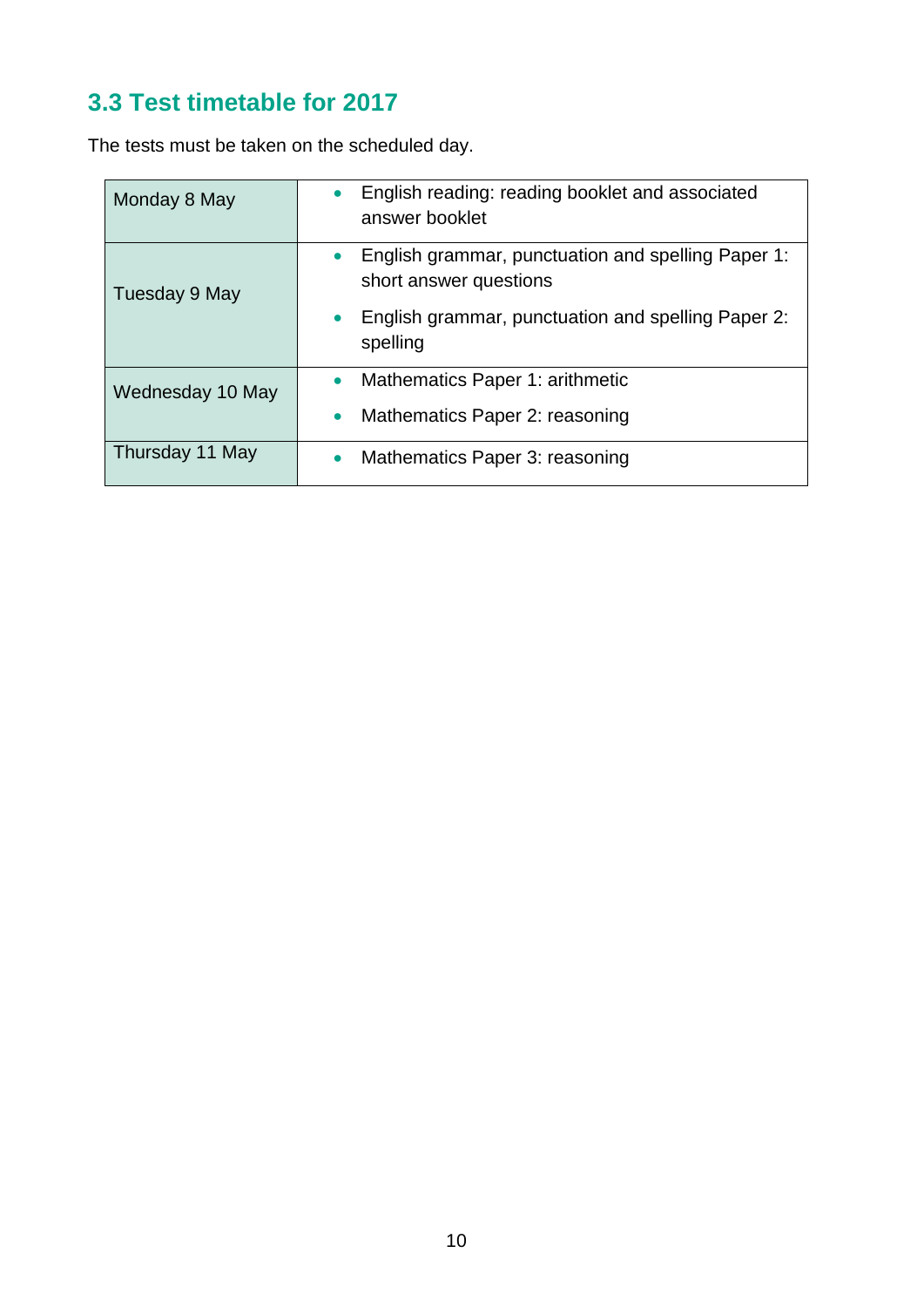# <span id="page-10-0"></span>**Section 4: 2017 national curriculum tests**

## <span id="page-10-1"></span>**4.1 Overview of 2017 tests**

The KS2 tests consist of:

- English reading: reading booklet and associated answer booklet
- English grammar, punctuation and spelling Paper 1: short answer questions
- English grammar, punctuation and spelling Paper 2: spelling
- mathematics Paper 1: arithmetic
- mathematics Paper 2: reasoning
- mathematics Paper 3: reasoning

#### **KS2 English reading test**

The English reading test focuses on the comprehension elements of the national curriculum and includes a mixture of text genres. The test is designed so that the texts increase in their level of difficulty.

The test consists of a reading booklet and a separate answer booklet. Pupils will have one hour to read the 3 texts in the reading booklet and complete the questions which are worth 50 marks in total. Pupils can approach the test as they choose, for example working through one text and answering the questions before moving on to the next.

#### **KS2 English grammar, punctuation and spelling test**

The grammar, punctuation and spelling test focuses on knowing and applying grammatical terminology with the full range of punctuation tested.

There are 2 papers:

- Paper 1: short answer questions
- Paper 2: spelling

Paper 1: short answer questions is a combined question and answer booklet. There are no contextual items in the test. Pupils will have 45 minutes to answer the questions which are worth 50 marks in total.

Paper 2: spelling consists of a test transcript to be read by the test administrator and an answer booklet for pupils to complete 20 missing words. The test is expected to take approximately 15 minutes, but is not strictly timed. The questions are worth 20 marks in total.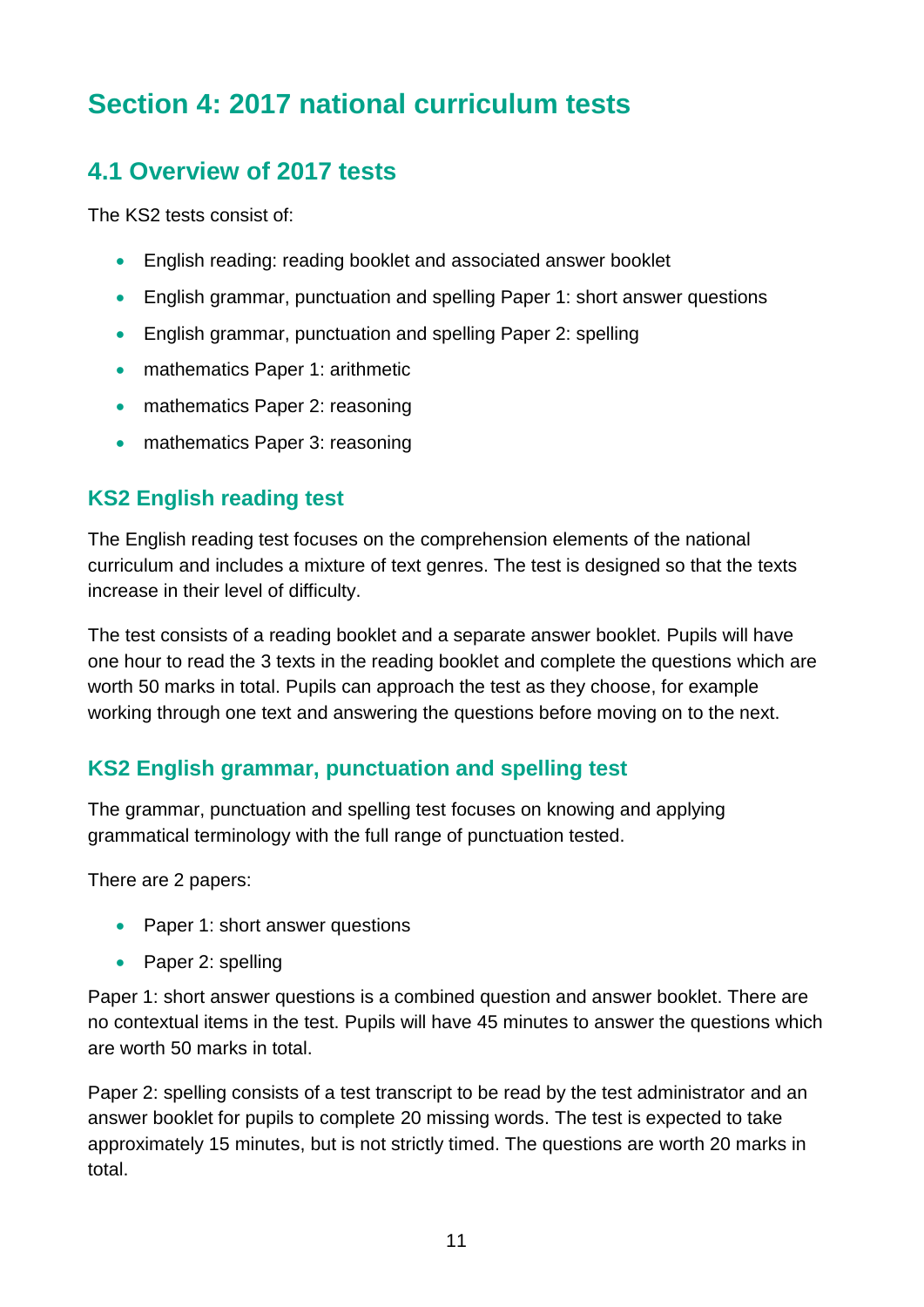#### **KS2 mathematics test**

The mathematics test comprises 2 components, presented to pupils as 3 test papers:

- Paper 1: arithmetic
- Paper 2: reasoning
- Paper 3: reasoning

Square grids are provided to support pupils to answer particular questions, in each of the mathematics papers.

Paper 1: arithmetic assesses basic mathematical calculations. The questions cover straightforward addition and subtraction and more complex calculations with fractions worth 1 mark each. They also cover long divisions and long multiplications worth 2 marks each. Pupils will have 30 minutes to answer the questions which are worth 40 marks.

Papers 2 and 3 assess mathematical fluency, solving mathematical problems and mathematical reasoning. Pupils will have 40 minutes to complete each test paper worth 35 marks per paper.

## <span id="page-11-0"></span>**4.2 Science sampling tests**

The biennial [science sampling tests](https://www.gov.uk/government/publications/key-stage-2-science-sampling-tests)<sup>8</sup> won't take place in 2017 as they happen every other year. The tests will recommence in 2018. Schools must submit TA judgements, including science, on [NCA tools](https://ncatools.education.gov.uk/)<sup>9</sup> by Thursday 29 June (see section 7).

## <span id="page-11-1"></span>**4.3 Scaled scores**

[Scaled scores](https://www.gov.uk/guidance/scaled-scores-at-key-stage-2)<sup>10</sup> are used to report national curriculum test outcomes.

Scaled scores help test results to be reported consistently from one year to the next. National curriculum tests are designed to be as similar as possible in terms of challenge year on year, but slight differences in difficulty will occur between years. Scaled scores maintain their meaning over time so that 2 pupils achieving the same scaled score in different years will have demonstrated the same attainment.

A pupil's scaled score is based on their raw score. The raw score is the total number of marks a pupil receives in a test, based on the number of questions they answer correctly. The pupil's raw score is translated into a scaled score using a conversion table. For the KS2 tests a scaled score of 100 represents the 'expected standard'.

<sup>8</sup> www.gov.uk/government/publications/key-stage-2-science-sampling-tests

<sup>9</sup> https://ncatools.education.gov.uk

<sup>10</sup> www.gov.uk/guidance/scaled-scores-at-key-stage-2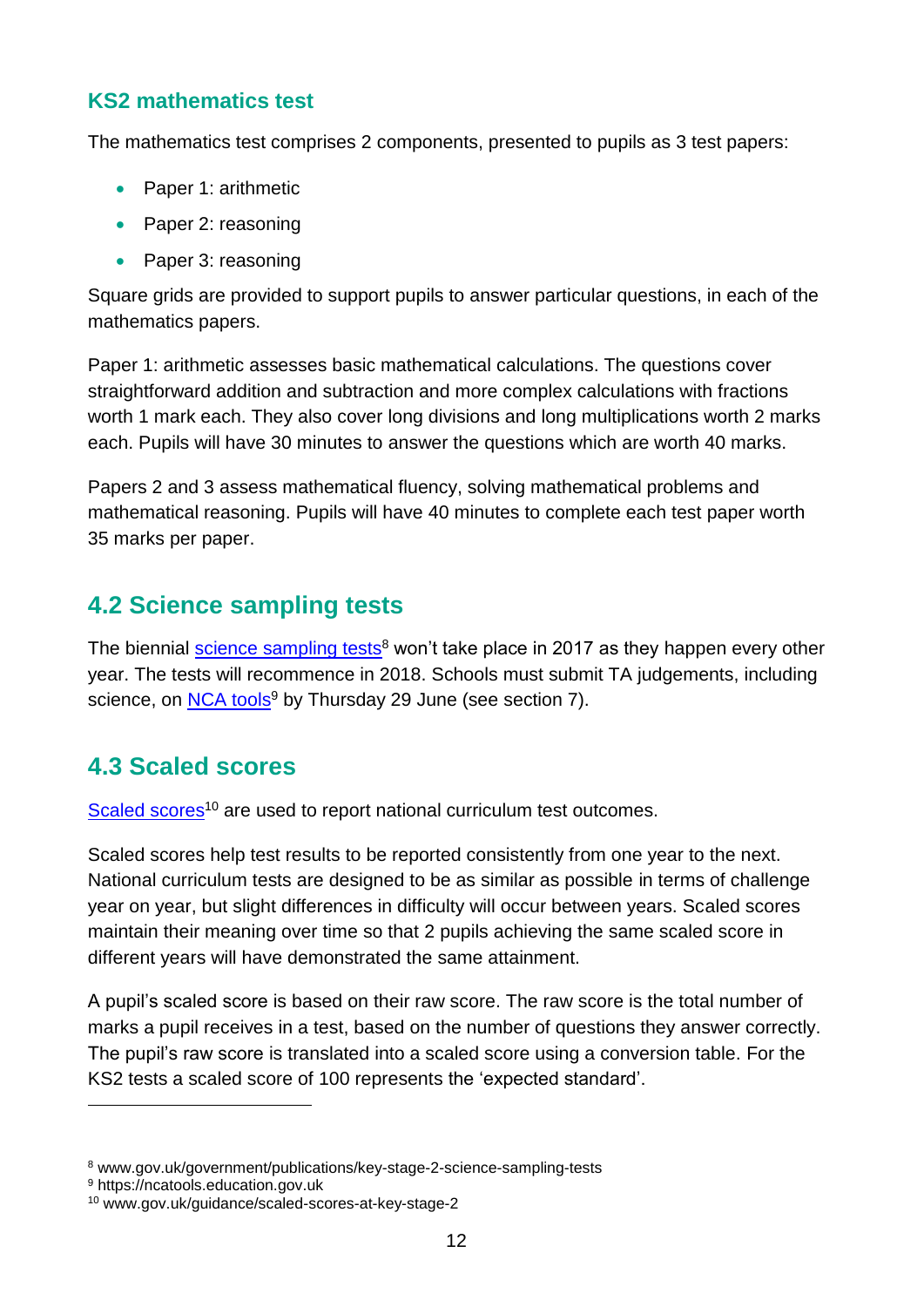## <span id="page-12-0"></span>**4.4 Practice test materials**

[Practice test materials](http://www.gov.uk/government/collections/national-curriculum-assessments-practice-materials)<sup>11</sup> are available to help teachers prepare for the 2017 tests. [The](https://www.gov.uk/government/collections/key-stage-2-tests-past-papers)se include past versions of 2016 KS2 national curriculum tests and KS2 sample materials. The sample materials were published in June 2015 and were designed to be as close as possible to the look and feel of the live tests.

Alongside the test materials are mark schemes and test administration instructions.

## <span id="page-12-1"></span>**4.5 Test frameworks**

[Test frameworks](https://www.gov.uk/government/collections/national-curriculum-assessments-test-frameworks)<sup>12</sup> are available for each test. Although written for test developers, these may also be of interest to schools.

A description of a pupil performing at the 'expected standard' is included in the test framework. It is used to maintain the standard in relation to the test.

Each framework sets out:

- what is and is not assessed in the test
- how each element of the subject is assessed
- the structure of the tests
- a performance descriptor that describes the standard a pupil is expected to achieve on the test in each subject

The performance descriptor describes the range of knowledge and skills that a pupil working at the 'expected standard' is required to demonstrate in each key stage test, in each subject.

The test frameworks don't provide information on how schools should teach the national curriculum. Teachers shouldn't use the frameworks to guide teaching and learning.

## <span id="page-12-2"></span>**4.6 Test orders**

<u>.</u>

Maintained schools and academies do not need to place a test order for the standard versions of the KS2 tests. Quantities of standard test materials will be sent to schools based on their census and pupil registration data.

Independent schools who choose to take part in the KS2 assessment and reporting arrangements for one or more subjects must place a test order on NCA tools and issue

<sup>11</sup> www.gov.uk/government/collections/national-curriculum-assessments-practice-materials

<sup>12</sup> www.gov.uk/government/collections/national-curriculum-assessments-test-frameworks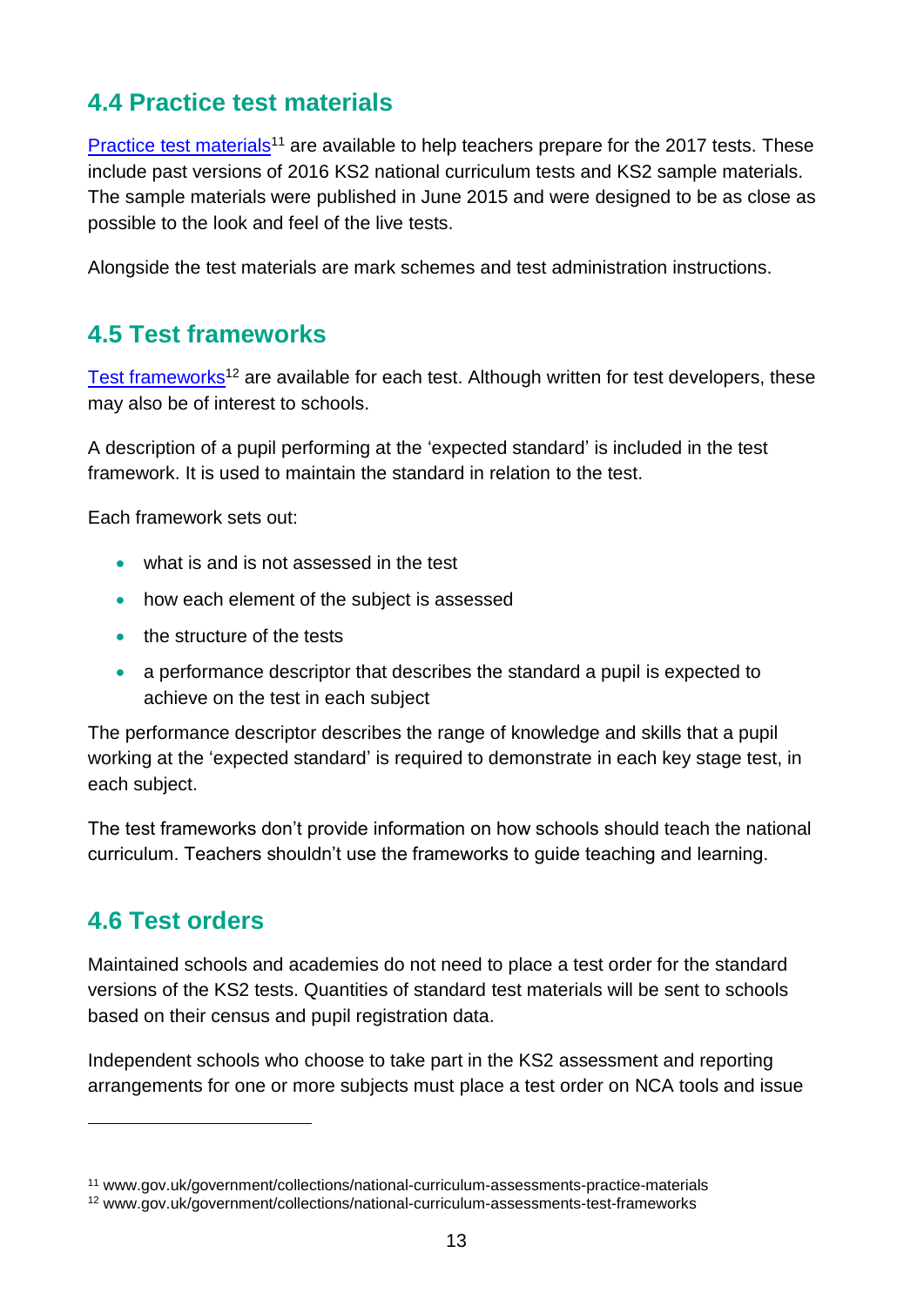privacy notices to parents by Friday 25 November. Participating independent schools must also complete pupil registration on NCA tools by Friday 17 March. Section 11.1 details how this ARA applies to independent schools.

## <span id="page-13-0"></span>**4.7 Modified test materials**

STA develops modified versions of the tests which are primarily designed for pupils with significant visual impairments, although they may be suitable for pupils with other needs, such as dyslexia. Enlarged print versions are produced in a larger format booklet, measuring 364mm by 257mm, and all text, pictures, and non-scaled diagrams are larger than the standard versions. Modified large print versions are also in the larger format, but more white space is present. Some diagrams are substituted for a high contrast design or require the use of physical models. Braille versions, in Unified English Braille (UEB), are suitable for pupils with extremely limited or no vision. Diagrams are produced in tactile formats or as physical models.

The modified test agency can provide further advice about which modified materials may be suitable for pupils on 0300 303 3019.

All schools can order modified versions of the tests, in enlarged print, modified large print and braille, in the 'Test orders' section of NCA tools until Friday 25 November.

## <span id="page-13-1"></span>**4.8 Delivery of test materials**

Schools will receive test materials, including any modified test orders, in the week beginning Monday 24 April.

Materials are delivered to school addresses taken from **EduBase<sup>13</sup>.** Schools must make sure their details are up to date by logging into EduBase via Secure Access. Further information about updating records is also provided on the website.

If schools have not received their test materials by Friday 28 April, they should contact the national curriculum assessments helpline on 0300 303 3013.

Headteachers must check the contents of their delivery against the delivery note to ensure the correct number and type of test materials have been received. The inner packs of sealed test papers must not be opened until the day specified in the test timetable. Headteachers can delegate the checking of the materials to a senior member of staff if they aren't available. It is recommended that 2 members of staff undertake this check together.

<sup>13</sup> www.education.gov.uk/edubase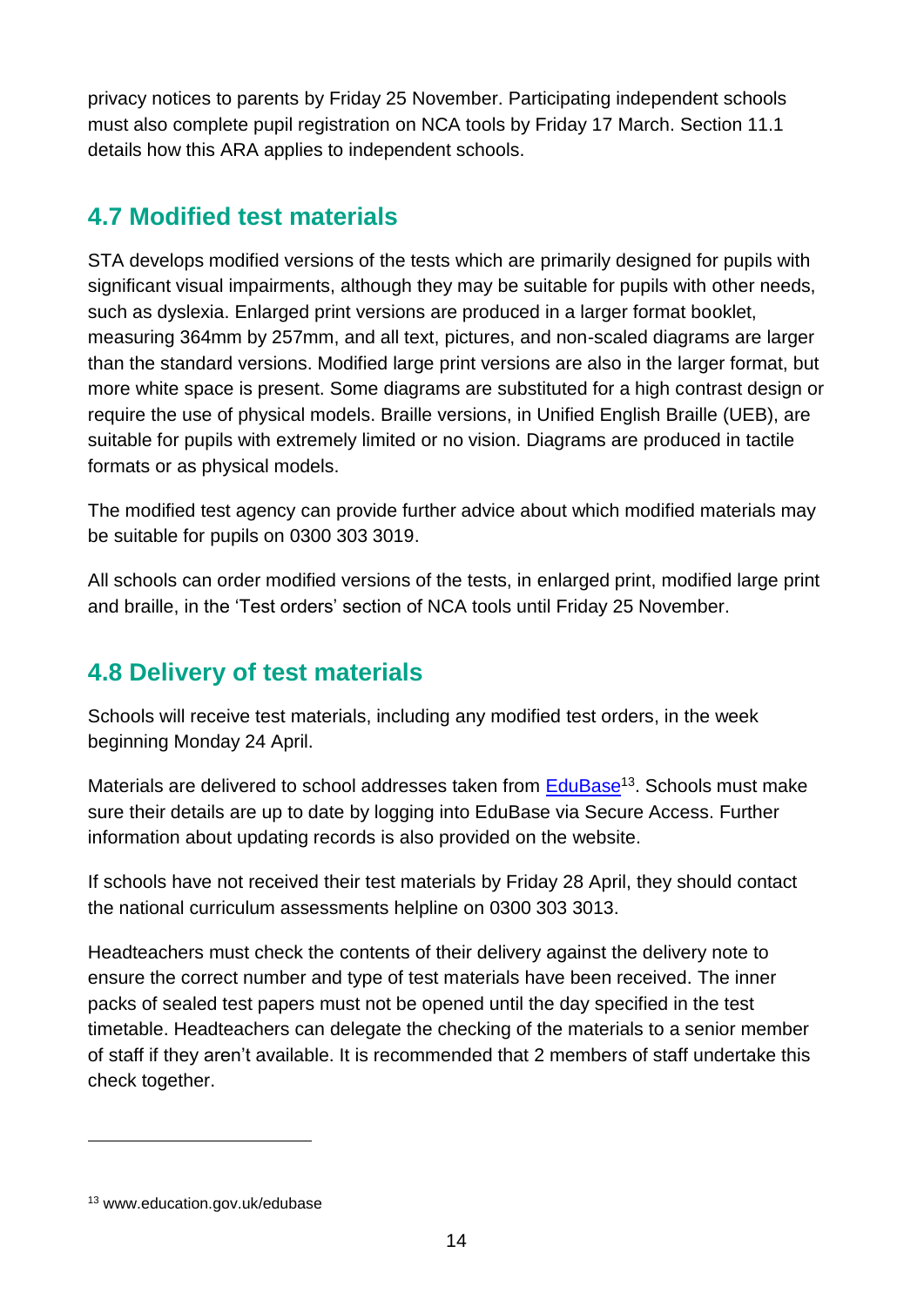Headteachers and teachers should read the guidance on [how to keep test materials](https://www.gov.uk/government/collections/national-curriculum-assessments-key-stage-2-tests)  [secure](https://www.gov.uk/government/collections/national-curriculum-assessments-key-stage-2-tests)<sup>14</sup>. Headteachers must ensure that a copy of the annotated delivery note is available in case the LA, or a representative from STA's monitoring visits agency, visits the school to observe the administration of the KS2 tests.

The test materials must be stored securely and treated as confidential from the point they are received in school until Friday 19 May. If a delivery is incomplete, or any packs of test papers arrive unsealed or damaged, this must be reported to the national curriculum assessments helpline immediately on 0300 303 3013.

Schools won't be sent KS2 mark schemes. They will be published on [GOV.UK](http://www.gov.uk/government/collections/national-curriculum-assessments-practice-materials)<sup>15</sup> on Monday 22 May.

<u>.</u>

<sup>14</sup> www.gov.uk/government/collections/national-curriculum-assessments-key-stage-2-tests <sup>15</sup> www.gov.uk/government/collections/national-curriculum-assessments-practice-materials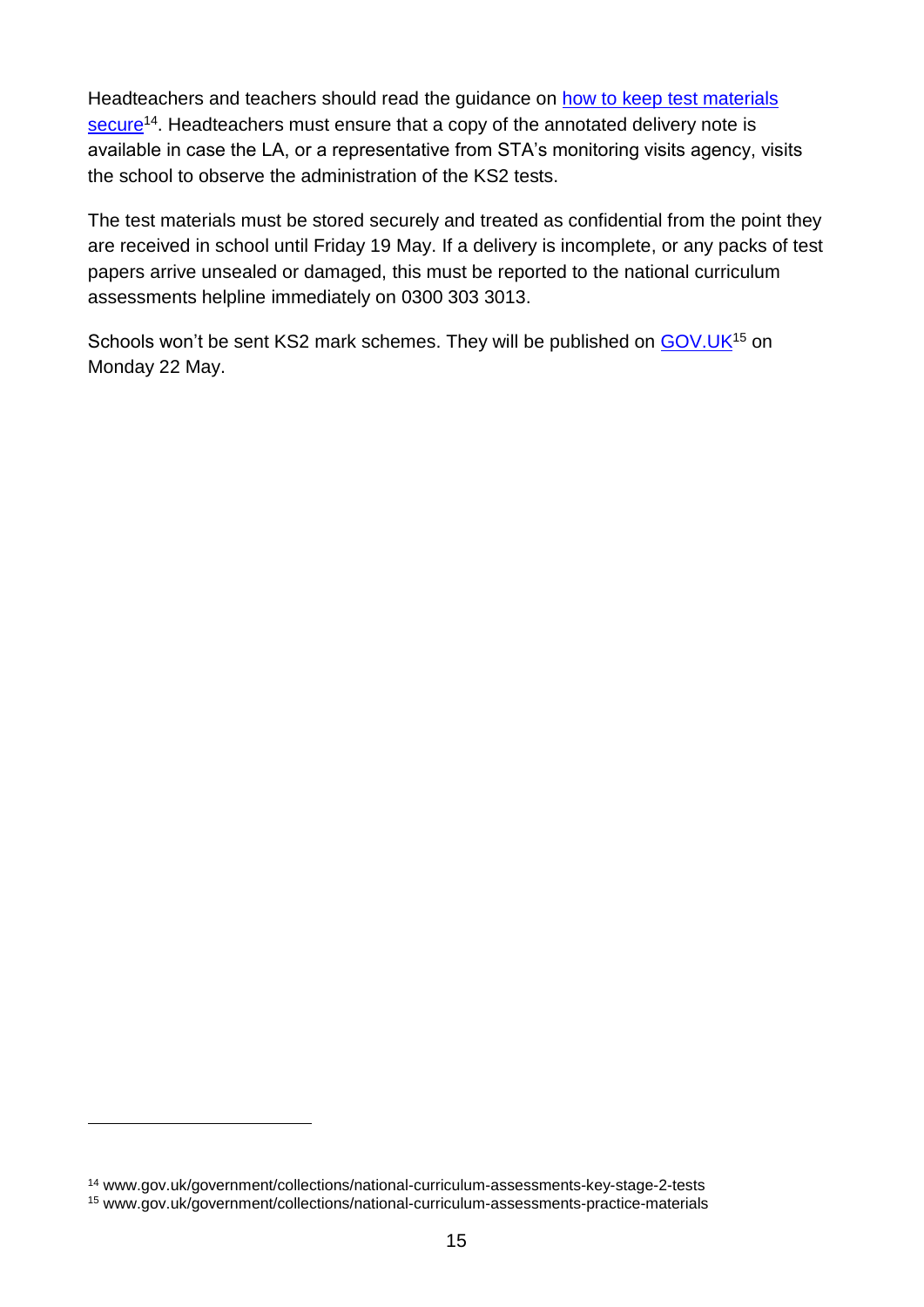# <span id="page-15-0"></span>**Section 5: Test participation**

## <span id="page-15-1"></span>**5.1 Participating pupils**

The tests are designed to be used with all pupils who have completed the KS2 programme of study and are working at the overall standard of the tests. This means that if pupils are considered to be able to answer the easiest questions, they should be entered for the test. These pupils may not achieve a scaled score of 100, the 'expected standard', but should still take the test.

Most pupils taking the KS2 tests will be in year 6 and will reach the age of 11 by the end of the school year. Teachers should use their knowledge of each pupil when considering whether to administer the tests to them. Practice materials (see section 4.4) may also be used to inform these decisions.

#### **Pupils who shouldn't take the tests**

Pupils shouldn't take the tests if they:

- have not completed the KS2 programme of study, or
- are working below the overall standard of the KS2 tests, or
- are unable to participate even when using suitable access arrangements

The [interim pre-key stage standards](https://www.gov.uk/government/publications/2017-pre-key-stage-2-pupils-working-below-the-test-standard)<sup>16</sup> should be used to provide a statutory assessment outcome for pupils that have not completed the programme of study or who are working below the standard of the tests. Section 7 includes further guidance about TA at the end of KS2.

If a headteacher decides a pupil shouldn't take one or more of the tests, they must report this decision to the parents. See section 9.2 for information about reporting to parents for pupils who have not participated in the tests.

#### **Decisions on participation in the tests**

1

Headteachers make the final decision about whether it is appropriate for a pupil to take the tests. Some parents may ask a headteacher not to enter their child for the tests. Parents may also ask a headteacher to enter their child for a test when the school has decided this is not appropriate.

<sup>16</sup> www.gov.uk/government/publications/2017-pre-key-stage-2-pupils-working-below-the-test-standard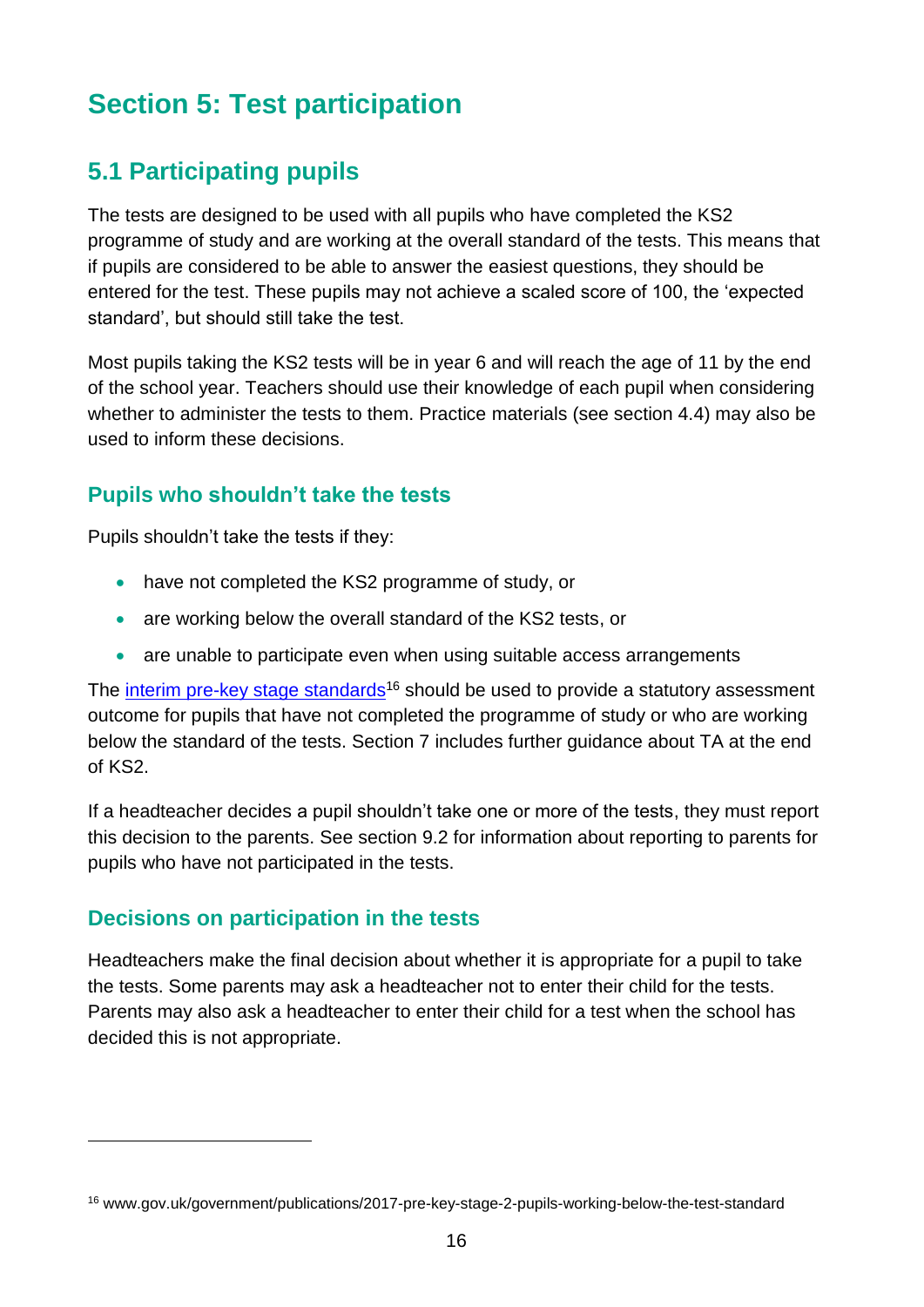As part of the decision-making process, headteachers should:

- discuss the pupil's circumstances and needs with their parents and teachers
- consult, if appropriate, with educational psychologists, medical officers or other specialist staff to consider access arrangements that might be appropriate to enable pupils to demonstrate their full abilities

In all instances the headteacher's decision regarding participation is final. Headteachers should report this decision to parents. See section 9.2 for information about reporting to parents for pupils who have not participated in the tests.

## <span id="page-16-0"></span>**5.2 Registering pupils for the tests**

All pupils enrolled at maintained schools, including maintained special schools and academies, who will complete the KS2 programme of study in the 2016 to 2017 academic year, must be registered for the tests. This includes pupils who are working below the overall standard of the tests, and ultimately won't take them, and pupils who are working at the overall standard but can't access the tests.

Pupils in their final year of KS2 who attend a pupil referral unit (PRU) or hospital school but are still on the register of a maintained school or academy must also participate in the tests. The headteacher at the school where the pupil is registered is responsible for ensuring that the tests are administered according to the published guidance and that the completed test scripts are returned to their home school immediately after the tests.

Pupils must be registered in the 'Pupil registration' section of NCA tools which opens on Monday 20 February. Schools should register their pupils for the tests by Friday 17 March. Any pupils who arrive in school after this date should also be added.

Independent schools that have placed a test order but do not complete pupil registration by Friday 17 March will not be allowed to participate in the 2017 tests.

#### **Pupils younger or older than 11 at the end of KS2**

Pupils must only be entered for the tests before the school year in which they are 11 if they have completed the KS2 programme of study and the headteacher considers they are working at the overall standard of the tests.

Pupils older than 11 who have not yet taken the tests must be entered to take them at the end of the year in which they complete the KS2 programme of study, if the headteacher considers the pupil to be working at the overall standard of the tests.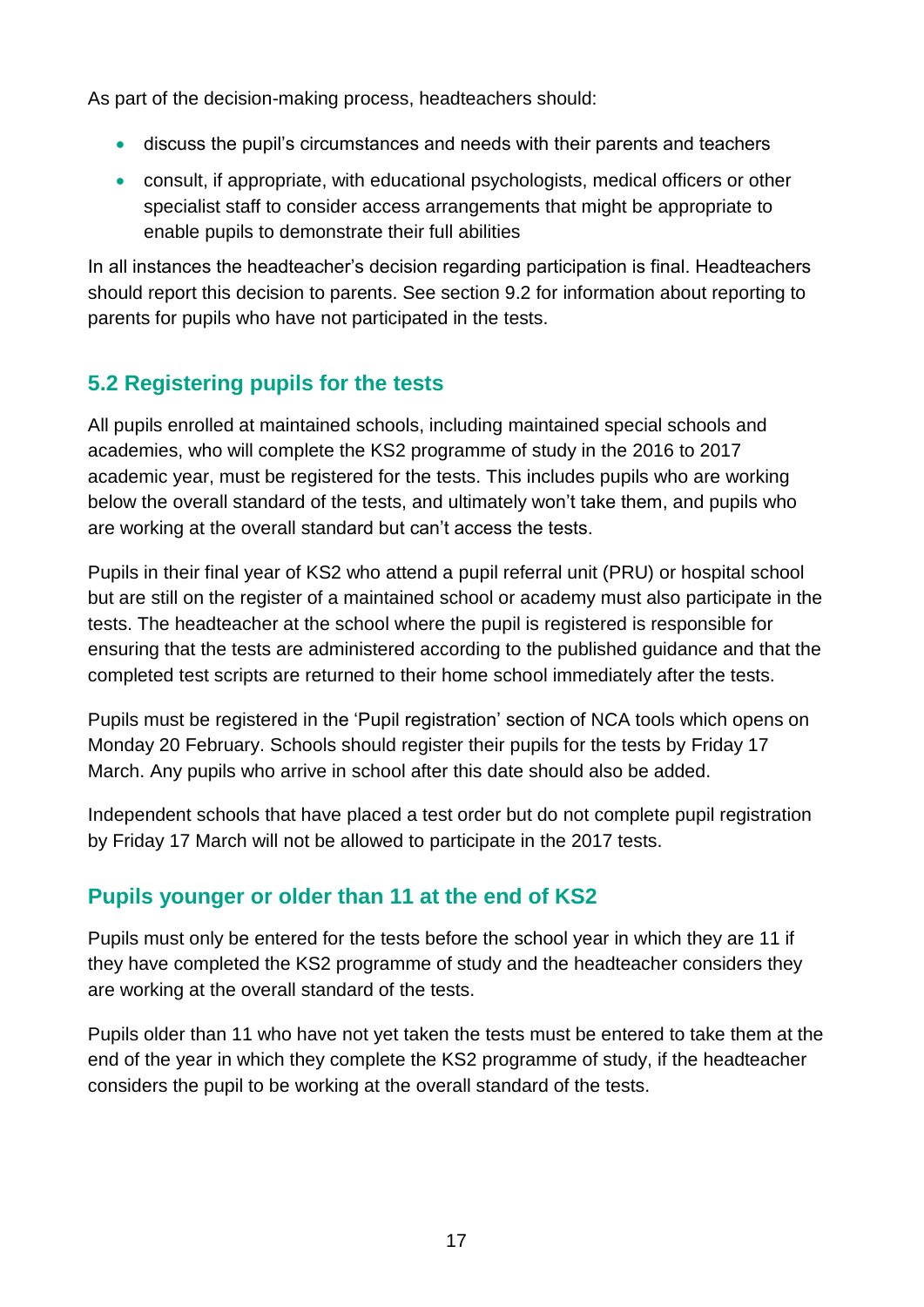#### **Pupils working below the overall standard of the tests**

Pupils who are assessed as working below the overall standard of the KS2 tests must be registered as below the standard during pupil registration. This includes pupils who are not expected to reach this standard by May 2017. They should be marked as 'B' (working below the standard of the test) on the test attendance register and should not take the test.

In English grammar, punctuation and spelling and mathematics, where there is more than one test paper, pupils must take all components in order to be awarded an overall test outcome. Pupils cannot take one component of the test and then be registered as below the standard for another component. For example, a pupil cannot take Paper 1 of the English grammar, punctuation and spelling test and be marked as 'B' on the attendance register for Paper 2. In this scenario STA would correct the pupil's status to 'A' (absent) and the pupil would be recorded as 'A' (absent) overall.

If the 2017 tests are incorrectly administered to pupils working below the standard of the tests, their completed test scripts must be sent for marking. These pupils will be awarded test outcomes based on their achievements in those tests. Their test results will be included in the performance tables and must be included in the annual report to parents (see section 9.2).

If a school decides not to enter a pupil for the tests because they are working below the overall standard, the interim pre-key stage standards should be used to provide a statutory TA outcome for the pupil (see section 7.5).

#### **Pupils working at the standard of the tests but who are unable to access them**

Schools should consider using access arrangements (see section 5.3) to enable all pupils who are working at the overall standard of the tests to take them.

If a pupil is working at the standard of the tests but is unable to access them, they must be registered in the 'Pupil registration' section of NCA tools but should not take the test. They should then be marked as 'U' (unable to access) on the attendance register provided with the test materials.

Some examples of pupils who may fit this category are included below:

- pupils who have a disability or a sensory impairment
- pupils with specific medical needs or who have spent time in hospital towards the end of the key stage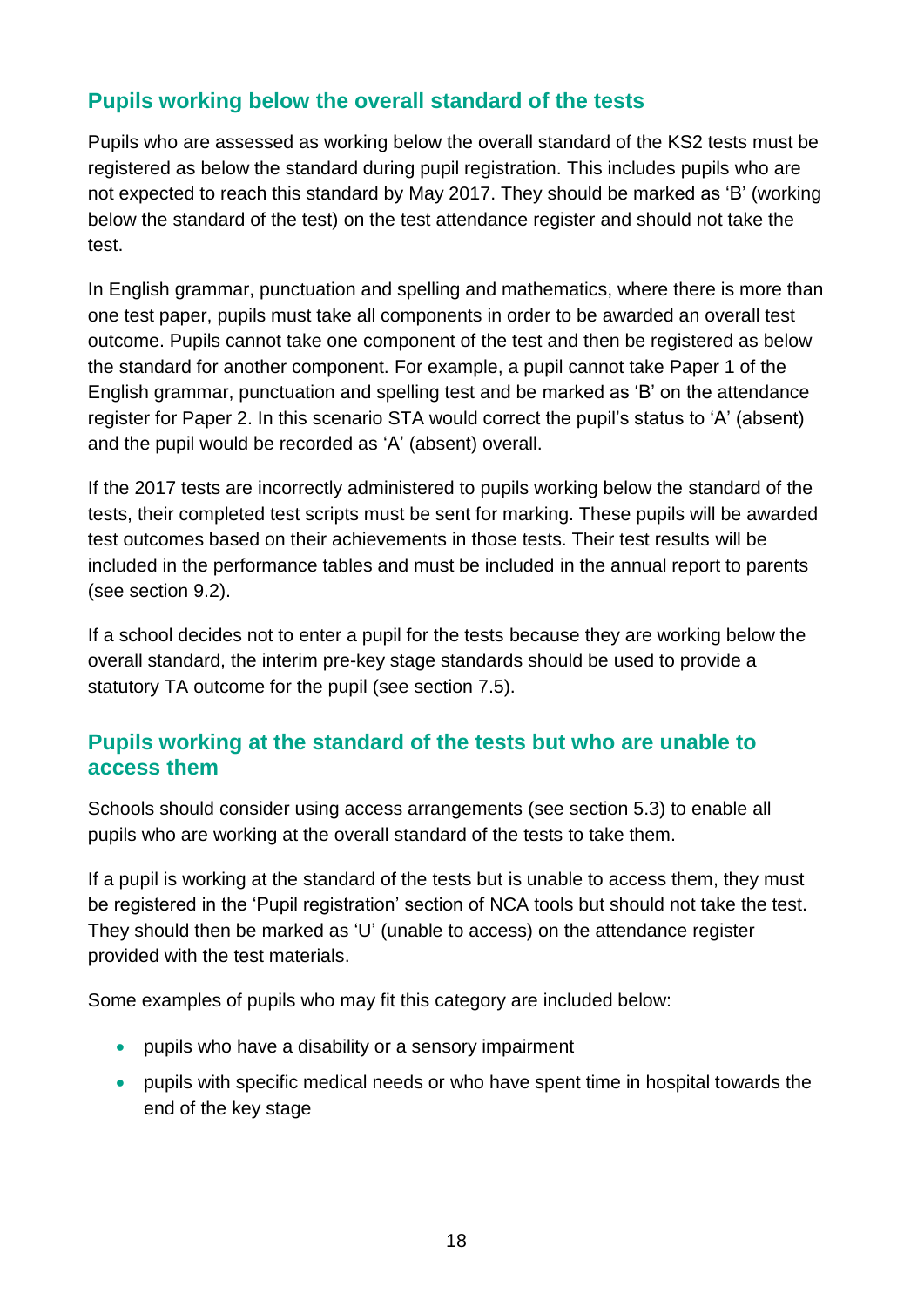- pupils who have been educated at home or excluded from school and need time to adjust to regular school life
- pupils who are experiencing or have recently experienced severe emotional problems

The headteacher makes final decisions about participation in the tests.

If the 2017 tests are incorrectly administered to pupils previously identified as being unable to access them, their test scripts must be sent for marking. This includes if a pupil starts a test and is unable to complete it. Pupils will be awarded test outcomes based on their achievements in those tests. Their test results will be included in the performance tables and must be included in the annual report to parents (see section 9.2).

#### **Pupils whose performance on the national curriculum cannot be established**

Schools may not have enough time before the tests to determine a pupil's abilities and whether they are working at the overall standard of the tests. Where this is the case, the pupil must be registered in the 'Pupil registration' section of NCA tools but should not take the test. They should then be marked as 'J' (just arrived) on the test attendance register provided with the test materials.

Some examples of pupils who may fit this category are included below:

- pupils who have arrived in school during the weeks immediately before the tests
- pupils who have come from a different education system

If the 2017 tests are incorrectly administered to pupils whose abilities have not been established, their completed test scripts must be sent for marking. Pupils will be awarded test outcomes based on their achievements in those tests. Their test results will be included in the performance tables and must be included in the annual report to parents (see section 9.2).

#### <span id="page-18-0"></span>**5.3 Access arrangements**

The KS2 tests are intended to assess pupils' abilities in a fair and comparable way, with as many pupils as possible able to access them. They are designed so that most pupils with special educational needs and/or disabilities (SEND) can participate using the standard versions. However, a small number of pupils may need additional arrangements so they can take part. Access arrangements are adjustments that can be made to support specific pupils during the tests, and should be based on normal classroom practice. The support given must never advantage or disadvantage individual pupils.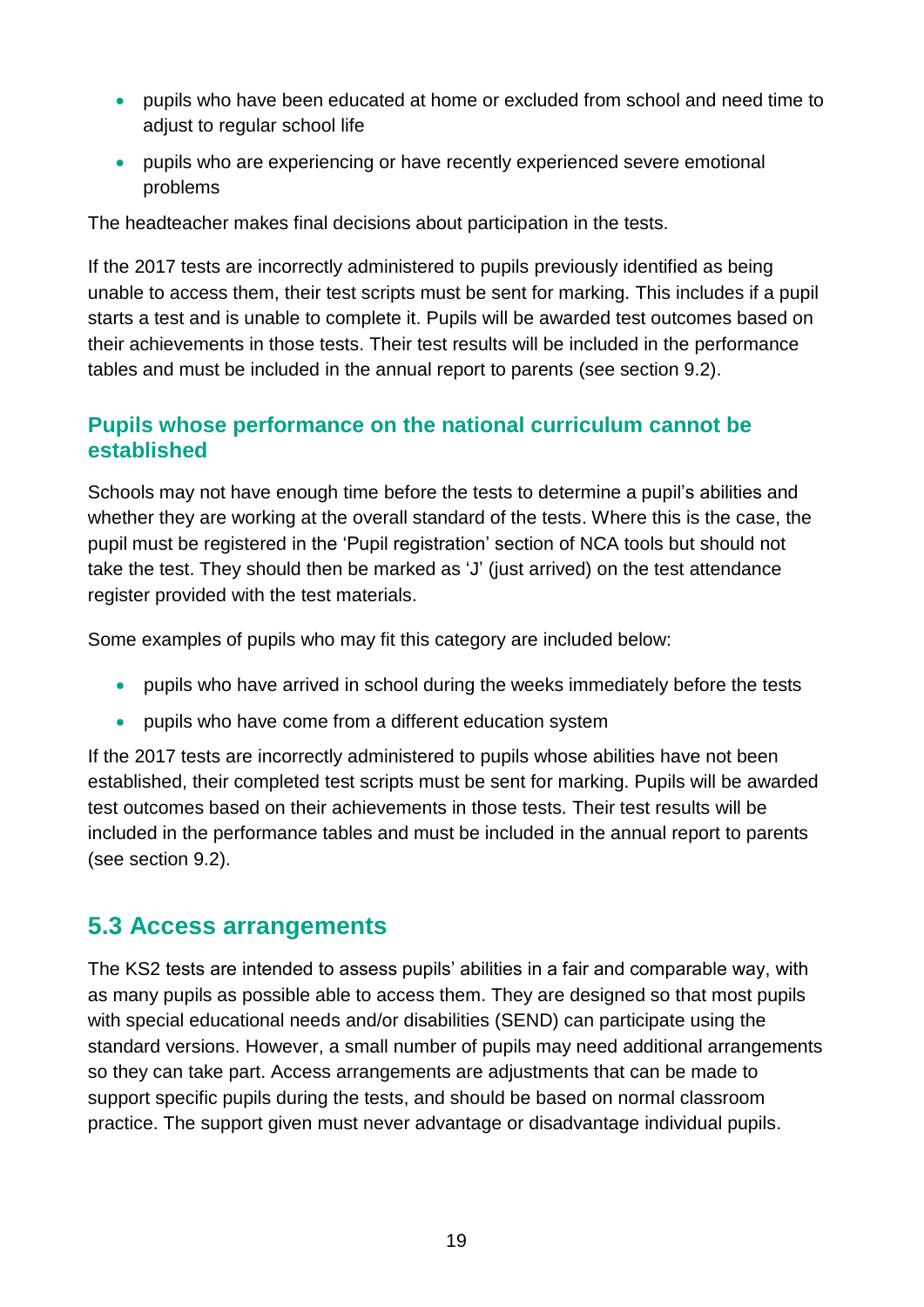The [access arrangements guidance](https://www.gov.uk/key-stage-2-tests-how-to-use-access-arrangements)<sup>17</sup> explains how readers, scribes and other arrangements can be used in each test, and what schools need to do to use them. It may be helpful to use practice materials (see section 4.4) with pupils before administering the tests. This will enable teachers to identify where support is needed and if any adaptations will need to be made either to the test materials or the administration of the tests.

Access arrangements may be appropriate for pupils:

- with a statement of special educational needs (SEN) or an Education, Health and Care Plan (EHCP) as described in the [SEND Code of Practice](https://www.gov.uk/government/publications/send-code-of-practice-0-to-25)<sup>18</sup>
- for whom provision is being made in school using the SEN Support system or whose learning difficulty and/or disability significantly affects their ability to access the tests
- who have a disability or a sensory impairment
- who have behavioural, emotional or social difficulties
- with English as an additional language (EAL) and who have limited fluency in **English**

Schools must make sure they have documentation to show that a pupil is eligible for access arrangements in the event of a monitoring visit. This must include evidence that resources are routinely committed to providing this support in the classroom.

If schools want to use an alternative access arrangement which is not included in the guidance, they should contact the national curriculum assessments helpline on 0300 303 3013 and ask to speak to the access arrangements co-ordinator to discuss the proposed arrangements.

Schools could be subject to a maladministration investigation if they cannot provide evidence that any access arrangements used are based on normal classroom practice.

## <span id="page-19-0"></span>**5.4 Pupils with a profound hearing impairment**

Pupils with a profound hearing impairment, and who do not use lip-reading or a signing system, may not be able to participate in the spelling aspect of the English grammar, punctuation and spelling test even with the full range of access arrangements. Schools can apply for [compensatory marks](https://www.gov.uk/guidance/key-stage-2-tests-how-to-use-access-arrangements)<sup>19</sup> to allow pupils to receive an overall test outcome for the English grammar, punctuation and spelling test.

<sup>17</sup> www.gov.uk/key-stage-2-tests-how-to-use-access-arrangements

<sup>18</sup> www.gov.uk/government/publications/send-code-of-practice-0-to-25

<sup>19</sup> www.gov.uk/guidance/key-stage-2-tests-how-to-use-access-arrangements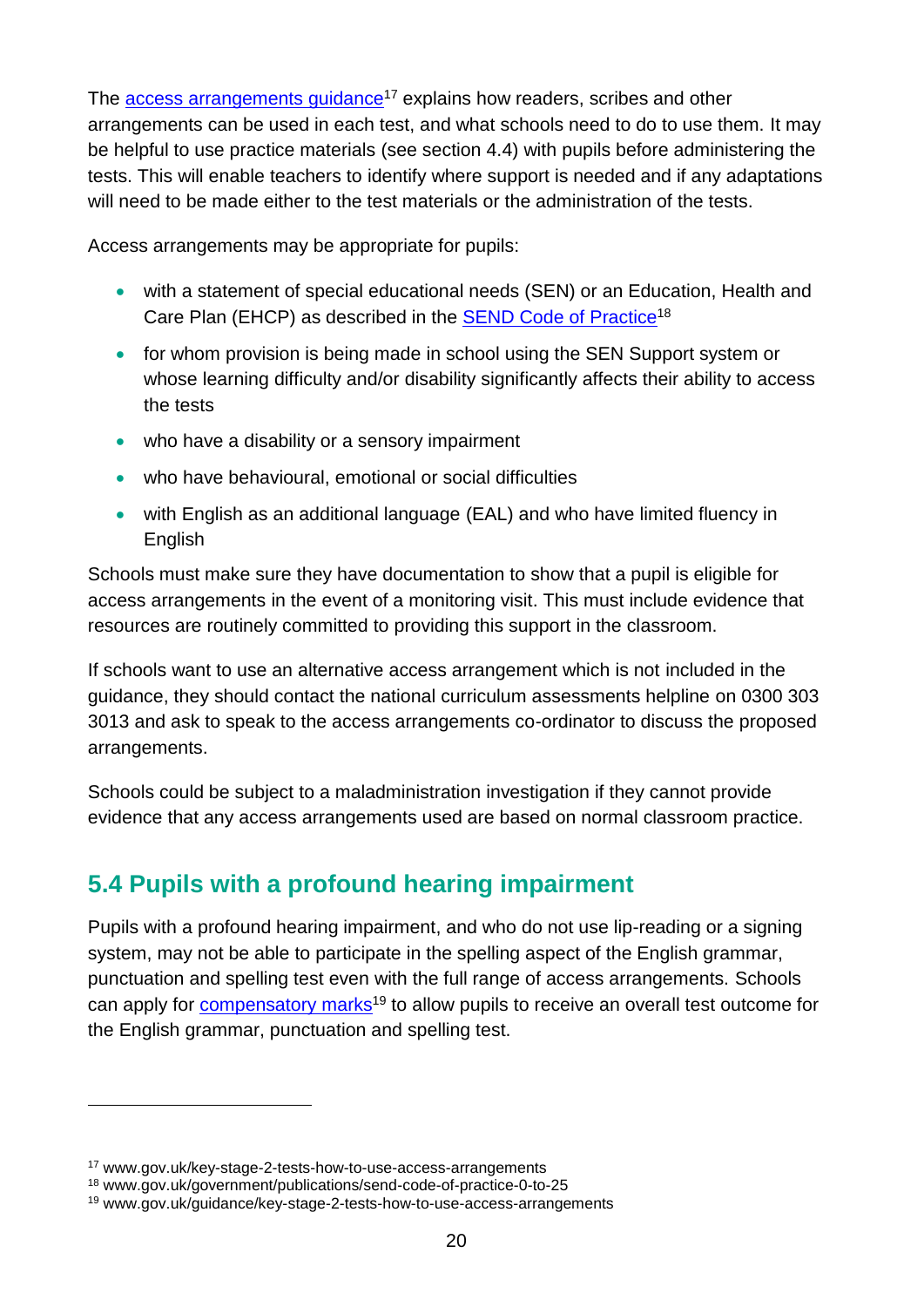Applications must be made in the 'Access arrangements' section of NCA tools by Monday 27 February. In order for a pupil to be awarded a compensatory mark they must not take the spelling paper and should be marked as 'A' on the attendance register for Paper 2: spelling. If the spelling paper is incorrectly administered to a pupil who is unable to access the test due to profound hearing impairment, their completed test script must be sent for marking. The pupil will be awarded a test outcome based on their achievements in the test and will not be eligible for compensatory marks.

## <span id="page-20-0"></span>**5.5 Pupils with English as an additional language**

Pupils with EAL must be registered for the KS2 tests even if there is a valid reason why they will not take them.

#### **English tests**

If pupils cannot communicate in English, then they will be working below the overall standard of the English tests and should not take them.

#### **Mathematics tests**

To establish a pupil's abilities in mathematics, teachers and language-support staff should work together to translate national curriculum work into the pupil's preferred language.

If a pupil is working at the standard of the mathematics tests, the school should consider using access arrangements to enable the pupil to take the tests (see section 5.3). Care should be taken to ensure that any translation does not provide additional support or understanding of mathematical terms.

Pupils working below the overall standard of the mathematics tests should not take them.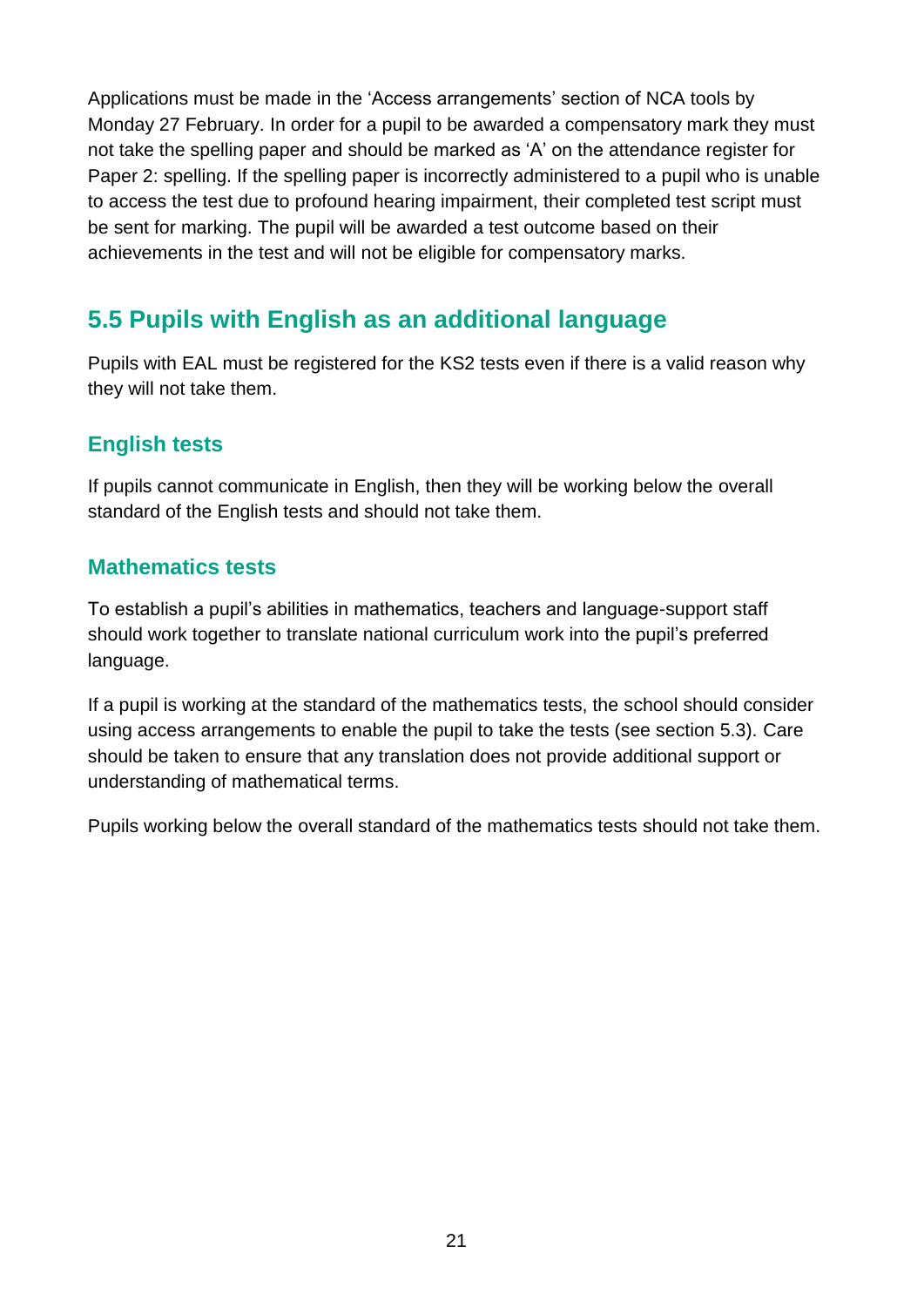# <span id="page-21-0"></span>**Section 6: Test administration**

## <span id="page-21-1"></span>**6.1 When to administer tests**

All KS2 tests must be administered on the days specified in the statutory timetable (see section 3.3). Headteachers are responsible for deciding the start time of the tests but all pupils should take each test at the same time.

Tests must not be taken before the day specified in the statutory timetable.

## <span id="page-21-2"></span>**6.2 Changes to the statutory test timetable**

#### **Start-time variations**

If it isn't possible for all pupils to take a test at the same time on the day specified in the statutory timetable, schools must notify STA of a start-time variation. A start-time variation allows an individual pupil, or part of the cohort, to take the test on the same day but at a different time from the rest of the cohort. Schools must complete the notification on [NCA tools](https://ncatools.education.gov.uk/)<sup>20</sup> before the test begins but do not need a response from STA to proceed at the nominated time.

#### **Timetable variations**

If it isn't possible for all pupils to take a test on the day specified in the statutory timetable, schools must apply for a timetable variation on NCA tools. If approved by STA, a timetable variation allows an individual pupil, or part or whole of the cohort, to take the test up to 5 school days after the original day of the test. Schools must wait for approval from STA before beginning the test on a new day.

#### **Headteachers' responsibilities when changing the statutory test timetable**

If a school has notified STA of a start-time variation or has an approved application for a timetable variation, the headteacher must ensure that:

- $\bullet$  the pupil(s) takes the test(s) at the nominated time(s)
- **STA** is informed of any variation to the nominated time

Headteachers must also make sure affected pupils haven't communicated with any other pupils who have already taken the test. Before a school notifies STA of a start-time

<sup>20</sup> https://ncatools.education.gov.uk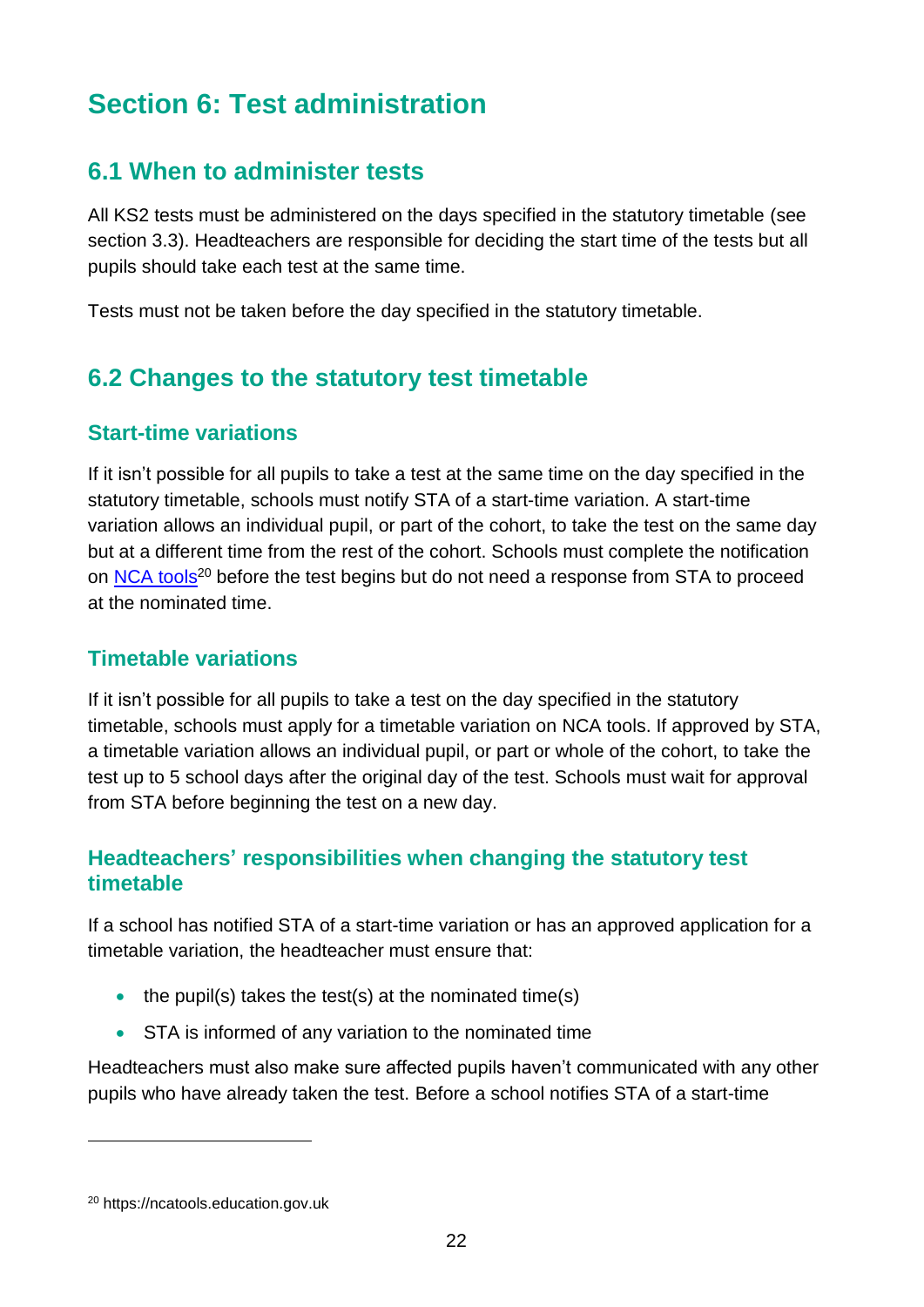variation or applies for a timetable variation, headteachers must gain assurance from parents that the pupil:

- was kept apart from other pupils taking or who have taken the test
- hasn't had access to the test content through using the internet, mobile phone or any other means during the test period

Full guidance on [how to apply for a timetable variation](https://www.gov.uk/guidance/key-stage-2-tests-how-to-apply-for-a-timetable-variation)<sup>21</sup> is available, and schools should contact the national curriculum assessments helpline on 0300 303 3013 if further advice is needed.

## <span id="page-22-0"></span>**6.3 Absence during the test period**

If a pupil is absent on the scheduled day of a test and returns within 5 school days, an application for a timetable variation should be made after the pupil has returned. Schools should only make applications for timetable variations before a pupil returns to school where their absence is planned for a known time period.

If a pupil does not return within 5 school days, or an application for a timetable variation is rejected, they should be recorded as 'A' (absent) on the attendance register.

Pupils who do not take all test papers for a subject will receive a raw score for the paper(s) they have completed but will not receive a scaled score. The overall outcome for a pupil who does not complete all test papers for a subject will be 'A' (absent). See section 8.1 for further guidance on return of results.

TA judgements must still be submitted for pupils who are absent from the tests.

## <span id="page-22-1"></span>**6.4 Security of test materials**

1

Headteachers must ensure that the integrity of the tests is maintained so that no pupil has an unfair advantage. Schools must follow the guidance on [how to keep test materials](https://www.gov.uk/government/collections/national-curriculum-assessments-key-stage-2-tests)  [secure](https://www.gov.uk/government/collections/national-curriculum-assessments-key-stage-2-tests)<sup>22</sup> and treat them as confidential from the point they are received in school until Friday 19 May (after the timetable variation period has ended).

Packs with test papers enclosed should only be opened in the test room when the pupils are ready to start the test, or within the hour before the test begins if minor modifications are necessary (see section 6.5), unless STA has granted permission for [early opening](https://www.gov.uk/key-stage-2-tests-how-to-use-access-arrangements)<sup>23</sup> of more than one hour.

<sup>21</sup> www.gov.uk/guidance/key-stage-2-tests-how-to-apply-for-a-timetable-variation

<sup>22</sup> www.gov.uk/government/collections/national-curriculum-assessments-key-stage-2-tests

<sup>23</sup> www.gov.uk/key-stage-2-tests-how-to-use-access-arrangements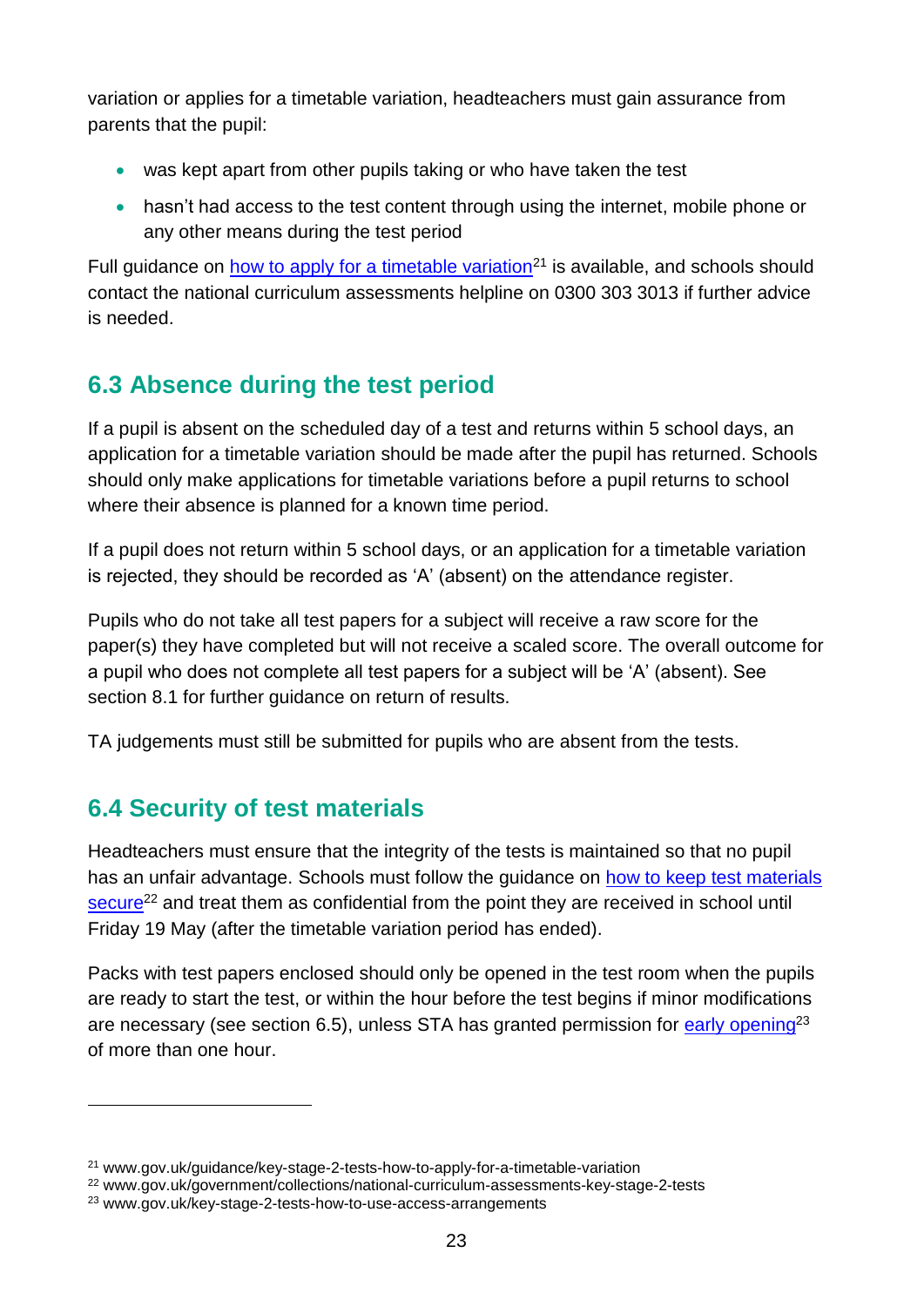Teachers and test administrators mustn't discuss the content of the test papers with anyone or use question-specific information to prepare pupils for the tests. In particular, any content which could compromise the tests must not be discussed on social media or published in blogs. Any school behaviour which leads to test materials being shared before Friday 19 May may lead to an investigation of maladministration.

After the tests have been administered any unused test materials, including English reading booklets, must be stored securely until Friday 19 May.

## <span id="page-23-0"></span>**6.5 Making modifications to tests**

Before making the decision to modify the standard test materials, schools should consider whether modified tests provided by STA would meet the needs of the pupil. See section 4.7 for how to order enlarged print, modified large print and braille versions of the tests.

Schools can open the test materials up to one hour before the administration of the tests if they decide to make specific modifications to the papers for particular pupils. This may include copying onto coloured paper or enlarging the test. Headteachers must ensure that the confidentiality of the tests is maintained when any modifications are being made.

Schools are responsible for ensuring that any modifications made to the tests are done properly. STA can't compensate or give special consideration where schools have incorrectly modified test papers.

Schools should consider how much time they will need to make any modifications. If schools need more than the hour before the test start time to make the modifications, they must make an application for early opening in the 'Access arrangements' section of NCA tools by Monday 27 February.

## <span id="page-23-1"></span>**6.6 Administering tests**

1

The tests must be administered in accordance with STA's [test administration guidance](https://www.gov.uk/government/collections/key-stage-2-tests-administer-the-tests)<sup>24</sup>, including the 'Test administrators' guide', which will be published in March. Headteachers must make sure the guidance is read, understood and followed by all teachers, teaching assistants and others involved in administering the tests.

Schools and LAs should contact the national curriculum assessments helpline on 0300 303 3013 if clarification of the guidance is needed.

<sup>24</sup> www.gov.uk/government/collections/key-stage-2-tests-administer-the-tests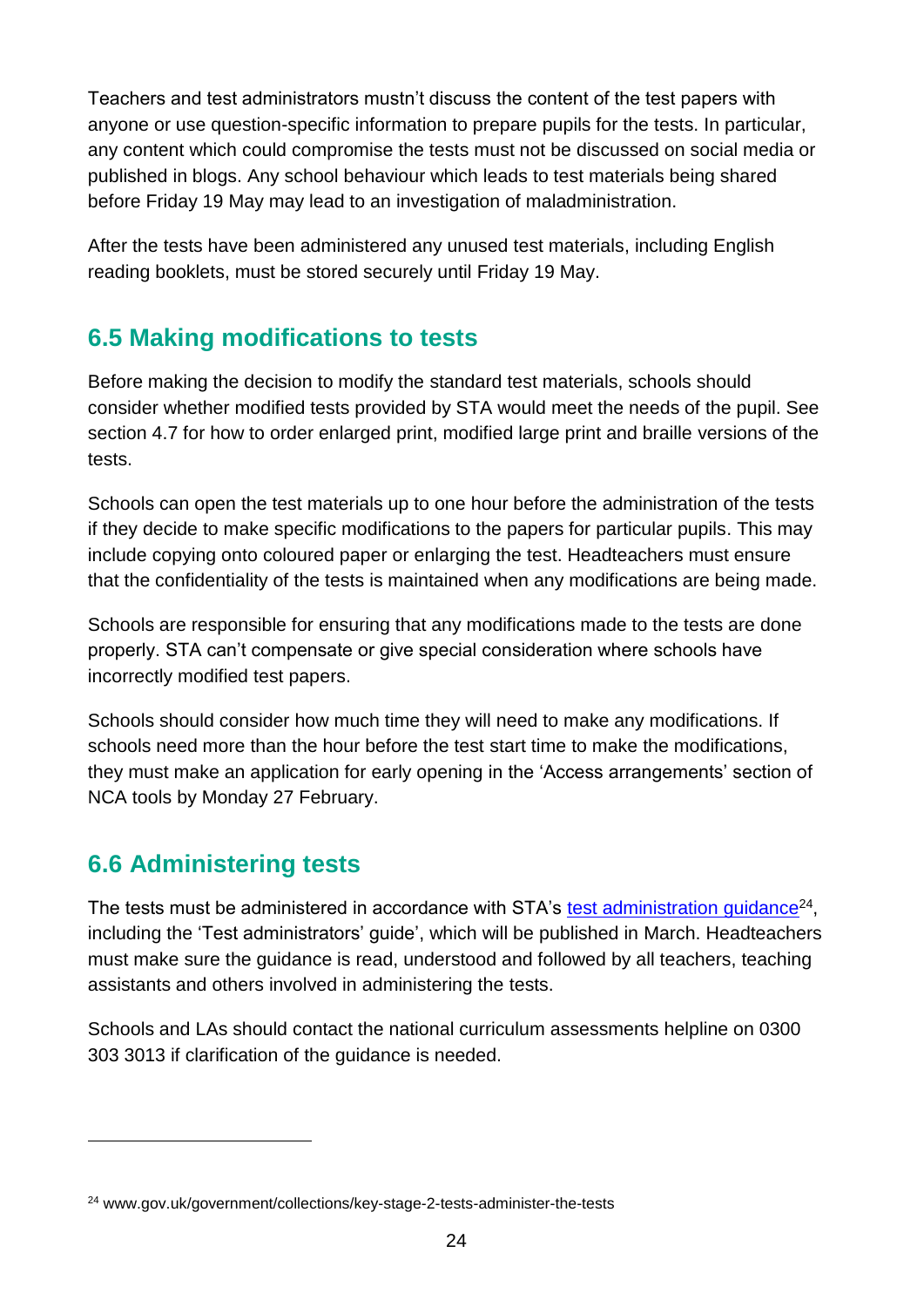#### **Administering the tests away from school**

Under certain circumstances and at the headteacher's discretion, schools may administer tests at a different location within the UK. Examples of locations may include another school, a pupil's home, a hospital or a PRU. Schools must still ensure the test administration guidance is followed correctly. Schools must inform STA that a pupil, or part or whole of the cohort, is going to take the test(s) at another suitable location by completing the 'Tests administered at another location' notification form on NCA tools. It is not necessary for schools to notify STA if a pupil will take the test in a separate room at the school where they are registered.

## <span id="page-24-0"></span>**6.7 Packing and collection of scripts**

Schools must send all test scripts for external marking. Test administrators should return test scripts to the headteacher immediately after each test. Headteachers should emphasise that test administrators must not review pupils' answers, unless they are making a transcript. Test administrators should know which pupils are likely to need a transcript before the administration of the tests. Schools must follow the [transcript](https://www.gov.uk/guidance/key-stage-2-tests-how-to-use-access-arrangements)  [guidance](https://www.gov.uk/guidance/key-stage-2-tests-how-to-use-access-arrangements)<sup>25</sup> and notify STA of their use in the 'Access arrangements' section of NCA tools by Friday 19 May.

Headteachers are responsible for making sure the school's completed test scripts are immediately collated, packed and sealed correctly. All test papers must be collected, ensuring every pupil is accounted for. Headteachers should be personally involved in packing the school's scripts. It is recommended that 2 members of staff are involved in this process.

The [attendance register and test script dispatch](https://www.gov.uk/government/publications/key-stage-2-attendance-register-and-test-script-dispatch)<sup>26</sup> instructions for 2017 will be updated in the spring term.

## <span id="page-24-1"></span>**6.8 Maladministration**

<u>.</u>

The term 'maladministration' refers to any act that:

- affects the integrity, security or confidentiality of the national curriculum assessments
- could lead to results that don't reflect pupils' unaided work

<sup>25</sup> www.gov.uk/guidance/key-stage-2-tests-how-to-use-access-arrangements

<sup>26</sup> www.gov.uk/government/publications/key-stage-2-attendance-register-and-test-script-dispatch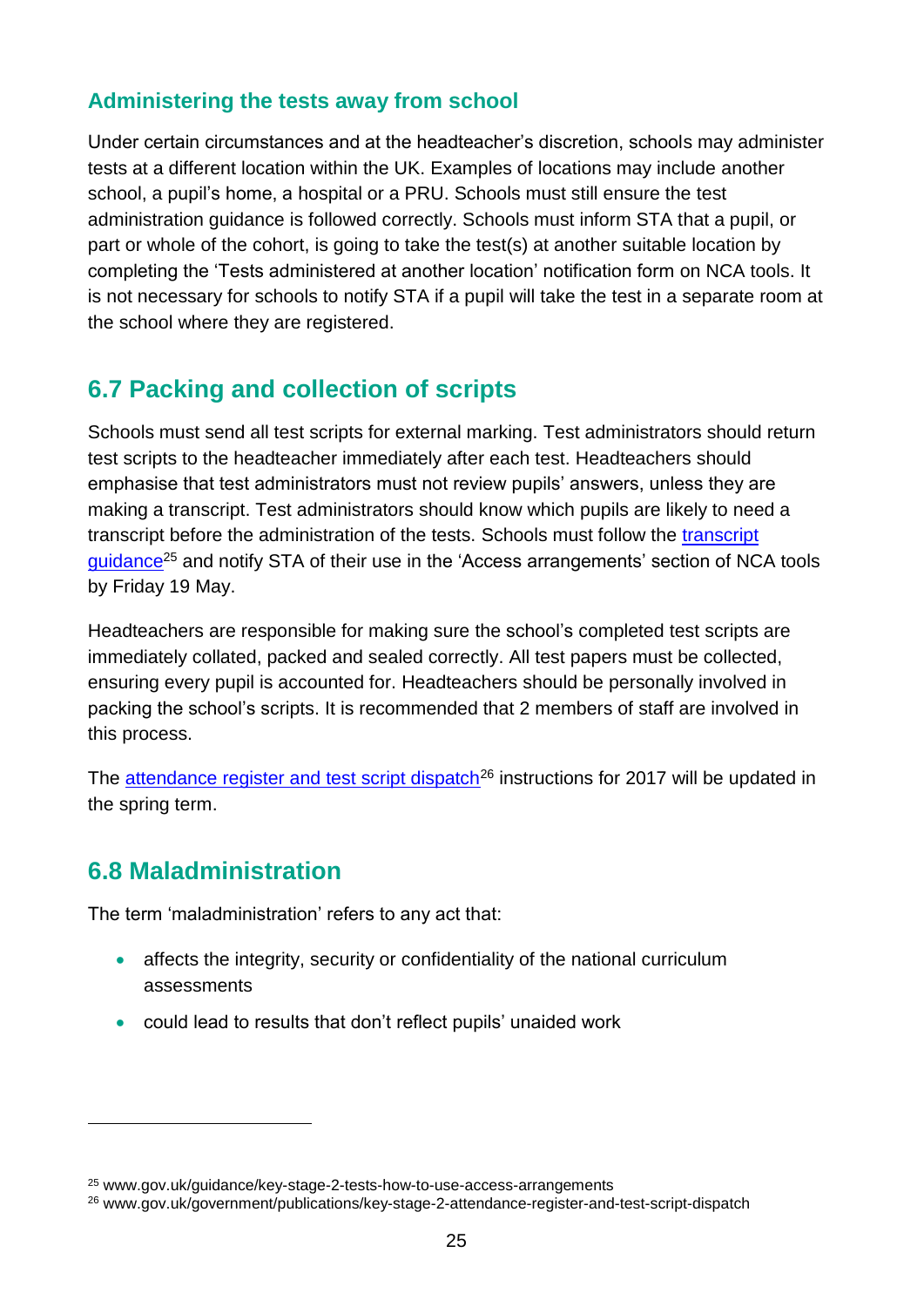Schools could be subject to investigations of maladministration if they don't comply with:

- $\bullet$  the 2017 ARA
- STA's test administration quidance

STA has a statutory duty to investigate any matter brought to its attention relating to the accuracy or correctness of any pupil's test results. The [maladministration investigation](https://www.gov.uk/government/publications/key-stage-1-and-2-maladministration-investigation-procedures)  [procedures](https://www.gov.uk/government/publications/key-stage-1-and-2-maladministration-investigation-procedures)<sup>27</sup> explain how STA processes allegations, as well as roles and responsibilities for school visits. This is supported by quidance for LAs<sup>28</sup> carrying out visits on STA's behalf.

Allegations of maladministration can come from misunderstandings about correct test administration. To help avoid this, all staff, pupils and parents should understand how and when the tests will be administered.

Schools must report any issue with the administration of the tests and/or any allegations of maladministration they receive by contacting the national curriculum assessments helpline on 0300 303 3013.

## <span id="page-25-0"></span>**6.9 Monitoring the tests**

LAs have a statutory duty to make monitoring visits to a sample of at least 10% of schools. The sample will be selected from schools in their authority and others that have chosen to be monitored by the LA. These visits may take place before, during and after the test period.

Monitoring visitors, on behalf of the LA or STA, will make unannounced visits to schools administering the tests. They will check if the school is following the published test administration guidance on:

- $\bullet$  keeping the test materials secure
- administering the tests

<u>.</u>

If a school receives a monitoring visit they must allow visitors to:

- see all key stage 1 (KS1) and KS2 test materials, and any relevant delivery notes
- observe any KS2 tests being administered
- see evidence to show that pupils using access arrangements, for example prompters, scribes or readers, are doing so in accordance with normal classroom practice

<sup>27</sup> www.gov.uk/government/publications/key-stage-1-and-2-maladministration-investigation-procedures <sup>28</sup> www.gov.uk/guidance/key-stage-1-and-2-school-visits-following-an-allegation-of-maladministration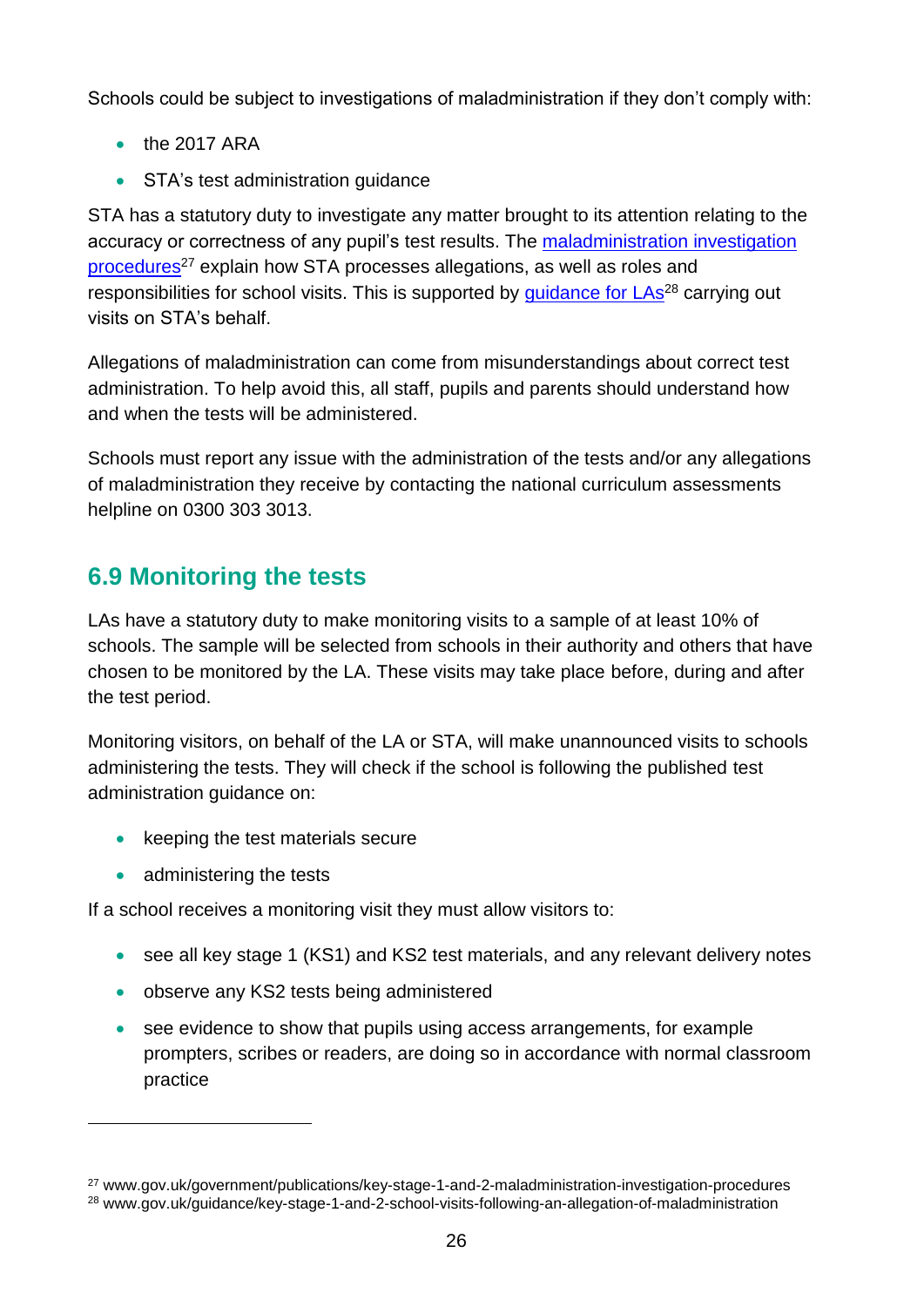see copies of correspondence and other documents sent to, and received from, the LA or STA about the administration of the KS2 tests

STA will carry out a full investigation if a monitoring visitor reports:

- administrative irregularities
- potential maladministration

These investigations are used to make decisions on the accuracy or correctness of pupils' results. Schools and LAs should refer to the quidance on monitoring visits<sup>29</sup>, which will be updated in April, for further information.

#### **Academies**

1

Academies must make arrangements for monitoring their KS2 tests with their chosen LA. They should inform STA of their choice by the end of the autumn term. This can be their closest geographical LA or another of their choosing.

If a school became an academy after 1 September 2016 they will be part of their geographical LA's arrangements for monitoring the tests.

#### **Independent schools**

A sample of independent schools participating in the tests will be monitored by STA's monitoring visits agency.

## <span id="page-26-0"></span>**6.10 Headteachers' responsibilities for the tests**

Headteachers at maintained schools, academies and participating independent schools must:

- consider whether any pupils will need modified versions of the tests and place a test order on NCA tools by Friday 25 November
- ensure all pupils are registered for the tests in the 'Pupil registration' section of NCA tools by Friday 17 March and that each pupil's details are accurate, including any pupils who are registered at their school, but are attending a PRU or hospital school
- register new pupils for the tests if they arrive in school after Friday 17 March
- keep the test materials secure and treat them as confidential before, during and after the test period

<sup>29</sup> www.gov.uk/guidance/key-stage-2-tests-and-phonics-screening-check-monitoring-visits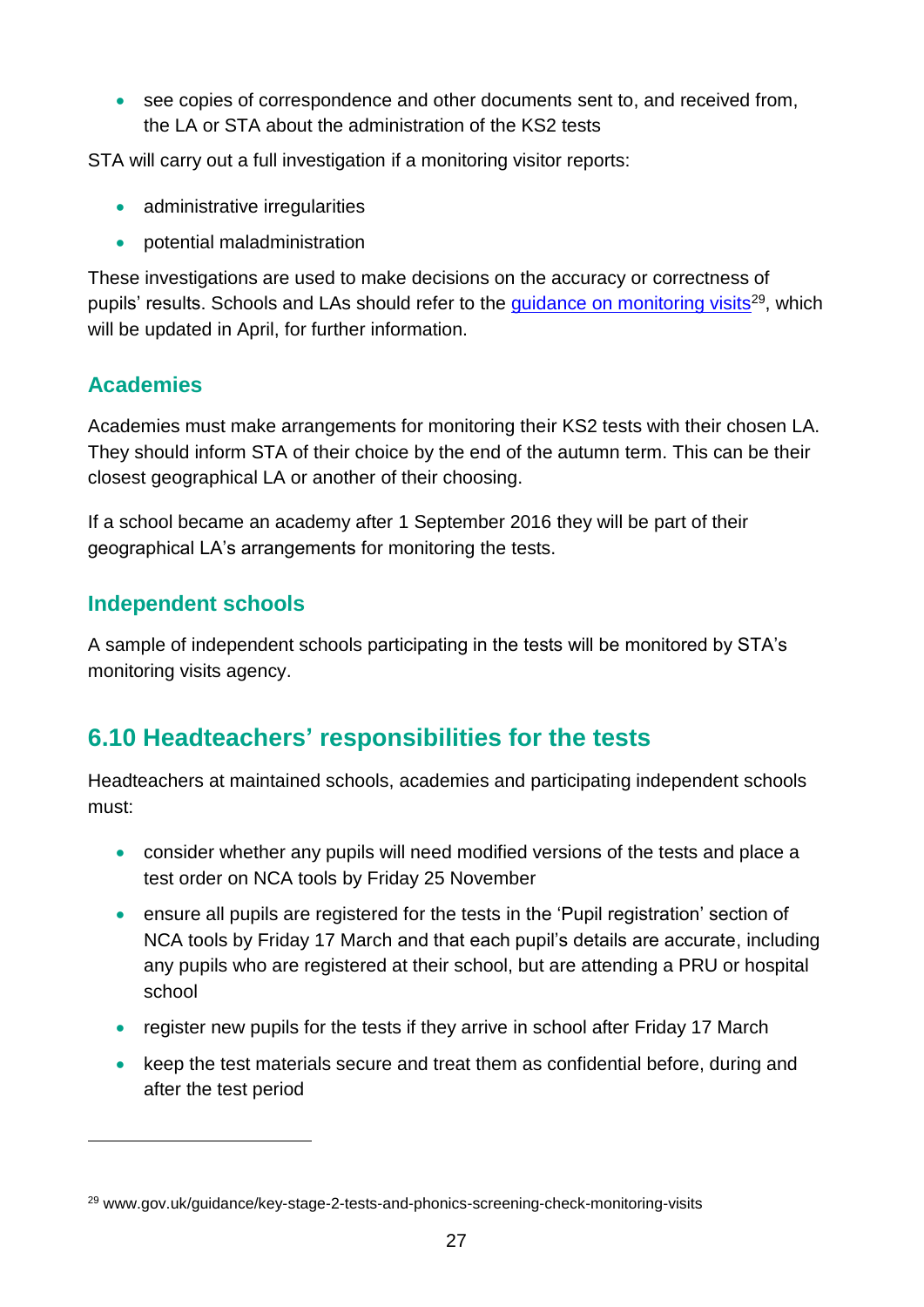- be able to give an accurate account of everyone with access to test materials from the point they arrive in school until Friday 19 May
- ensure that test administrators are appropriately trained, and that they administer the tests according to the published guidance
- ensure specific content from the test materials is not used to prepare pupils
- ensure pupils have the correct test materials and equipment
- carry out all tests according to the published timetable, unless STA has been notified of a start-time variation or approved a timetable variation
- complete and submit the headteacher's declaration form (HDF) on NCA tools after all test scripts have been collected for marking (see below)
- co-operate with any monitoring visit requests, including visits by STA or LA representatives
- notify STA of any incident that may have affected the integrity, security or confidentiality of the tests

Headteachers at participating independent schools must also:

- issue a privacy notice to the parents of any pupil participating in one or more of the tests and receive approval before placing a test order by Friday 25 November
- place orders for standard and modified tests in the 'Test orders' section of NCA tools by Friday 25 November
- register all eligible pupils for the tests, by Friday 17 March
- ensure the tests are only administered to pupils who have been registered

Where headteachers do not meet the above responsibilities this could result in the school being investigated for maladministration.

If an independent school misses the deadlines for 'Test orders' or 'Pupil registration' they will not be allowed to participate in the tests.

#### **Headteacher's declaration form**

After all test scripts have been collected for marking, headteachers are required to complete and submit the KS2 HDF on NCA tools. The form either confirms that the tests have been administered according to the published guidance or that any issues have been reported to STA. The form will be available from 5pm on Thursday 11 May and must be completed by Friday 19 May.

Schools can contact the national curriculum assessments helpline on 0300 303 3013 for help completing the HDF.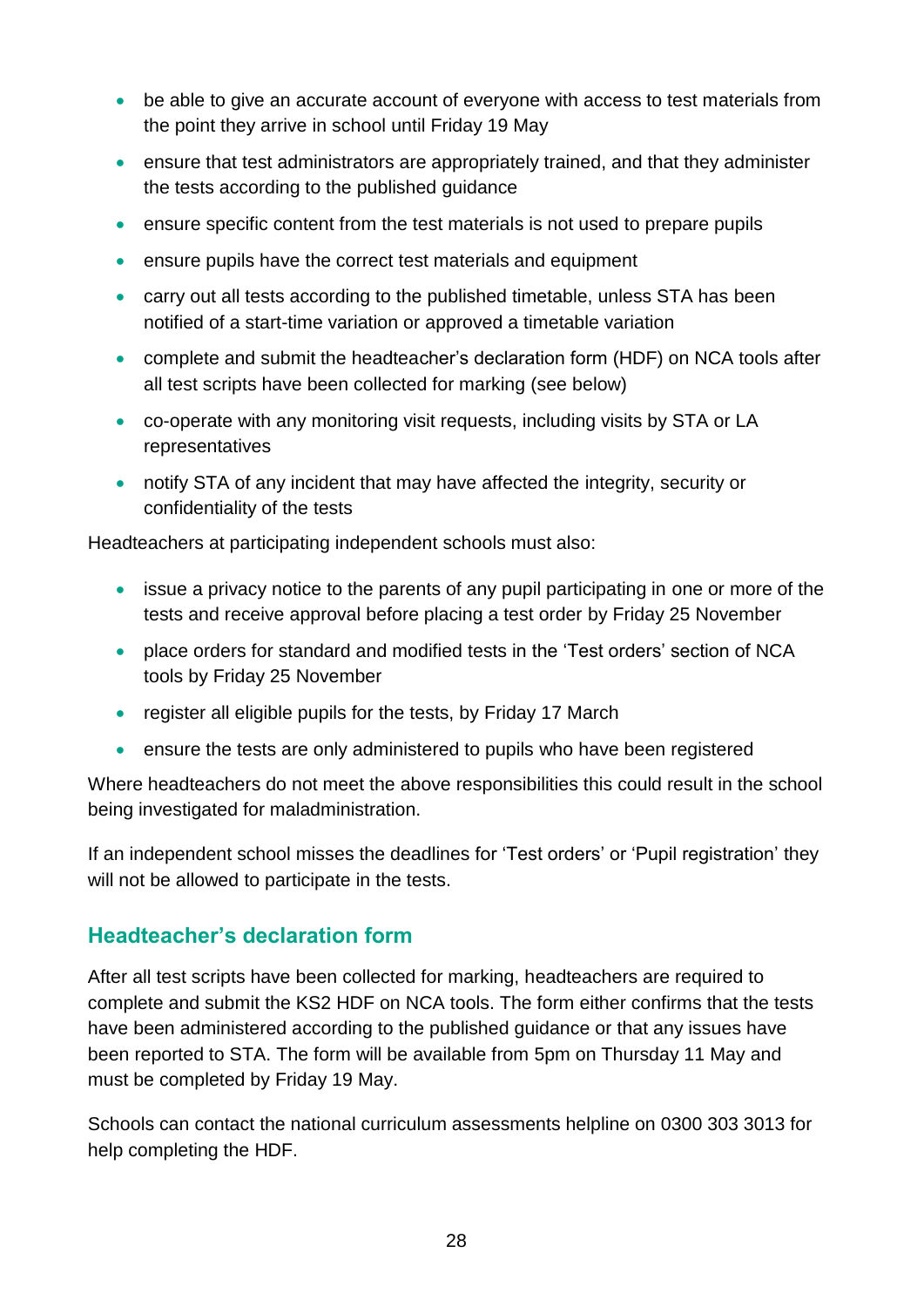## <span id="page-28-0"></span>**6.11 Local authorities' responsibilities for the tests**

LAs must take reasonable steps to ensure that participating schools follow the guidance in this ARA. This also applies to academies that have an agreement in place with the LA.

Responsibilities include:

- ensuring training and advice is available to schools on all aspects of the KS2 tests
- viewing their schools' applications for early opening of the tests or additional time
- making unannounced KS2 monitoring visits to a sample of at least 10% of schools before, during and after the test period
- informing STA of any irregularities in the test administration process and discussing next steps to take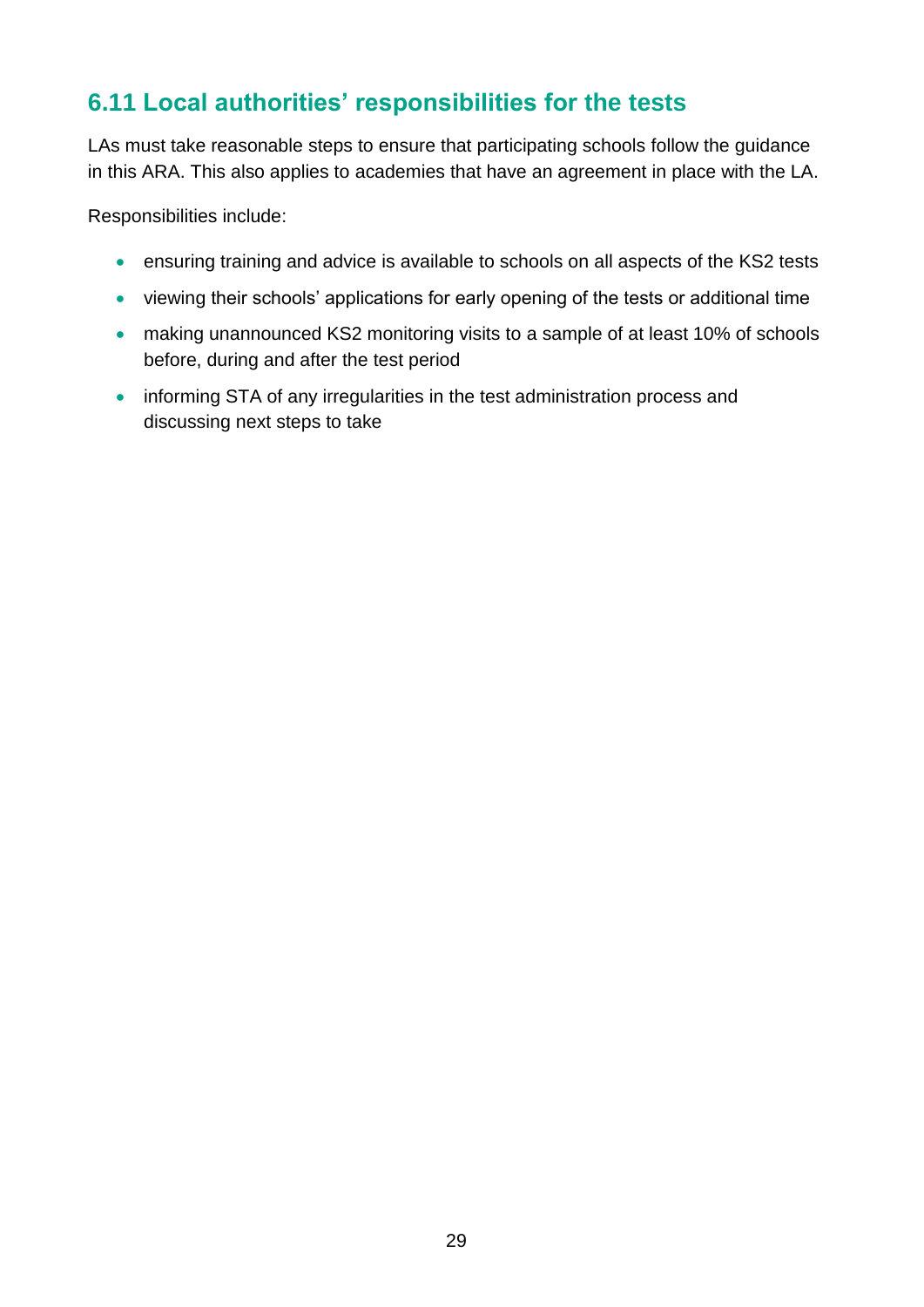# <span id="page-29-0"></span>**Section 7: Teacher assessment**

## <span id="page-29-1"></span>**7.1 Overview of teacher assessment**

TA judgements in English reading, English writing, mathematics and science are reported at the end of KS2. TA is based on a broad range of evidence from across the curriculum and knowledge of how a pupil has performed over time and in a variety of contexts. It is carried out as part of teaching and learning.

The DfE uses TA data in [performance tables](https://www.gov.uk/government/collections/statistics-key-stage-2)<sup>30</sup> and floor standards. See section 8.4 for further information.

#### <span id="page-29-2"></span>**7.2 Important dates**

| Friday 19 May                        | Schools informed by the LA on, or after, this date if they<br>$\bullet$<br>are going to receive an external moderation visit.                                                   |
|--------------------------------------|---------------------------------------------------------------------------------------------------------------------------------------------------------------------------------|
| Monday 22 May                        | 'Teacher assessment' section of NCA tools <sup>31</sup> opens.                                                                                                                  |
| Monday 5 June to<br>Thursday 29 June | LAs undertake external moderation of KS2 English writing<br>TA.                                                                                                                 |
| Thursday 29 June                     | Deadline to submit TA data in the 'Teacher assessment'<br>section of NCA tools. Data submitted late will not be used<br>in the DfE's performance tables data checking exercise. |

#### <span id="page-29-3"></span>**7.3 What teachers must assess**

In 2017, teachers must make judgements for each eligible pupil against the standards set out in the [interim teacher assessment frameworks](https://www.gov.uk/government/publications/2017-interim-frameworks-for-teacher-assessment-at-the-end-of-key-stage-2)<sup>32</sup> or the interim pre-key stage [standards](https://www.gov.uk/government/publications/2017-pre-key-stage-2-pupils-working-below-the-test-standard)<sup>33</sup>. [Exemplification material](https://www.gov.uk/government/collections/key-stage-2-teacher-assessment)<sup>34</sup> is also available to help teachers make their judgements where they want additional guidance.

Teachers must use their knowledge of a pupil's work over time, taking into account their written, practical and oral classwork.

<sup>30</sup> www.gov.uk/government/collections/statistics-key-stage-2

<sup>31</sup> https://ncatools.education.gov.uk

<sup>32</sup> www.gov.uk/government/publications/2017-interim-frameworks-for-teacher-assessment-at-the-end-ofkey-stage-2

<sup>33</sup> www.gov.uk/government/publications/2017-pre-key-stage-2-pupils-working-below-the-test-standard

<sup>34</sup> www.gov.uk/government/collections/key-stage-2-teacher-assessment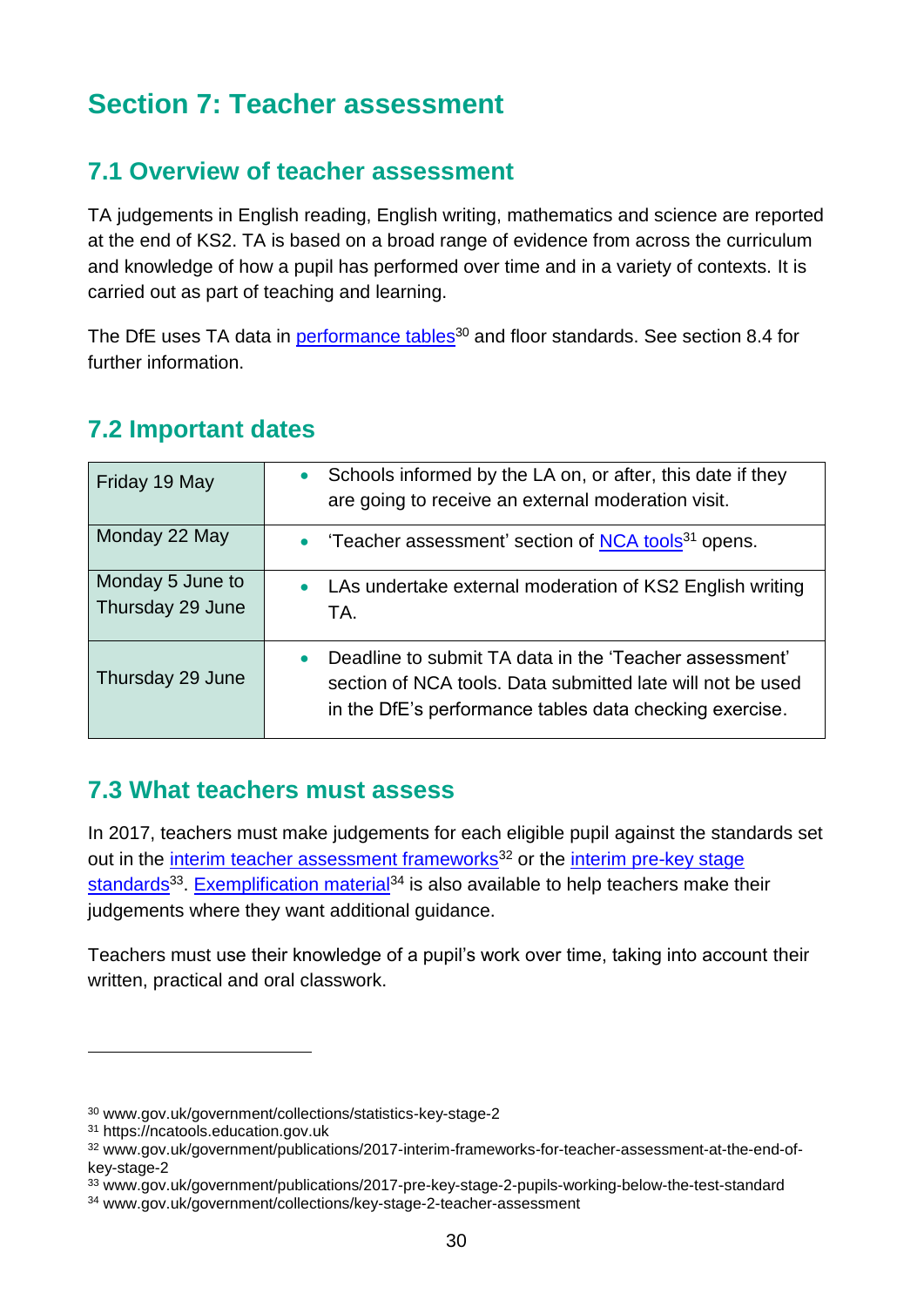Teachers may not be able to provide a full TA judgement for some pupils, for example if they have recently arrived from overseas or because of long periods of absence. Schools will still need to report a TA code for these pupils when they submit their TA data, and should refer to section 7.7 for guidance.

## <span id="page-30-0"></span>**7.4 Interim teacher assessment frameworks**

The interim TA frameworks and interim pre-key stage standards set out the standards a pupil must be assessed against at the end of the key stage for English reading, English writing, mathematics and science. Teachers must use them to fulfil their statutory duty to report at the end of KS2.

The frameworks contain a number of 'pupil can' statements. The evidence must show that the pupil demonstrates attainment of all the 'pupil can' statements within the standard they have been awarded. Teachers must be confident the pupil meets the 'pupil can' statements in the preceding standard(s) but there is no requirement to produce specific evidence for all of them. It is likely that the pupil's work for the standard they have been awarded will also evidence the 'pupil can' statements of the preceding standard(s).

#### **Interim framework for English writing**

For pupils who have completed the KS2 programme of study, teachers must use the interim TA frameworks when making their judgements. The KS2 English writing framework contains 3 standards:

- working towards the expected standard
- working at the expected standard
- working at greater depth within the expected standard

Pupils who have not yet completed the programme of study and aren't 'working towards the expected standard' should be assessed using the interim pre-key stage standards (see section 7.5).

#### **Interim frameworks for English reading, mathematics and science**

For KS2 English reading, mathematics and science the frameworks contain one standard:

• working at the expected standard

A pupil who has completed the programme of study will be judged as either 'working at the expected standard' or 'has not met the expected standard'. Test results are reported alongside this for English reading and mathematics.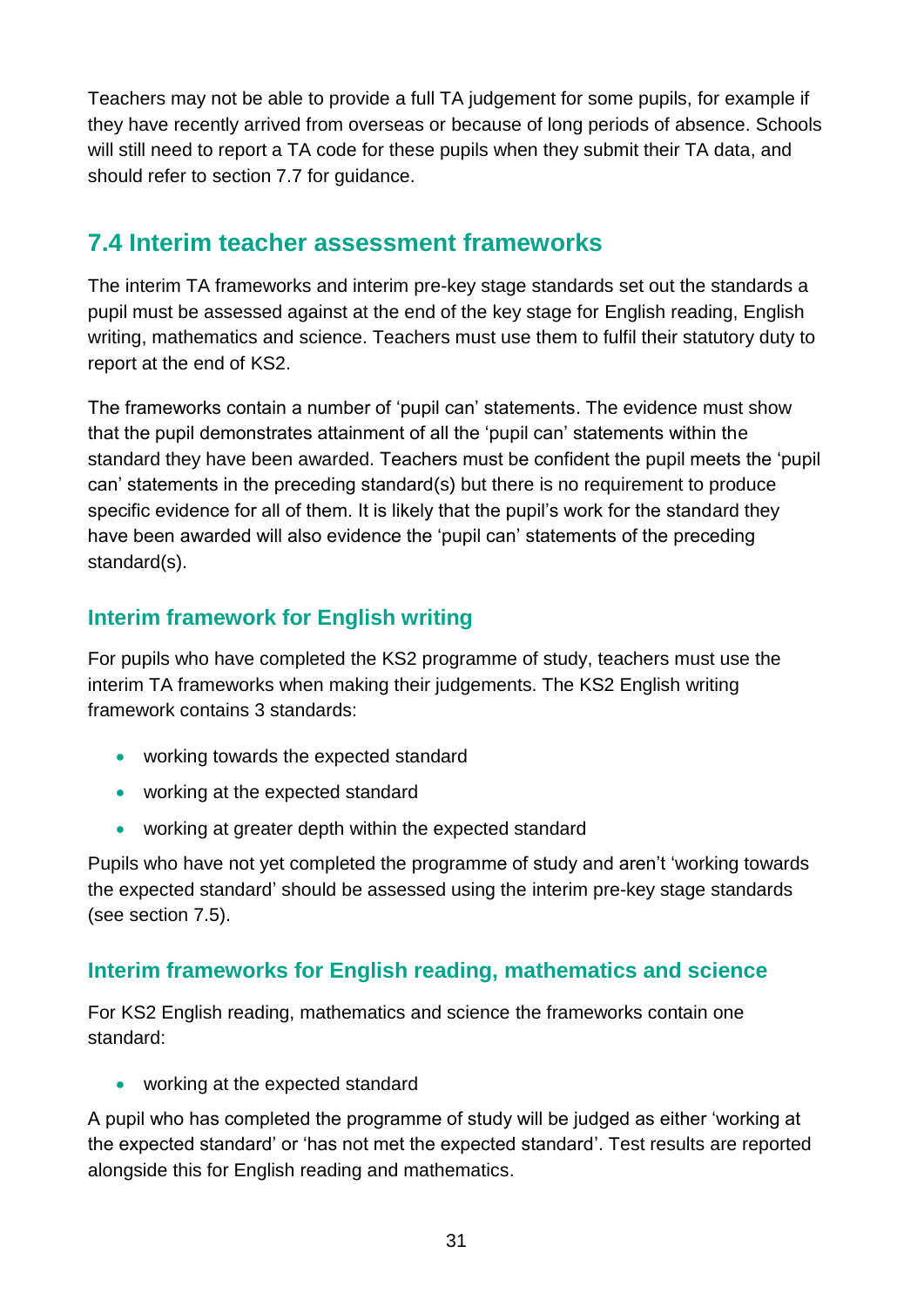Pupils who have not yet completed the English reading and mathematics programmes of study should be assessed using the interim pre-key stage standards.

## <span id="page-31-0"></span>**7.5 Interim pre-key stage standards**

The interim pre-key stage standards must be used to report a statutory assessment outcome for pupils who have not yet completed the relevant programme of study but have reached the chronological age that requires a statutory assessment outcome to be reported. These pupils will be working below the overall standard of the tests, but above P scales, and may include SEND and non-SEND pupils.

The interim pre-key stage 2 standards for English reading, English writing and mathematics are called:

- foundations for the expected standard
- early development of the expected standard
- growing development of the expected standard

The interim pre-key stage standards follow the same principles as the interim TA frameworks and each contain a number of 'pupil can' statements. The evidence must show that the pupil demonstrates attainment of all the 'pupil can' statements within the standard they have been awarded. Teachers must be confident the pupil meets the 'pupil can' statements in the preceding standard(s) but there is no requirement to produce specific evidence for all of them. It is likely that the pupil's work for the standard they have been awarded will also evidence the 'pupil can' statements of the preceding standard(s).

## <span id="page-31-1"></span>**7.6 External moderation of teacher assessment**

External moderation is statutory. It gives confidence that schools' TA judgements for KS2 English writing are accurate and consistent with national standards, as specified in the interim TA frameworks and the exemplification material.

LAs will inform schools on, or after, Friday 19 May if they are going to receive an external moderation visit. LAs will carry out moderation visits from Monday 5 June to Thursday 29 June.

STA will monitor and provide quality assurance to LAs' external moderation processes.

#### **Local authorities**

LAs have a statutory duty to moderate a sample of at least 25% of schools to validate KS2 English writing TA judgements. The sample will be selected from schools in their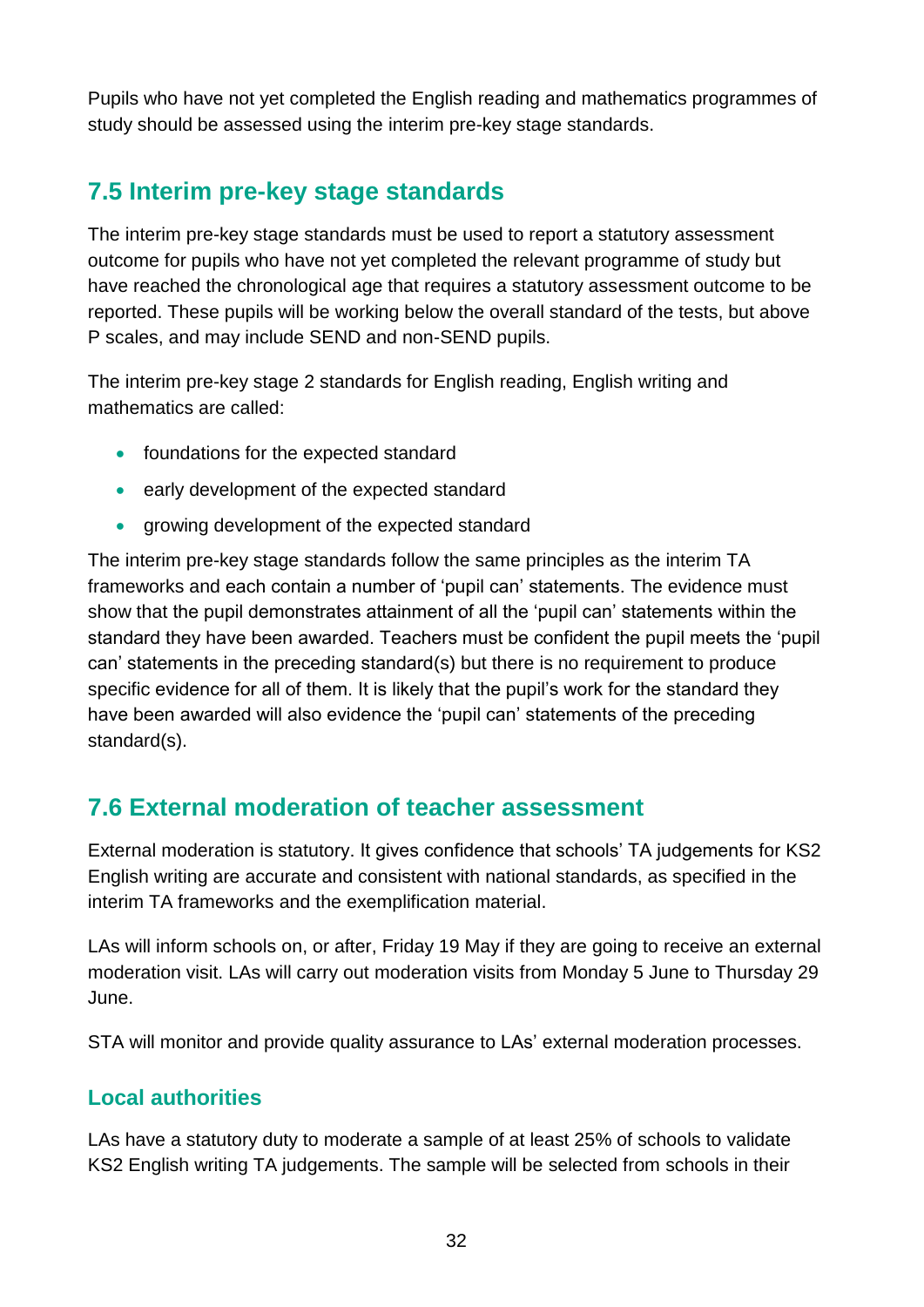authority and others that have chosen to be moderated by the LA. STA may also select schools for moderation by the LA.

STA's external moderation quidance<sup>35</sup> for KS2 English writing TA will be published in the autumn term. This includes details of the external moderation process and the procedures the LA should follow. LAs must refer to the guidance to ensure the essential requirements are met and that robust moderation processes are followed.

#### **Maintained schools**

Schools are accountable for submitting accurate and valid KS2 TA judgements. STA's external moderation guidance includes details of the moderation process and how visits are carried out. Headteachers must refer to the guidance to ensure the essential requirements are met and that robust moderation processes are followed.

#### **Academies and free schools in England**

All references to academies include free schools as, in law, they are academies. Academies must comply with the requirements for maintained schools within this ARA.

Academies must choose which LA is responsible for external moderation of their KS2 English writing TA. They should inform STA of their choice by the end of the autumn term. This can be their closest geographical LA or another of their choosing. Academies may be charged for this service. They must give the LA a copy of their most recent external moderation visit record and the outcome.

If a school became an academy after the 1 September 2016 they will be part of their geographical LA's arrangements for external moderation of their TA.

#### **Independent schools in England**

1

If an independent school chooses to participate in one or more of the KS2 tests, they should also submit TA outcomes in those subject(s) to the DfE for inclusion in the national summary of results. An independent school can only claim that its results are comparable with national or local results if it has taken part in the LA external moderation process and has been moderated in the first year of participation.

Participating independent schools must also follow STA guidance and will be subject to the same STA quality assurance and maladministration processes as maintained schools and academies.

<sup>35</sup> www.gov.uk/government/collections/national-curriculum-assessments-guidance-for-local-authorities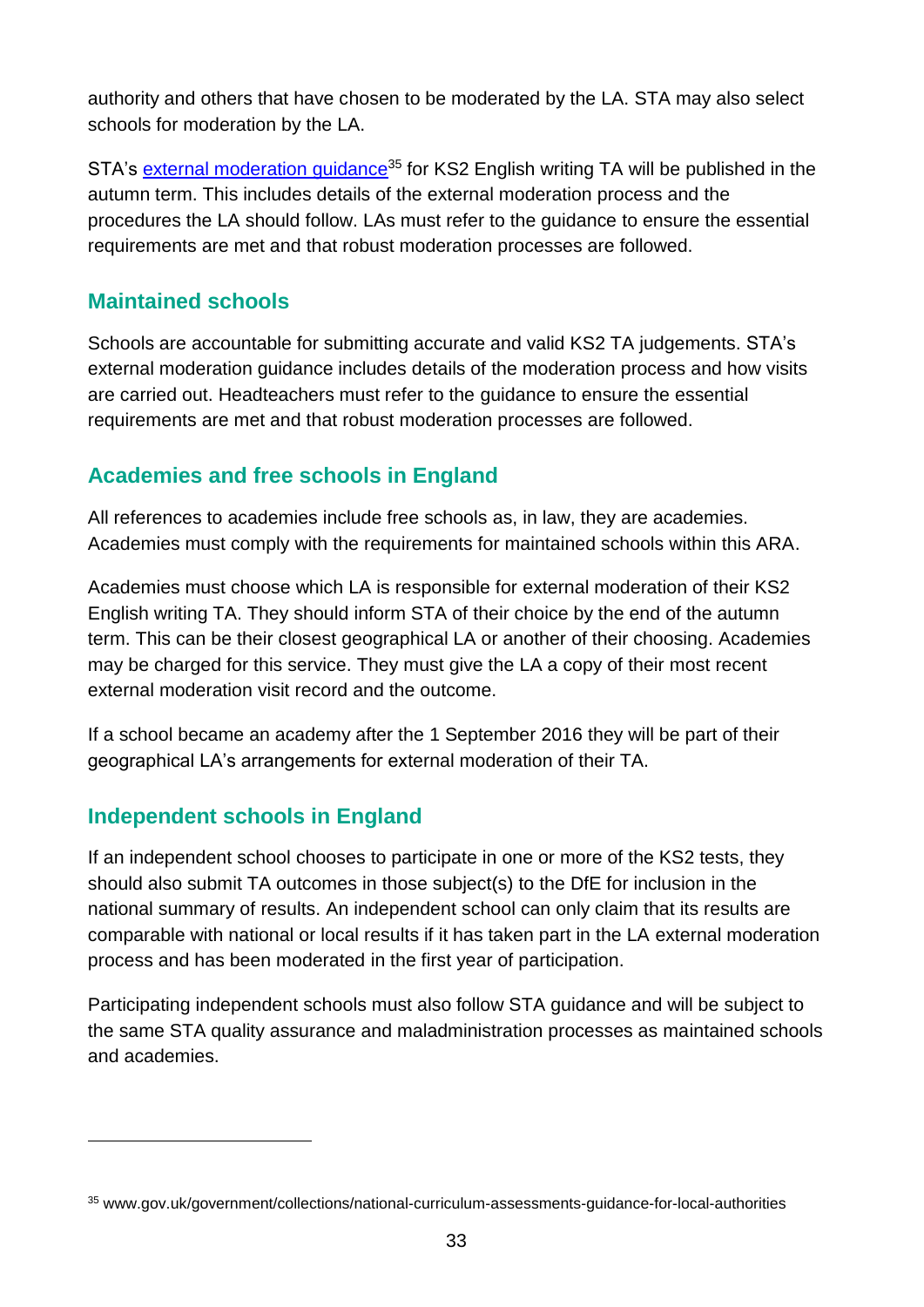#### **Funding for external moderation**

Each LA receives direct funding from the DfE. Academies receive direct funding through DfE grants for KS2 statutory external moderation.

#### **How local authorities' moderation is monitored**

STA will visit a sample of LAs during the moderation period, to monitor their moderation processes and procedures.

If a LA is selected, STA's external moderators will:

- meet with the KS2 English writing moderation manager and appropriate personnel to discuss the approaches to moderation, training and support
- attend one or more of the LA's moderation visits
- report to STA on the LA's approach to moderation, the robustness of the moderation model used and the accuracy of the validated judgements

## <span id="page-33-0"></span>**7.7 Submitting teacher assessment**

Schools must use the codes detailed in the [teacher assessment guidance](http://www.gov.uk/government/collections/key-stage-2-teacher-assessment)<sup>36</sup> for reporting TA at the end of KS2. TA judgements in English reading, English writing, mathematics and science must be submitted to STA in the 'Teacher assessment' section of NCA tools by Thursday 29 June. Data submitted late will not be used in the DfE's performance tables *data checking exercise*<sup>37</sup>.

#### **Maintained schools, including special schools**

Schools must submit TA judgements in English reading, English writing, mathematics and science. Schools must do this by either submitting their data:

using NCA tools

<u>.</u>

• via their LA, where the LA has agreed to submit using NCA tools on their behalf

A school's submission must include TA data for every pupil:

- the school registered to take a national curriculum test (even if they did not subsequently take the test)
- registered as working below the overall standard of the tests

<sup>36</sup> www.gov.uk/government/collections/key-stage-2-teacher-assessment

<sup>37</sup> https://tableschecking.education.gov.uk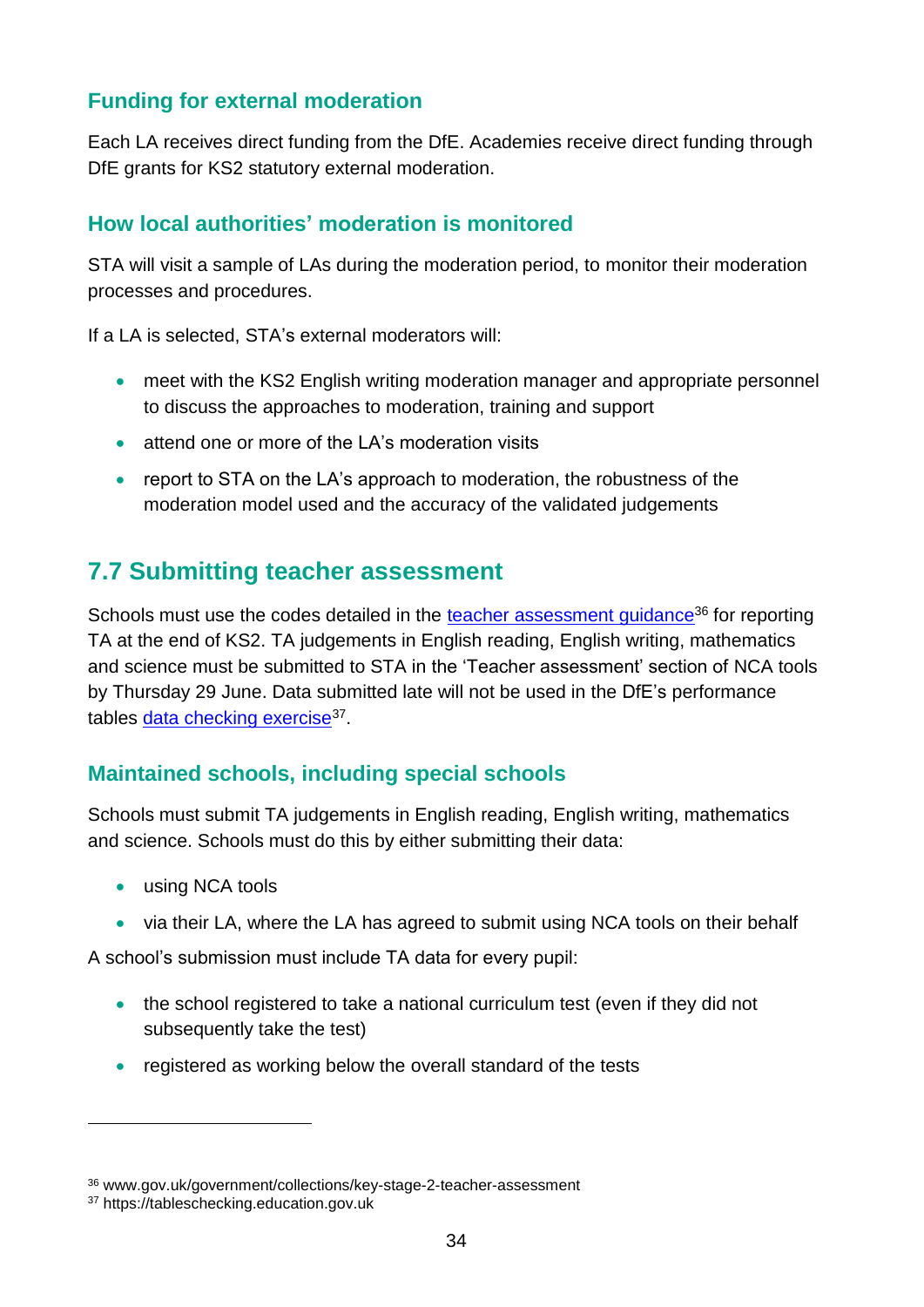#### **Academies**

Academies must report TA in line with the arrangements set out in their funding agreement.

#### **Independent schools and non-maintained special schools**

Independent schools and non-maintained special schools participating in the assessment and reporting arrangements should submit TA judgements for the subject(s) where they have registered pupils.

## <span id="page-34-0"></span>**7.8 P scales**

[P scales](https://www.gov.uk/government/publications/p-scales-attainment-targets-for-pupils-with-sen)<sup>38</sup> are statutory for pupils with SEND who are working below the interim pre-key stage standards defined for KS2 (see section 7.5).

The government is reviewing the future of P scales and will consider the long-term statutory solution proposed by **The Rochford Review<sup>39</sup>**. P scales will continue to be used for the 2016 to 2017 academic year.

## <span id="page-34-1"></span>**7.9 Pupils who move schools**

#### **Change of school before KS2 test week**

If a pupil changes school before test week, the receiving school must submit TA data for them.

#### **Change of school during KS2 test week**

If a pupil changes school during test week, the school where the pupil was registered at the beginning of test week must submit TA data for them.

#### **Change of school after KS2 test week**

If a pupil changes school after test week, the school where the pupil was registered during test week must submit TA data for them.

<u>.</u>

<sup>38</sup> www.gov.uk/government/publications/p-scales-attainment-targets-for-pupils-with-sen

<sup>39</sup> www.gov.uk/government/groups/the-rochford-review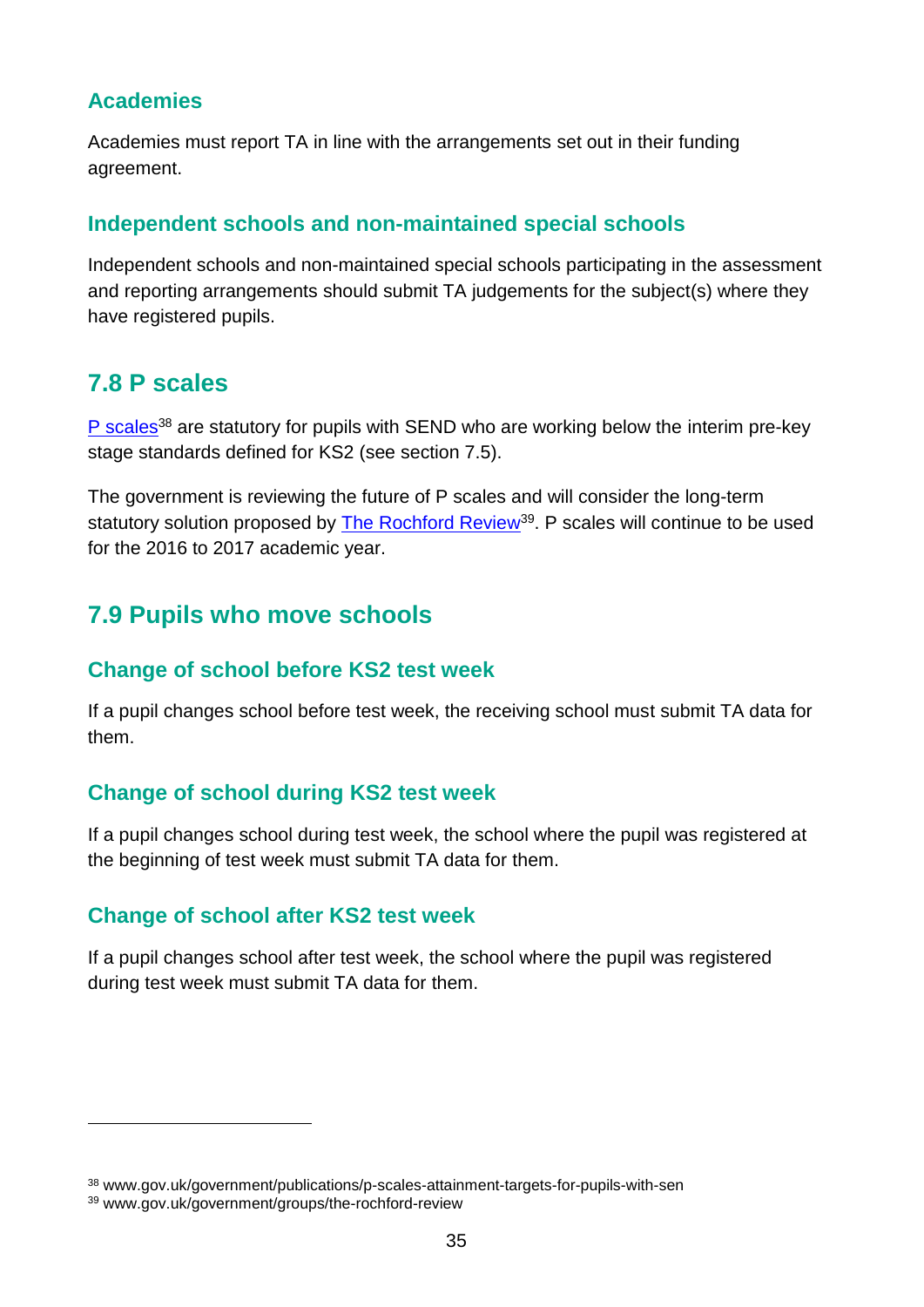## <span id="page-35-0"></span>**7.10 Maladministration**

If there is evidence that a school has not followed the correct TA processes, this may be investigated as maladministration.

Examples of maladministration include:

- a concern regarding the TA evidence and processes within the school
- lack of independent work
- changes to TA judgements by school staff to influence school assessment outcomes
- a concern about the pattern of attainment

Schools should report any concerns about the accuracy of TA judgements and/or any allegations of maladministration they receive by contacting the national curriculum assessments helpline on 0300 303 3013.

Once an investigation has finished, STA is responsible for deciding whether the school's TA is accurate. STA may annul the school's TA judgements if it concludes that there is doubt about the accuracy of pupils' assessments.

Section 6.8 contains further information about maladministration.

## <span id="page-35-1"></span>**7.11 Headteachers' responsibilities for teacher assessment and moderation**

Headteachers at maintained schools, academies and participating independent schools must:

- give those carrying out TA enough opportunity to become familiar with the interim TA frameworks and the interim pre-key stage standards, using funds available within the school's overall resources
- ensure the interim TA frameworks are used to make pupils' TA judgements
- ensure TA judgements are an accurate assessment of pupils' attainment
- comply with the external moderation quidance
- notify STA of any issues which may have affected the integrity of the TA
- submit accurate TA data to STA in English reading, English writing, mathematics and science, for all pupils at the end of KS2, by Thursday 29 June (for independent schools, TA data should be submitted for the subject(s) in which pupils participated in the tests)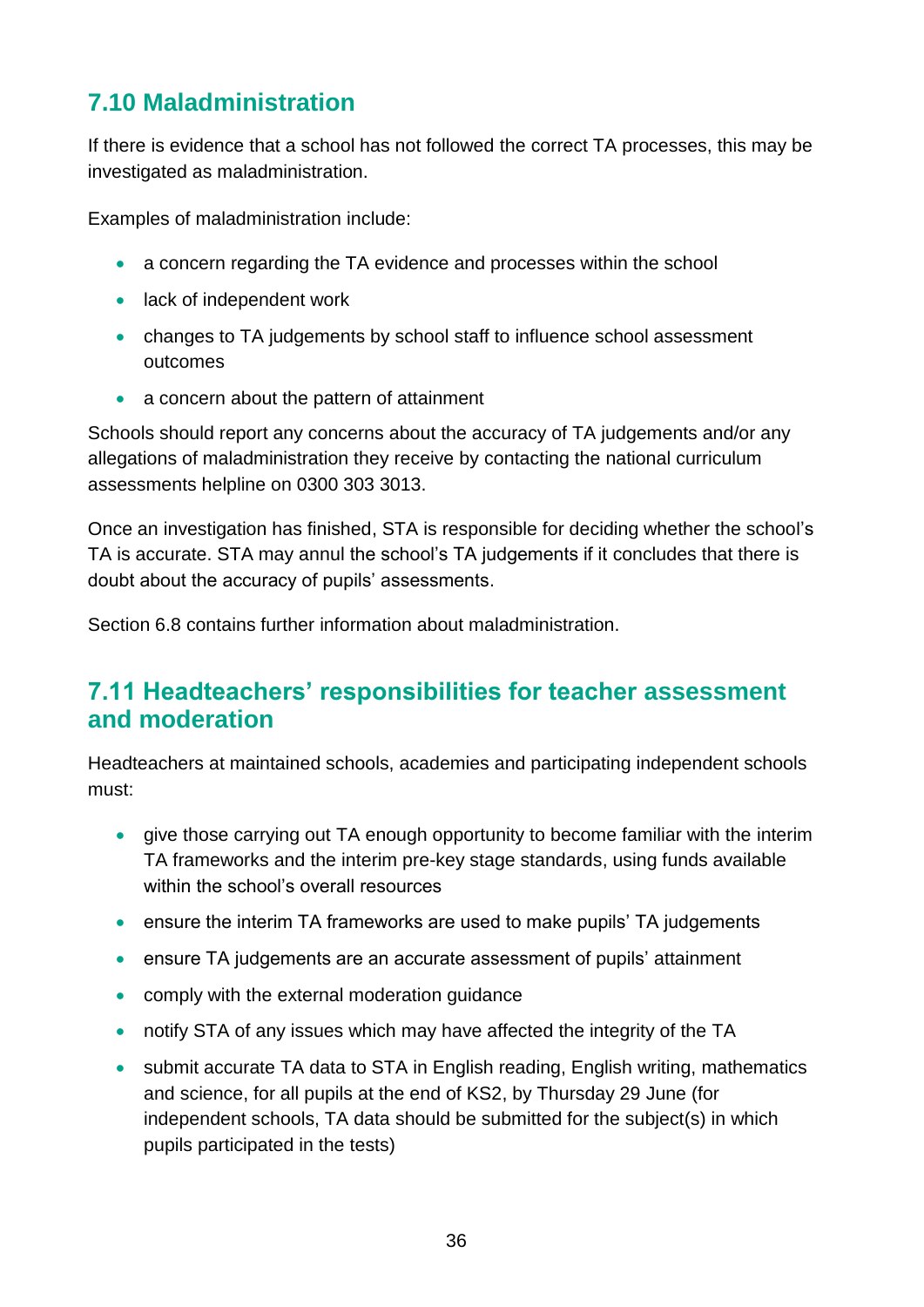## <span id="page-36-0"></span>**7.12 Local authorities' responsibilities for teacher assessment and moderation**

LAs must take reasonable steps to ensure that participating schools follow the guidance in this ARA. This also applies to academies that have an agreement in place with the LA.

Responsibilities include:

- making arrangements for a robust programme of moderation to ensure that a sample of at least 25% of schools are externally moderated to validate English writing TA judgements
- submitting TA data to STA using NCA tools by Thursday 29 June for schools that have arranged with the LA to submit on their behalf
- informing STA of any irregularities within any school's submitted TA data and discussing next steps to take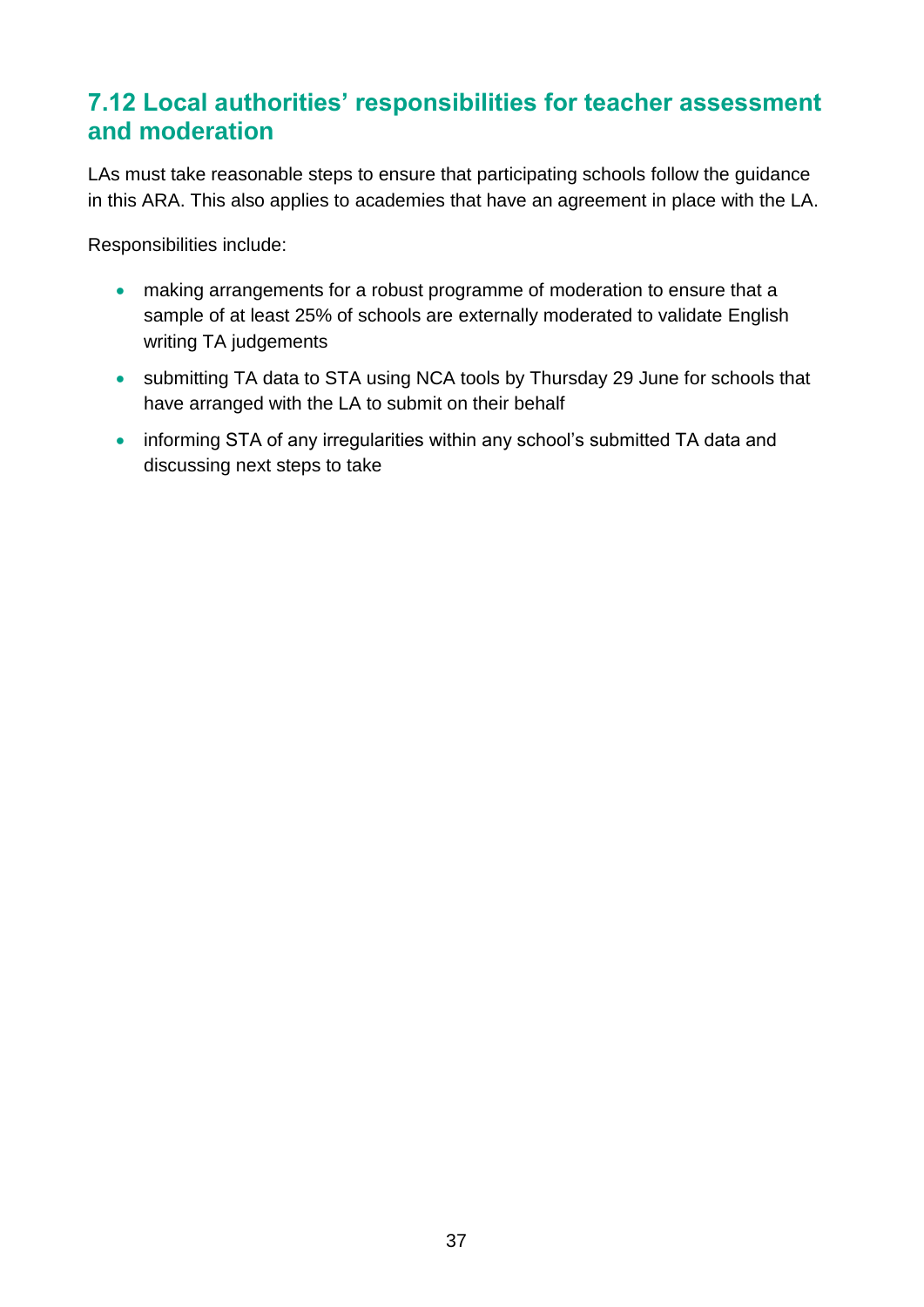# <span id="page-37-0"></span>**Section 8: Test results**

## <span id="page-37-1"></span>**8.1 Return of results to schools**

[Scaled scores](https://www.gov.uk/guidance/scaled-scores-at-key-stage-2)<sup>40</sup> are used to report national curriculum test outcomes.

As detailed in section 4.3, a scaled score of 100 represents the 'expected standard' for the KS2 tests.

Test results will be published on [NCA tools](https://ncatools.education.gov.uk/)<sup>41</sup> on Tuesday 4 July. Each pupil registered for the tests will receive:

- a raw score (the number of marks awarded)
- a scaled score
- confirmation of whether or not they met the 'expected standard'

Conversion tables for the 2017 tests will also be published on GOV. UK<sup>42</sup> on Tuesday 4 July so schools can understand how pupils' scaled scores are derived from their raw scores.

If there is an ongoing investigation into maladministration, results will not be available to the school until the investigation is complete.

## <span id="page-37-2"></span>**8.2 Return of test scripts to schools**

Test scripts that have been marked on screen can be accessed and printed on NCA tools from Tuesday 4 July.

Test scripts will be returned to schools in hard copy if they couldn't be scanned and were not marked on screen. Schools should check the script return website to ensure they know which scripts could not be scanned. These test scripts will be marked on paper and returned to schools by Tuesday 4 July.

Schools must report any test scripts which have been marked on paper that are missing to the national curriculum assessments helpline on 0300 303 3013.

If there is an ongoing investigation into maladministration, test scripts will not be available to the school until the investigation is complete.

<sup>40</sup> www.gov.uk/guidance/scaled-scores-at-key-stage-2

<sup>41</sup> https://ncatools.education.gov.uk

<sup>42</sup> www.gov.uk/sta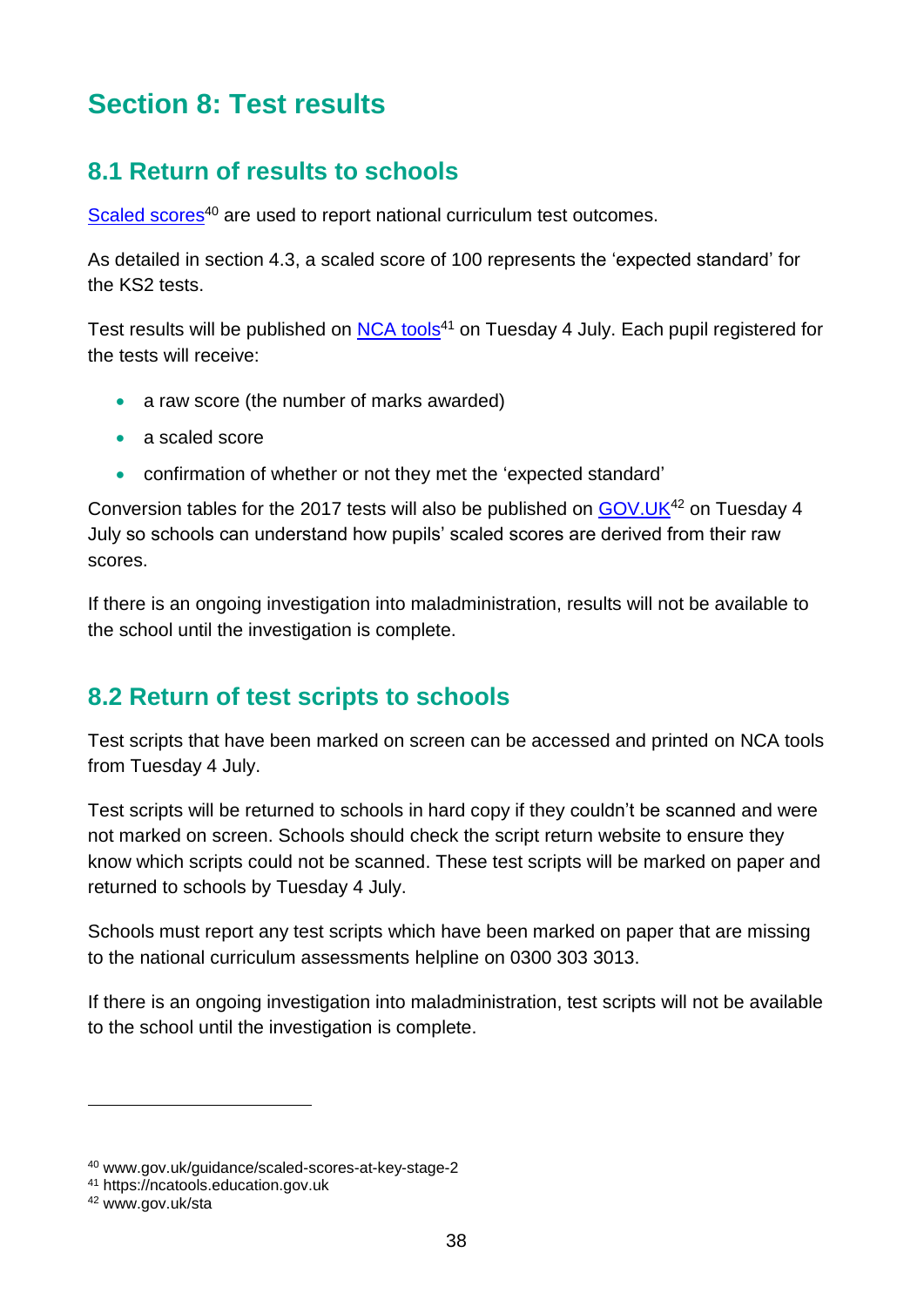## <span id="page-38-0"></span>**8.3 Reviews of marking**

Schools can apply for a [review of marking](https://www.gov.uk/key-stage-2-tests-how-to-apply-for-a-review-of-key-stage-2-results)<sup>43</sup> if they believe there is evidence that a mark scheme has not been applied correctly or a clerical error has occurred. The deadline for applications is Friday 14 July.

In most instances the reviews process will be undertaken onscreen using the original scans of the pupil's test papers. Schools will only need to return test scripts marked on paper for those pupils for whom a review application has been made. These scripts will have been returned to the school.

Schools will be informed of the outcome of review applications on NCA tools on Monday 4 September. Test scripts marked on screen will also be available on Monday 4 September. Any test scripts marked, and subsequently reviewed, on paper will be returned to schools during the week beginning Monday 28 August.

## <span id="page-38-1"></span>**8.4 How DfE uses test results**

When calculating school-level performance measures for the [performance tables](https://www.gov.uk/government/collections/statistics-key-stage-2)<sup>44</sup>, the DfE includes all pupils who have completed KS2, regardless of whether they have been entered for the tests or disapplied from the curriculum. This includes pupils:

with SEN

1

- working below the 'expected standard' and who achieve a scaled score of less than 100
- unable to access the tests
- who were recorded as 'A' (absent) when the tests were administered

The performance tables report pupils' results in the year in which they reach the end of KS2. Where a pupil takes one test early the results will not be reported in the performance tables until the year in which the remaining tests are taken. Technical guidance on *primary accountability<sup>45</sup>* and school-level progress measures will be published by the DfE for 2017.

#### **Discounting pupils from performance tables calculations**

Schools can apply for pupils who have recently arrived from overseas to be discounted from performance tables calculations.

<sup>43</sup> www.gov.uk/key-stage-2-tests-how-to-apply-for-a-review-of-key-stage-2-results

<sup>44</sup> www.gov.uk/government/collections/statistics-key-stage-2

<sup>45</sup> www.gov.uk/government/publications/primary-school-accountability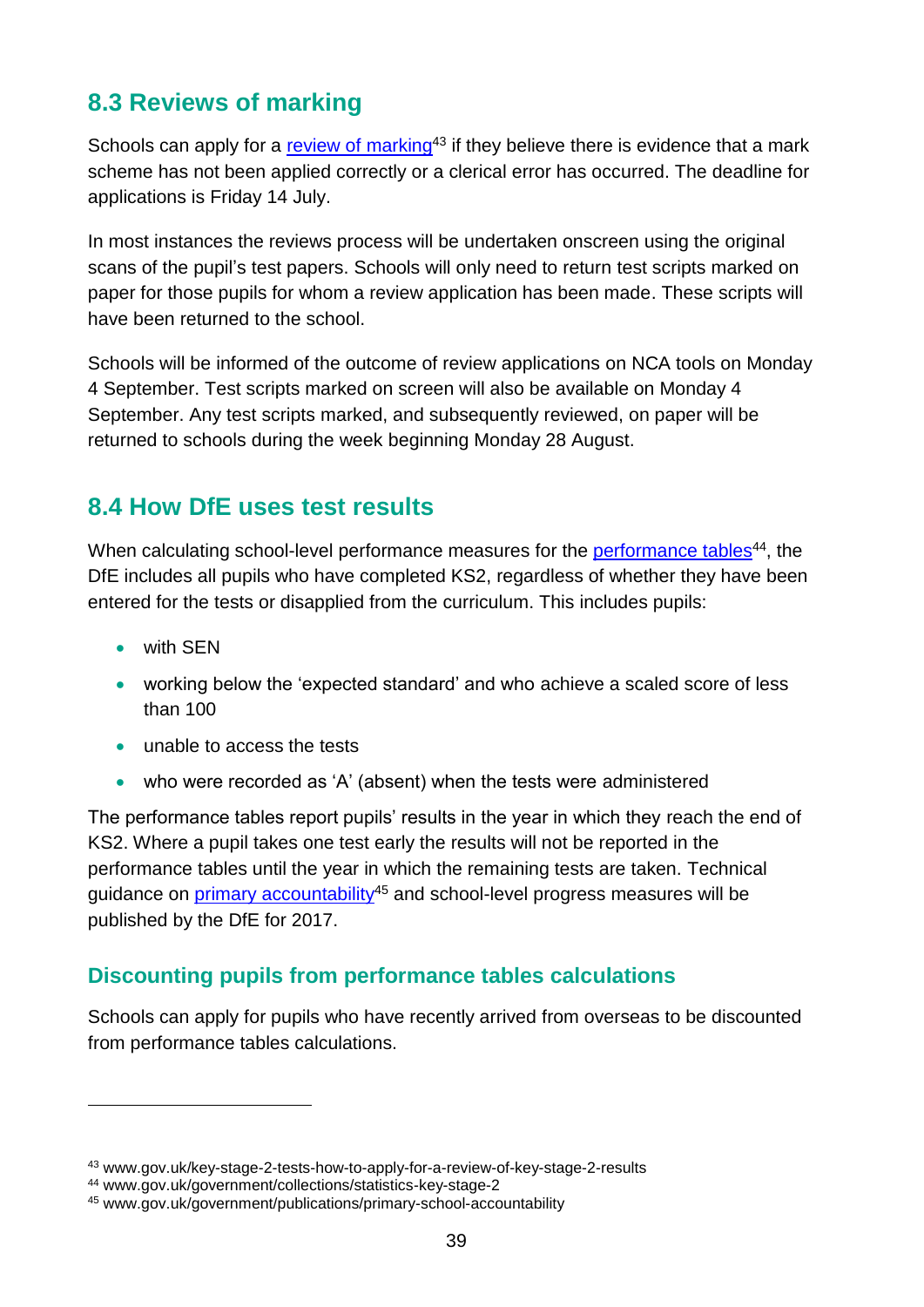To be discounted, a pupil must meet all 3 of the following criteria:

- they were admitted to an English school for the first time during the 2015 to 2016 or 2016 to 2017 school year
- they arrived from overseas before their admission
- English is not an official language of the country from which they came

The DfE will write to each school with instructions and information on the performance tables data checking exercise in 2017. If schools have queries about the performance tables or the [data checking exercise](https://tableschecking.education.gov.uk/)<sup>46</sup>, they should contact the DfE's national enquiry line on 0370 000 2288.

#### **RAISEonline**

Results for 2017 will not be published in [RAISEonline](https://www.raiseonline.org/)<sup>47</sup>. The DfE will communicate the new arrangements to schools and intends to:

- build a new 'core' online service that, as a minimum, provides schools with access to headline measures and key underlying pupil level performance data
- provide support for the market's delivery of additional services that schools can procure if they choose to

The new services will continue to support the DfE's strategic aims to tackle underperformance and support school improvement.

<u>.</u>

<sup>46</sup> https://tableschecking.education.gov.uk

<sup>47</sup> www.raiseonline.org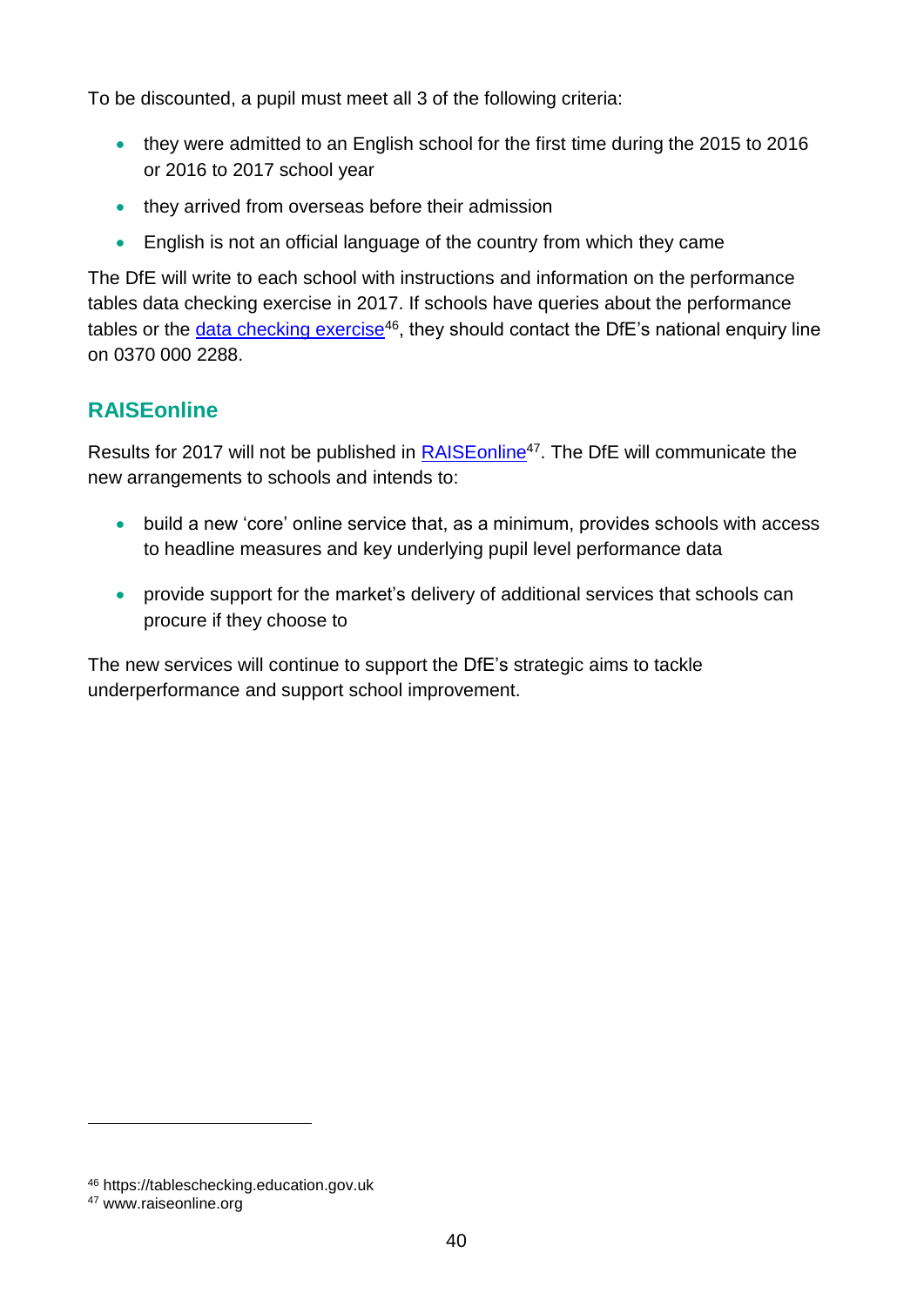# <span id="page-40-0"></span>**Section 9: Reporting to parents**

## <span id="page-40-1"></span>**9.1 Annual reports**

Headteachers at maintained schools, including maintained special schools, must prepare annual reports for every pupil's parents. Headteachers must make arrangements for parents to discuss the report with their child's teacher, if the parents request it.

The term 'parent' is used here as defined in section 576 of the [Education Act 1996](http://www.legislation.gov.uk/ukpga/1996/56)<sup>48</sup>:

- $\bullet$  a parent of a pupil
- any person who is not a parent of a pupil but who has parental responsibility for the pupil
- any person who has care of a pupil

#### <span id="page-40-2"></span>**9.2 What reports must cover**

The report must start from the day after the last report was given. It must be available to parents before the end of the summer term.

The report must cover the pupil's:

- achievements
- general progress
- attendance record

At KS2 it must also include:

- the results of any national curriculum tests taken, including the pupil's scaled score, and whether or not they met the 'expected standard'
- the outcomes of statutory national curriculum TA in English reading, English writing, mathematics and science
- where appropriate, a statement explaining why any national curriculum test has not been taken

If a national curriculum test result is not received by a headteacher before the end of the summer term, it must be provided to parents within 15 school days of the headteacher receiving it.

<sup>48</sup> www.legislation.gov.uk/ukpga/1996/56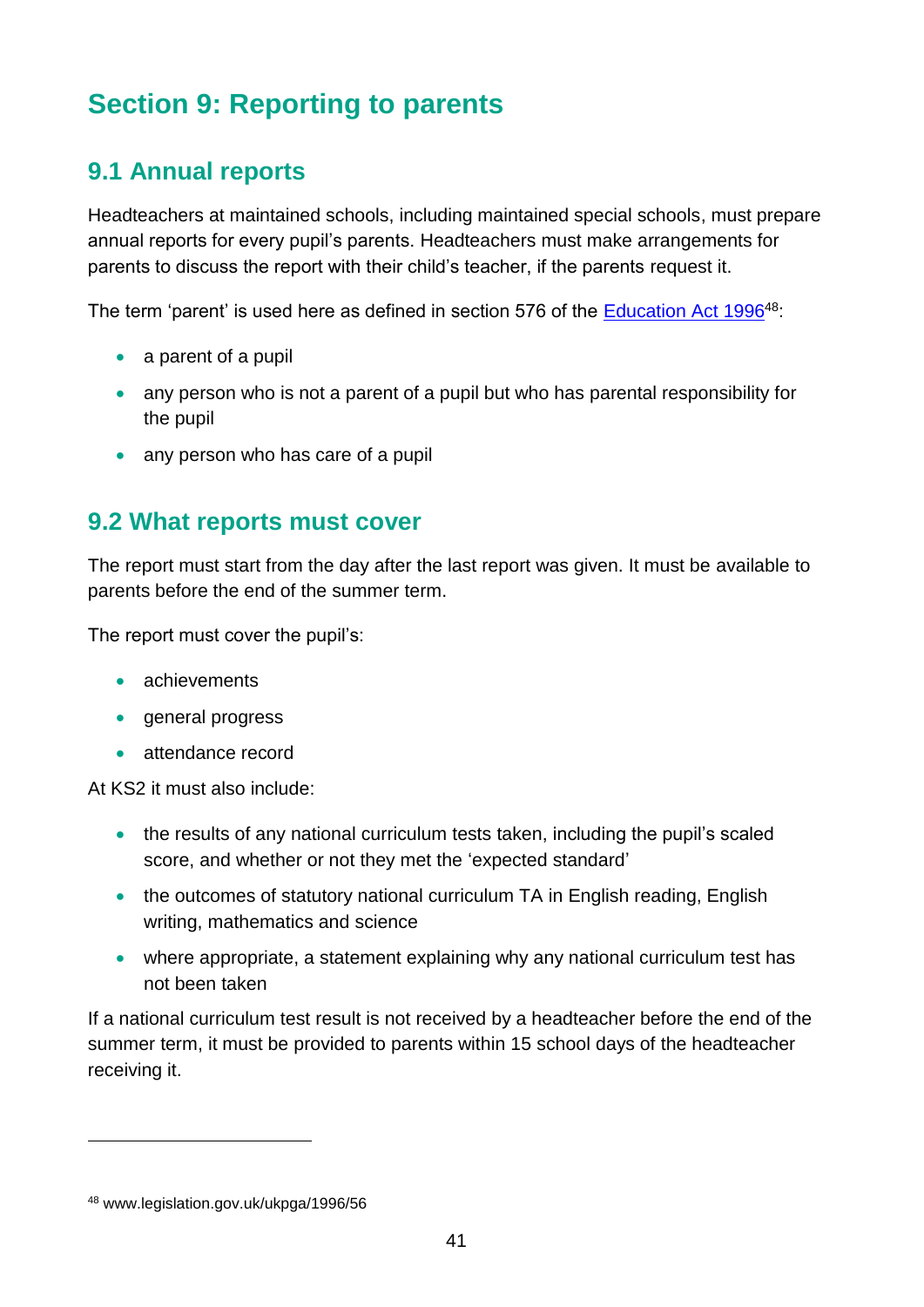For maintained schools, it is a requirement that reports include pupils' general progress in statutory subjects. This includes subjects within the KS2 national curriculum as well as religious education, unless a child has been withdrawn from this subject by their parents (under section 71 of the [School Standards and Framework Act 1998](http://www.legislation.gov.uk/ukpga/1998/31/contents)<sup>49</sup>).

Detailed content requirements are set out in Schedule 1 of the [Education \(Pupil](http://www.legislation.gov.uk/uksi/2005/1437/made)  [Information\) Regulations 2005](http://www.legislation.gov.uk/uksi/2005/1437/made)<sup>50</sup>. Academies' requirements are set out in their funding agreements.

#### **Pupils not participating in the tests**

If a headteacher decides their pupil shouldn't take one or more of the tests they should explain this decision to parents. They should also write a report which:

- explains why the pupil can't take some, or all, of the tests
- refers to any action the school has already taken or special support the pupil has been offered
- identifies any procedures used by the school to analyse and monitor the pupil's needs and indicate where the information is recorded
- identifies whether these circumstances are likely to be long or short term

A copy of the report must be sent to the:

- pupil's parents
- chair of the governing body

Details of the parents' right to appeal the decision should be included with the report. If a headteacher believes that a parent may have difficulty understanding the report, they should offer appropriate assistance.

A copy of the report should be placed on the pupil's educational record.

#### **Pupils who change schools**

If a pupil changes school before the end of the academic year, the headteacher of the receiving school should write an annual report for the pupil. The report should draw upon information transferred from the pupil's previous school (see section 10.3). This should be issued to the pupil's parents. The parents should have the opportunity to discuss the report with their child's teacher.

<u>.</u>

<sup>49</sup> www.legislation.gov.uk/ukpga/1998/31/contents

<sup>50</sup> www.legislation.gov.uk/uksi/2005/1437/made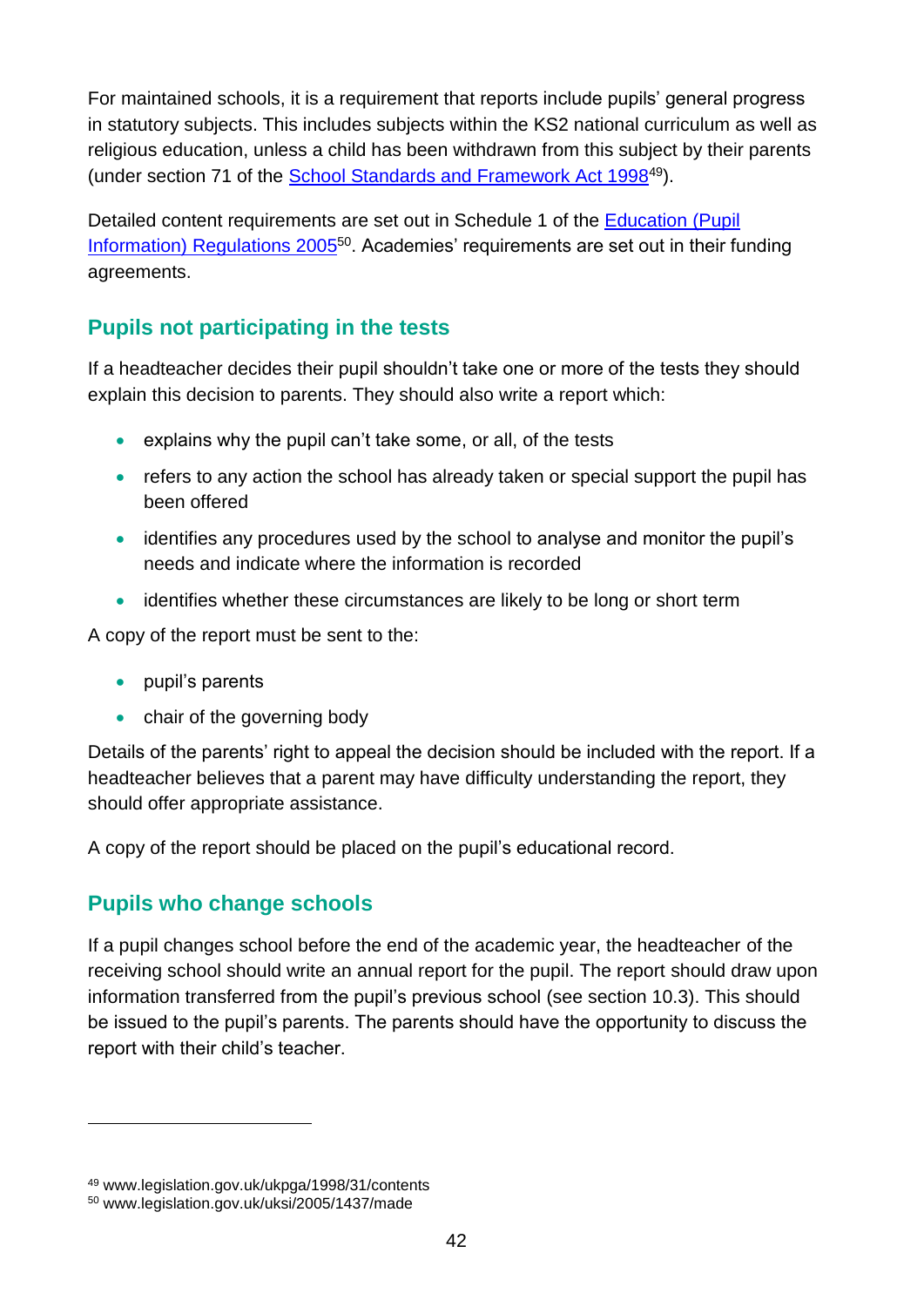#### **Pupils registered at more than one school**

Pupils may be registered at more than one school. This helps to ensure continuity of learning for pupils whose families travel for 'occupational purposes' (see below) or who may not have a fixed address.

If a pupil is registered at more than one school each headteacher should write an annual report for parents. Each headteacher should also make arrangements for parents to discuss the report with their child's teacher (if the parent wishes).

Regulation 9 of the [Education \(Pupil Registration\) Regulations 2006](http://www.legislation.gov.uk/uksi/2006/1751/made)<sup>51</sup> allows the dual registration of 'families that travel for occupational purposes'. Regulations 9(3) and 9(4) define which school would be the base school (school of ordinary attendance). Regulation 9(1) applies to a pupil who:

- has no fixed abode for the reason that his/her parent is engaged in a trade or business of such a nature as to require him/her to travel from place to place
- is at the time registered as a pupil at 2 or more schools

<sup>51</sup> www.legislation.gov.uk/uksi/2006/1751/made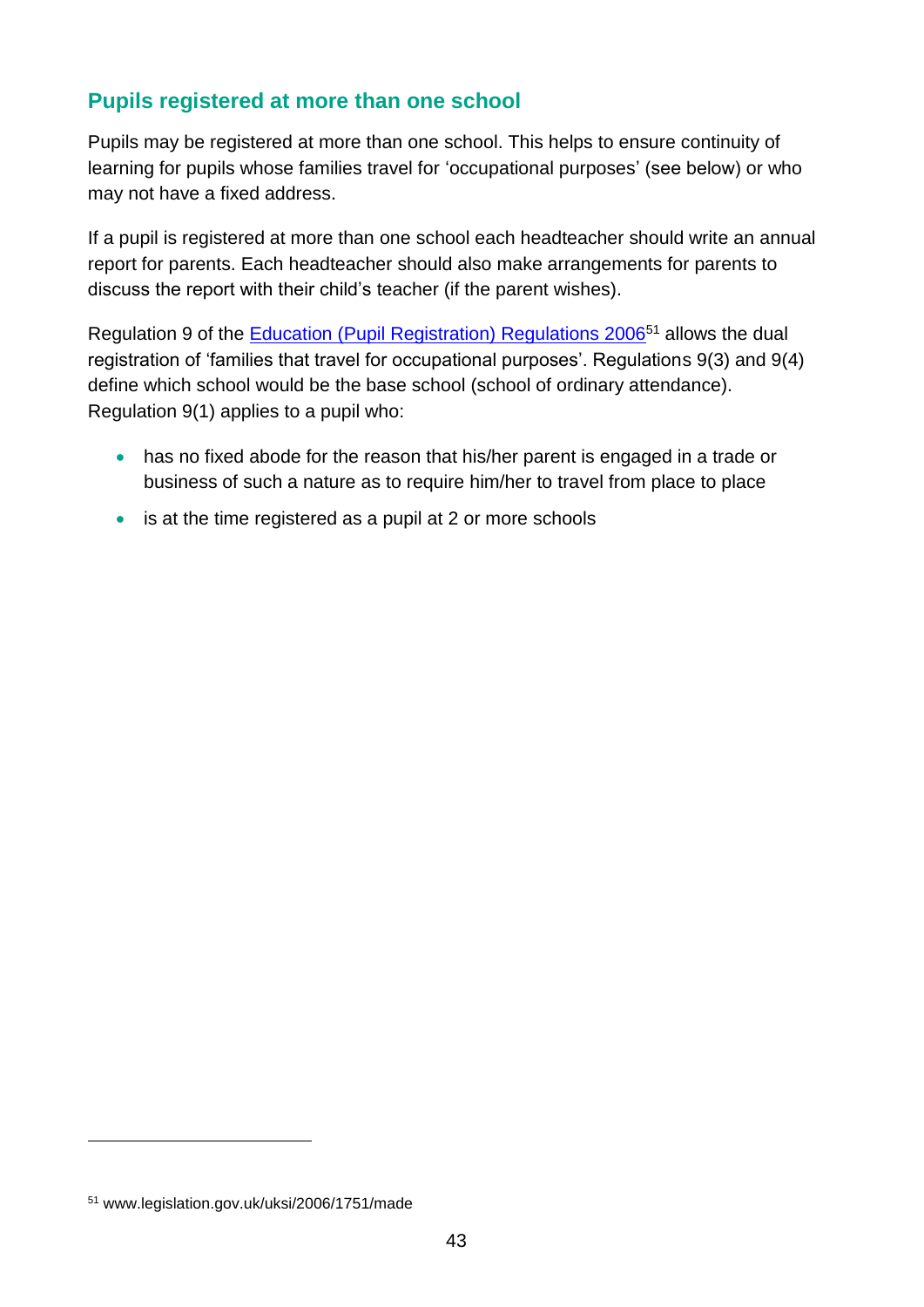# <span id="page-43-0"></span>**Section 10: Keeping and maintaining records**

## <span id="page-43-1"></span>**10.1 Pupils' educational records**

Schools must ensure that educational records are maintained and disclosed to parents on request, as noted in the **Education (Pupil Information) Regulations 2005**<sup>52</sup>. Educational records include information about pupils (and former pupils):

- processed by, or on behalf of, the governing body or a teacher
- originating from, or supplied by, LA employees
- originating from, or supplied by, teachers or other employees of the school

Records processed by a teacher solely for the teacher's own use will be excluded from pupils' educational records.

Schools must also keep curricular records on every pupil. Curricular records form a 'subset' of a pupil's educational record. They are a formal record of a pupil's academic achievements, skills, abilities and the progress they make at a school. They must be updated at least once a year.

Under the [Data Protection Act 1998](http://www.legislation.gov.uk/ukpga/1998/29/contents)<sup>53</sup> (DPA), schools are responsible for ensuring that the collation, retention, storage and security of all personal information they produce and hold meets the provisions of the Act. This includes:

- personal information appearing in a pupil's educational record
- any other information they hold which identifies individuals, including pupils, staff and parents

Schools must consider the implications of the DPA, under which they are required to register as a data controller with the [Information Commissioner's Office](http://ico.org.uk/)<sup>54</sup> (ICO). Many schools consult their legal advisors for guidance on their responsibilities under the Act and advice on developing their data policies.

## <span id="page-43-2"></span>**10.2 Disclosure of educational records**

There are several pieces of legislation under which information may be accessed from public organisations, including schools. These include the DPA and the [Freedom of](http://www.legislation.gov.uk/ukpga/2000/36/contents)  [Information Act 2000](http://www.legislation.gov.uk/ukpga/2000/36/contents)<sup>55</sup>. Access to a pupil's educational information held by a maintained

<sup>52</sup> www.legislation.gov.uk/uksi/2005/1437/made

<sup>53</sup> www.legislation.gov.uk/ukpga/1998/29/contents

<sup>54</sup> www.ico.org.uk

<sup>55</sup> www.legislation.gov.uk/ukpga/2000/36/contents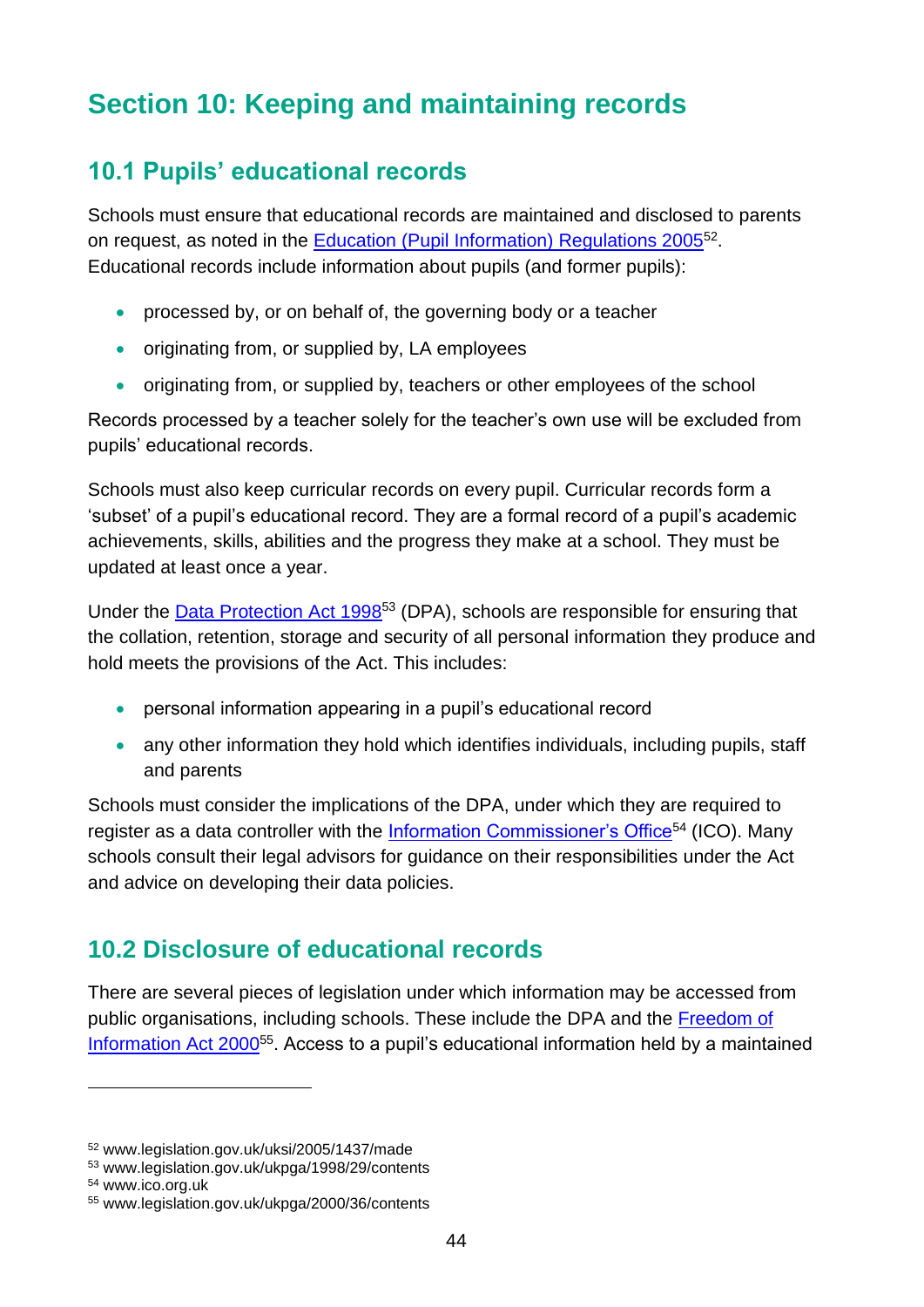school is covered by a parent's right of access under the Education (Pupil Information) Regulations 2005.

Under these Regulations, a maintained school's governing body must ensure that a pupil's educational record is made available for parents to see, for free, within 15 school days of receipt of the parent's written request. If a parent makes a written request for a copy of the record, this must also be provided within 15 school days of receipt of the request. Governing bodies can charge a fee for these copies but this must not be more than the cost of supply. The ICO provides further information on *charges*<sup>56</sup>.

The Regulations describe the material that is exempt from disclosure to parents. This relates to information that the pupil couldn't lawfully be given under the DPA. It also relates to information which they wouldn't have right of access to under that Act, or by virtue of any order made under section 30(2) or section 38(1) of the Act. This includes material which may cause serious harm to the physical or mental health or condition of the pupil or someone else. A school may not fulfil a parent's request for these records if there is a court order in place which limits a parent's exercise of parental responsibility. This affects the parent's entitlement to receive such information.

The ICO can provide further advice.

## <span id="page-44-0"></span>**10.3 Transferring records to a pupil's new school**

Headteachers at maintained schools, including maintained special schools, must ensure the statutory requirements for the transfer of records between schools are fulfilled, including the completion of the [common transfer file](https://www.gov.uk/government/publications/common-transfer-file-16-specification)<sup>57</sup> (CTF). This is set out in the Education (Pupil Information) Regulations 2005 and its amendments in 2008 and 2016.

If a pupil moves to another school in England, Wales, Scotland or Northern Ireland, the pupil's CTF and educational records must be passed to the new school. Academies are not subject to these regulations, but are expected to adhere to the following protocols as a matter of good practice.

The means of transfer to a school outside England must be in line with the arrangements for transfer between schools in England. Information must be transferred within 15 school days of the pupil ceasing to be registered at the old school.

<u>.</u>

<sup>56</sup> www.ico.org.uk/for-the-public/schools/pupils-info

<sup>57</sup> www.gov.uk/government/publications/common-transfer-file-16-specification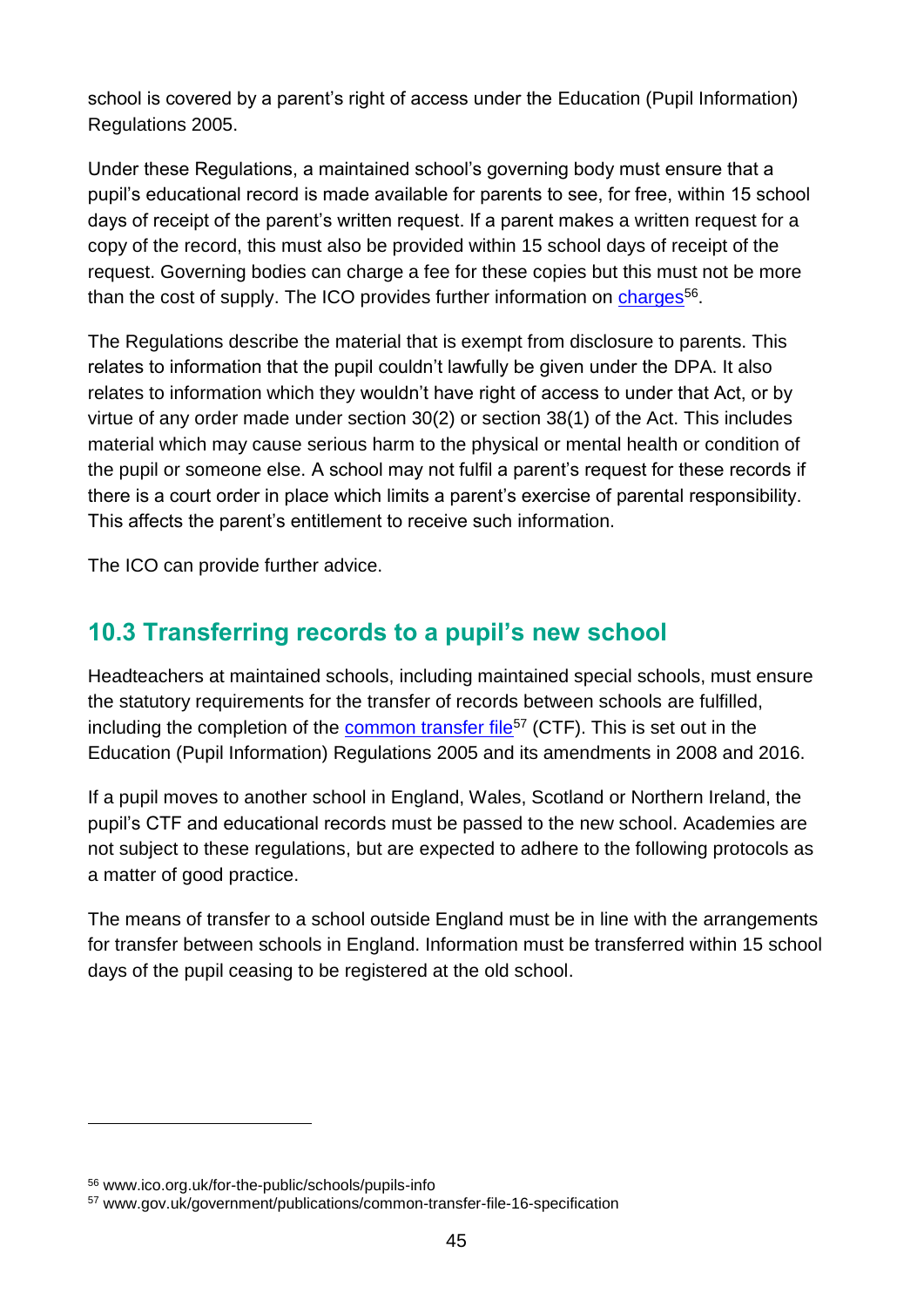The pupil's CTF should be sent to the new school either:

- through the [school to school](https://www.gov.uk/school-to-school-service-how-to-transfer-information)<sup>58</sup> (S2S) secure file transfer system
- over a secure network that can only be accessed by the LA, the governing body or a teacher at any school within that LA

If either school can't send or receive information in this way, LAs may provide the file. However, there must be agreed and secure local arrangements in place.

If the new school is unknown, the DfE recommends that the school should still complete the CTF and load it onto S2S. If a school doesn't receive CTFs for a new pupil, they can ask their LA to search for the files on S2S.

Schools can refer to the S2S quides for details on:

- what information CTFs should contain
- handling records for pupils where their destination is not known
- sending CTFs between schools

Schedule 2 of the Education (Pupil Information) Regulations 2005, as amended in 2016, explains more about the content of CTFs.

<sup>58</sup> www.gov.uk/school-to-school-service-how-to-transfer-information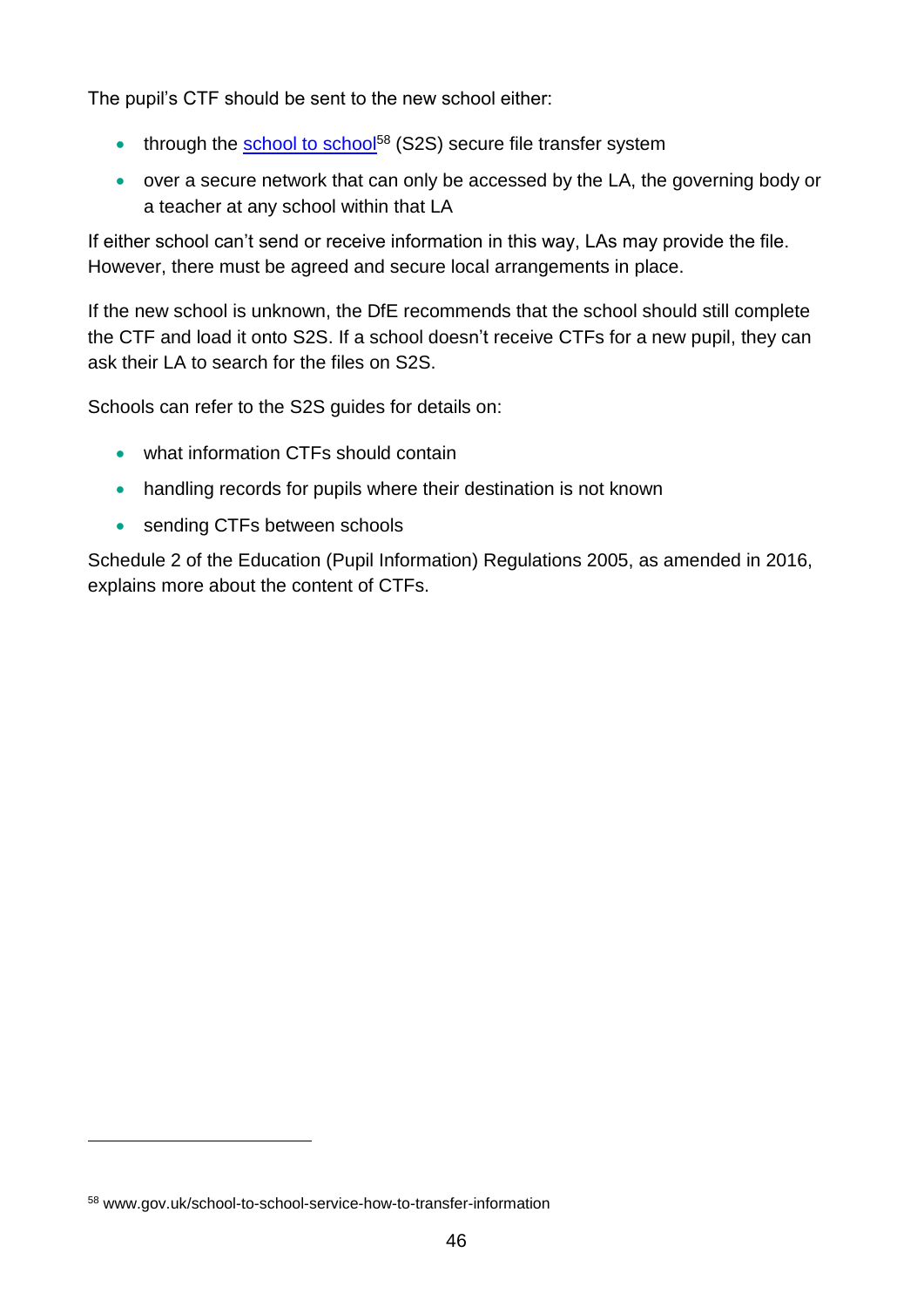# <span id="page-46-0"></span>**Section 11: Legal requirements and responsibilities**

## <span id="page-46-1"></span>**11.1 Application of ARA to different types of school**

#### **Maintained schools**

The ARA applies to maintained schools, including maintained special schools, with pupils in KS2. There are different arrangements for maintained hospital schools (see below).

Maintained schools must use their best endeavours to ensure that special educational provision is made for those pupils who need it. Schools must make reasonable adjustments, including the provision of auxiliary aids and services, to ensure that disabled pupils are not at a substantial disadvantage compared with their peers. See section 5.3 for information about the adjustments available for the KS2 tests.

#### **Academies and free schools in England**

All references to academies include free schools as, in law, they are academies. The following information also applies to [alternative provision](https://www.gov.uk/government/publications/alternative-provision)<sup>59</sup> (AP) academies.

An academy's funding agreement may say that they will follow guidance issued by the Secretary of State for Education in relation to assessments and teacher assessment of pupils' performance. If so, they must comply with the ARA and take part in statutory assessments on the same basis as maintained schools. The KS2 ARA is only applicable if the academy provides education to pupils at this stage of learning.

Academies are not required to follow the national curriculum. They need to teach a broad and balanced curriculum which, as a term of their funding agreement, includes English, mathematics and science. For AP academies, this only includes English and mathematics.

Academies must use their best endeavours to ensure that special educational provision is made for those pupils who need it. Academies must make reasonable adjustments, including the provision of auxiliary aids and services, to ensure that disabled pupils are not at a substantial disadvantage compared with their peers. See section 5.3 for information about the adjustments available for the KS2 tests.

Monitoring arrangements for KS2 assessments must be in place with academies and their chosen LA by the end of the autumn term. Academies must also inform STA which LA they have chosen. Academy trusts must make sure their academies have complied

<sup>59</sup> www.gov.uk/government/publications/alternative-provision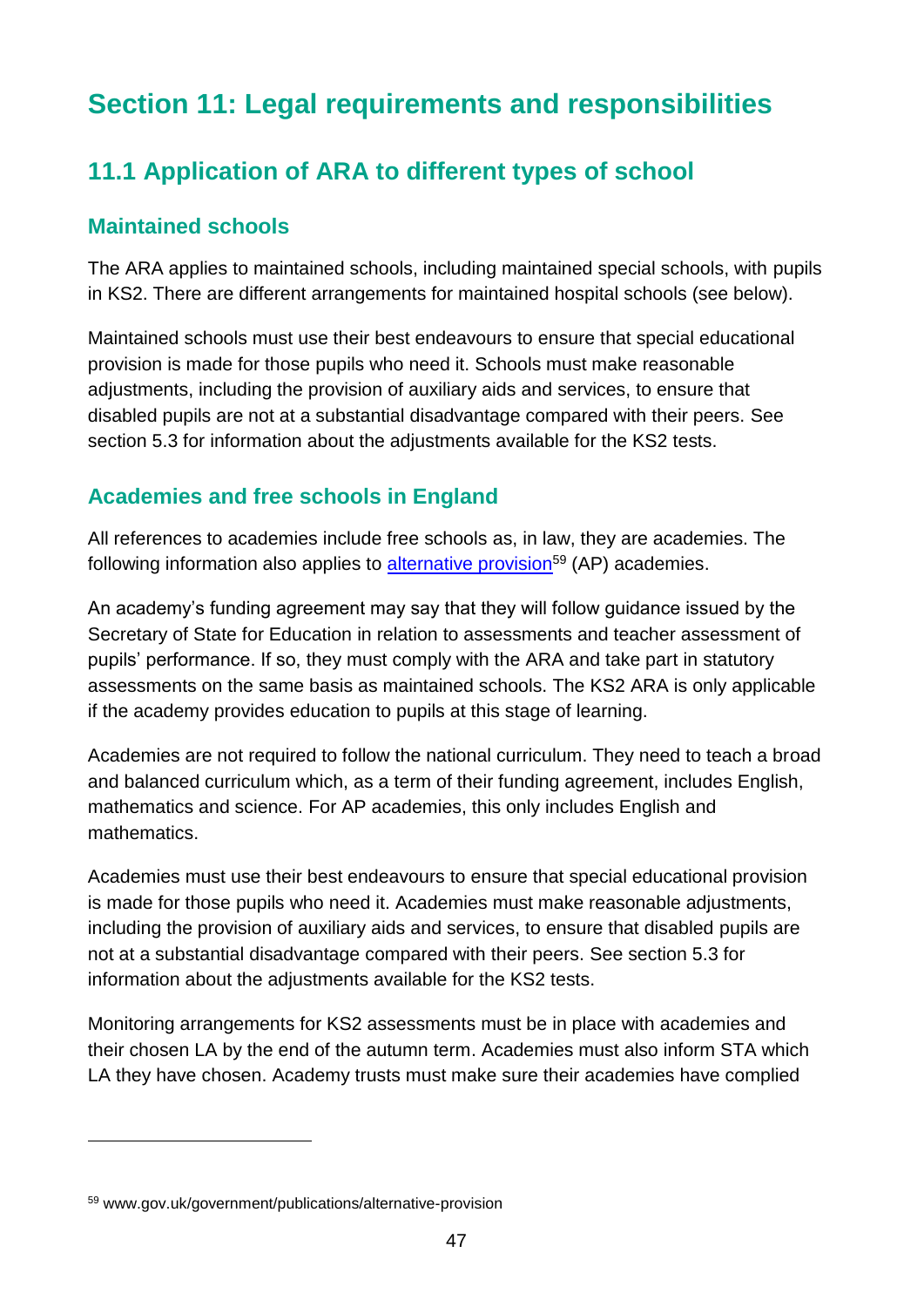with the external moderation, monitoring and data submission requirements in this publication.

#### **Independent schools in England**

Independent schools in England may choose to take part in the assessment and reporting arrangements for one or more subjects at the end of KS2, although they are not required to do so. Participating independent schools must follow the guidance in this ARA for administrative purposes. Their results will not be reported in the performance tables.

If an independent school chooses to participate, they must place a KS2 test order on [NCA tools](https://ncatools.education.gov.uk/)<sup>60</sup> by Friday 25 November and complete pupil registration by Friday 17 March.

Participating independent schools must confirm their intent to issue a privacy notice to the parents of pupils who are going to participate in any tests. They should gain approval from the parents of each participating pupil before the school places a test order.

The 2017 KS2 test materials will be available on GOV. UK<sup>61</sup> at the end of May, after the test administration window has closed. Independent schools not intending to fully participate in the KS2 assessments should download test materials, instead of placing a test order.

#### **Pupil referral units and maintained hospital schools**

Pupils studying at a PRU or hospital school, but who are on the register of a maintained school or academy are required to take the KS2 tests. Their results should be reported by the school where the pupil is registered. It is the responsibility of maintained schools and academies to register such pupils for the KS2 tests.

Pupils not on the register of a maintained school or academy that attend a PRU or hospital school are not required to take the tests. However, they are expected to receive a comparable education to a pupil in a mainstream school. Therefore, it is recommended that KS2 tests form part of their educational provision where appropriate.

Headteachers make the final decision about whether it is appropriate for a pupil to take the tests (see section 5.1).

<u>.</u>

<sup>60</sup> https://ncatools.education.gov.uk

<sup>61</sup> www.gov.uk/government/collections/national-curriculum-assessments-practice-materials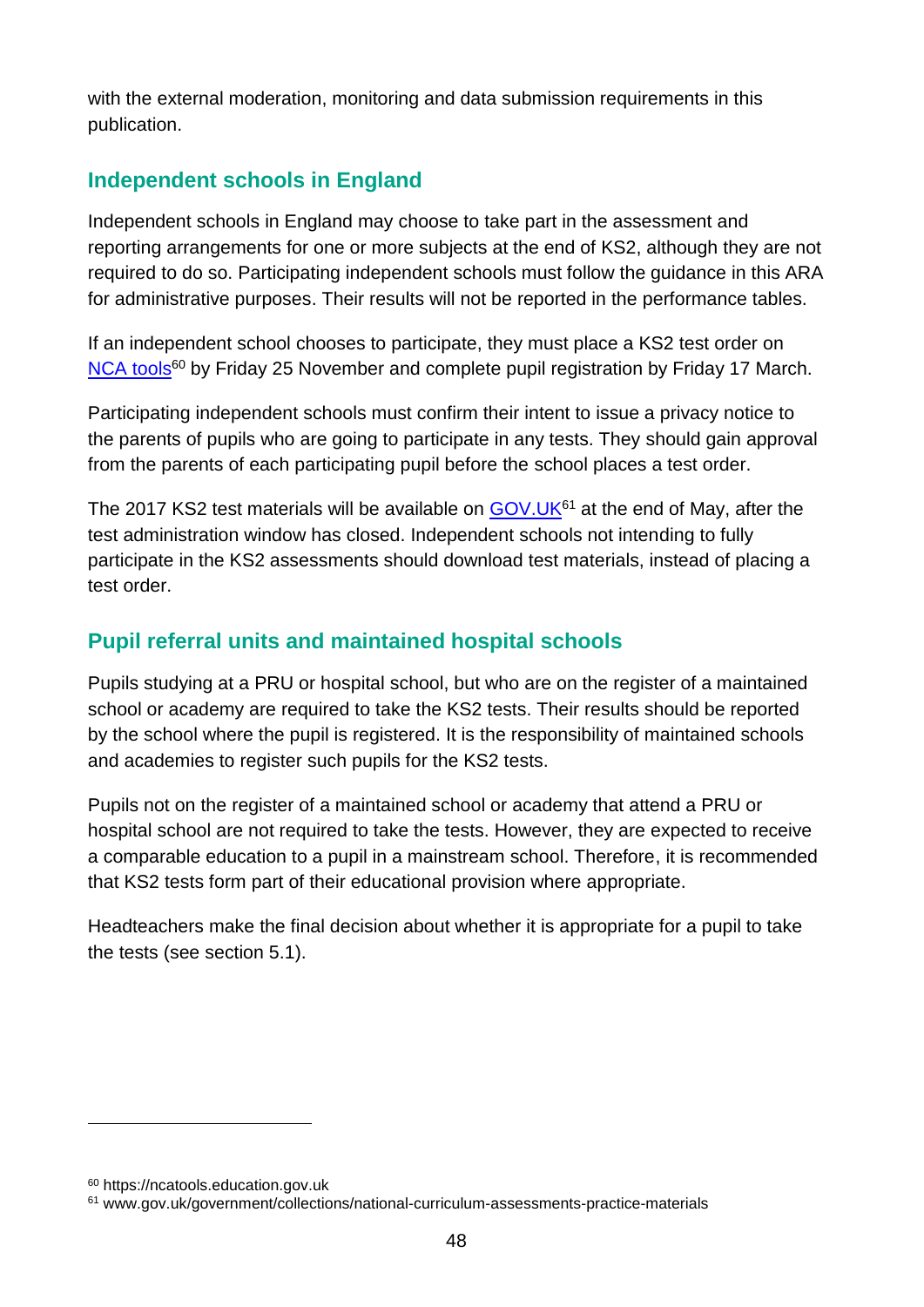#### **Service Children's Education schools**

SCE schools take part in the national curriculum assessment and reporting arrangements in line with the arrangements for administration in England. This includes administering the KS2 tests and submitting TA.

#### **Overseas schools**

Overseas schools which are not SCE schools cannot formally participate in the KS2 assessment and reporting arrangements. They will be able to download the 2017 materials from GOV.UK at the end of May, after the test administration window has closed.

#### **Non-maintained special schools**

Non-maintained special schools may take part in the assessment and reporting arrangements at the end of KS2, although they are not required to do so. If they choose to participate they should follow the arrangements in this ARA.

Non-maintained special schools who want to participate in the KS2 tests must place a test order on NCA tools by Friday 25 November, and complete pupil registration by Friday 17 March.

#### **Home-educated pupils**

Pupils who are educated at home cannot take part in the end of KS2 assessments unless they are on the register of a maintained school, academy or other independent school that is participating.

## <span id="page-48-0"></span>**11.2 Headteachers' responsibilities**

All references to headteachers include acting headteachers or anyone with delegated authority in the absence of the headteacher.

Headteachers at participating schools have a duty to ensure that:

- the requirements in the ARA are implemented in their school
- teachers and other staff comply with the assessment and reporting arrangements
- the deadlines in the ARA are met
- the needs of all pupils are considered and suitable access arrangements are put in place to enable them to take part in the tests where possible (see section 5.3)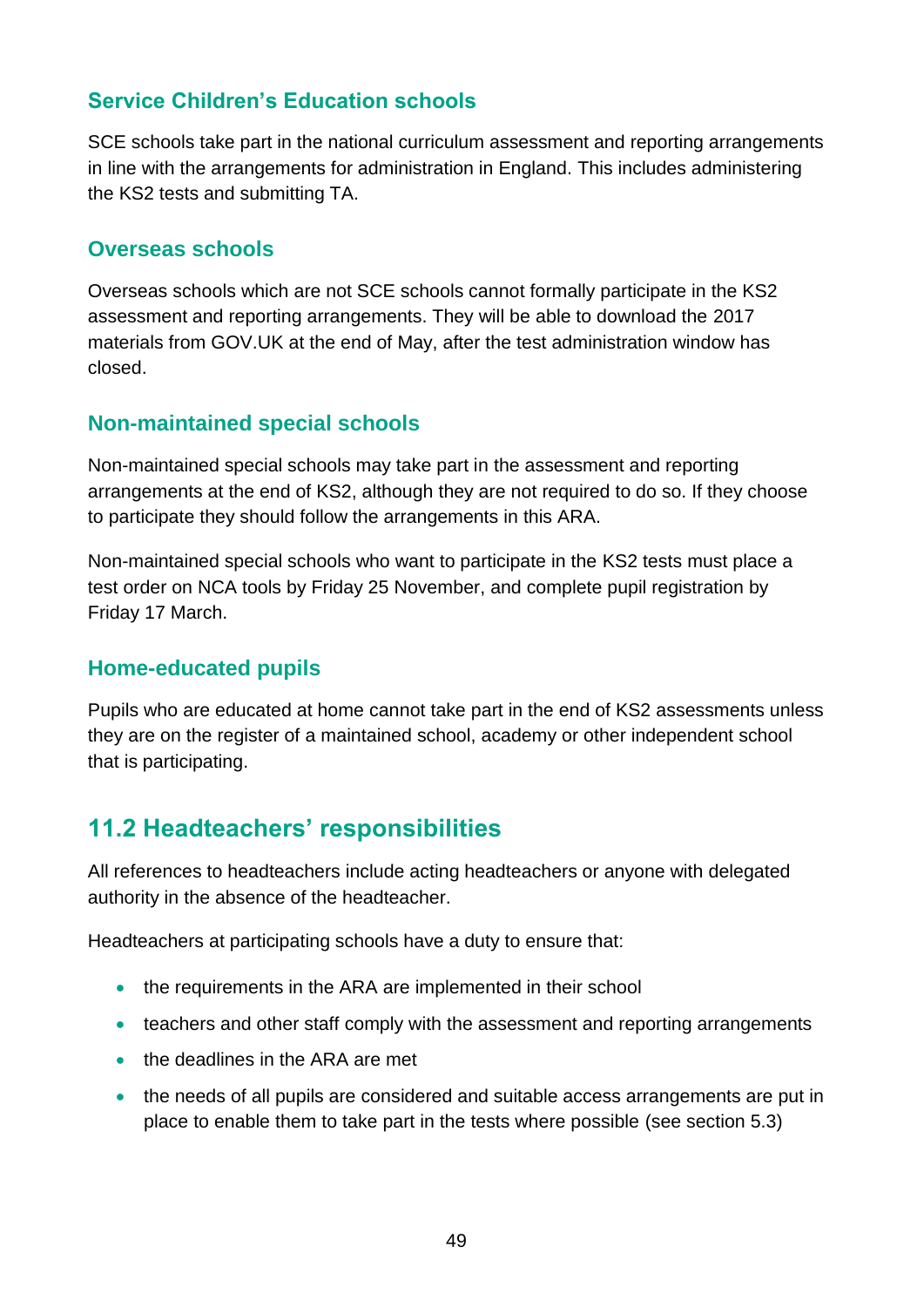The relevant sections of the ARA provide further detail:

- section 6.10: Headteachers' responsibilities for the tests
- section 7.11: Headteachers' responsibilities for teacher assessment and moderation

Where headteachers do not comply with the provisions of this ARA and other published guidance this could result in the school being investigated for maladministration.

#### **Reporting to parents**

Requirements of what headteachers at maintained schools, including maintained special schools, must report to parents are detailed in section 9.2.

#### **Keeping and maintaining records**

The statutory requirements of headteachers at maintained schools, including maintained special schools, for the transfer of records between schools are detailed in section 10.3.

## <span id="page-49-0"></span>**11.3 Teachers' responsibilities**

Teachers must comply with the provisions of this ARA when carrying out assessment and reporting functions.

Where teachers do not comply with the provisions of this ARA and other published guidance this could result in the school being investigated for maladministration of the assessments.

## <span id="page-49-1"></span>**11.4 Governing bodies' responsibilities**

Governing bodies of maintained schools must carry out their functions to ensure that the KS2 tests are administered in their school according to this ARA and all other published guidance.

## <span id="page-49-2"></span>**11.5 Academy trusts' responsibilities**

An academy's funding agreement will usually require the academy trust to ensure that the KS2 tests are administered in the school according to this ARA and all other published guidance.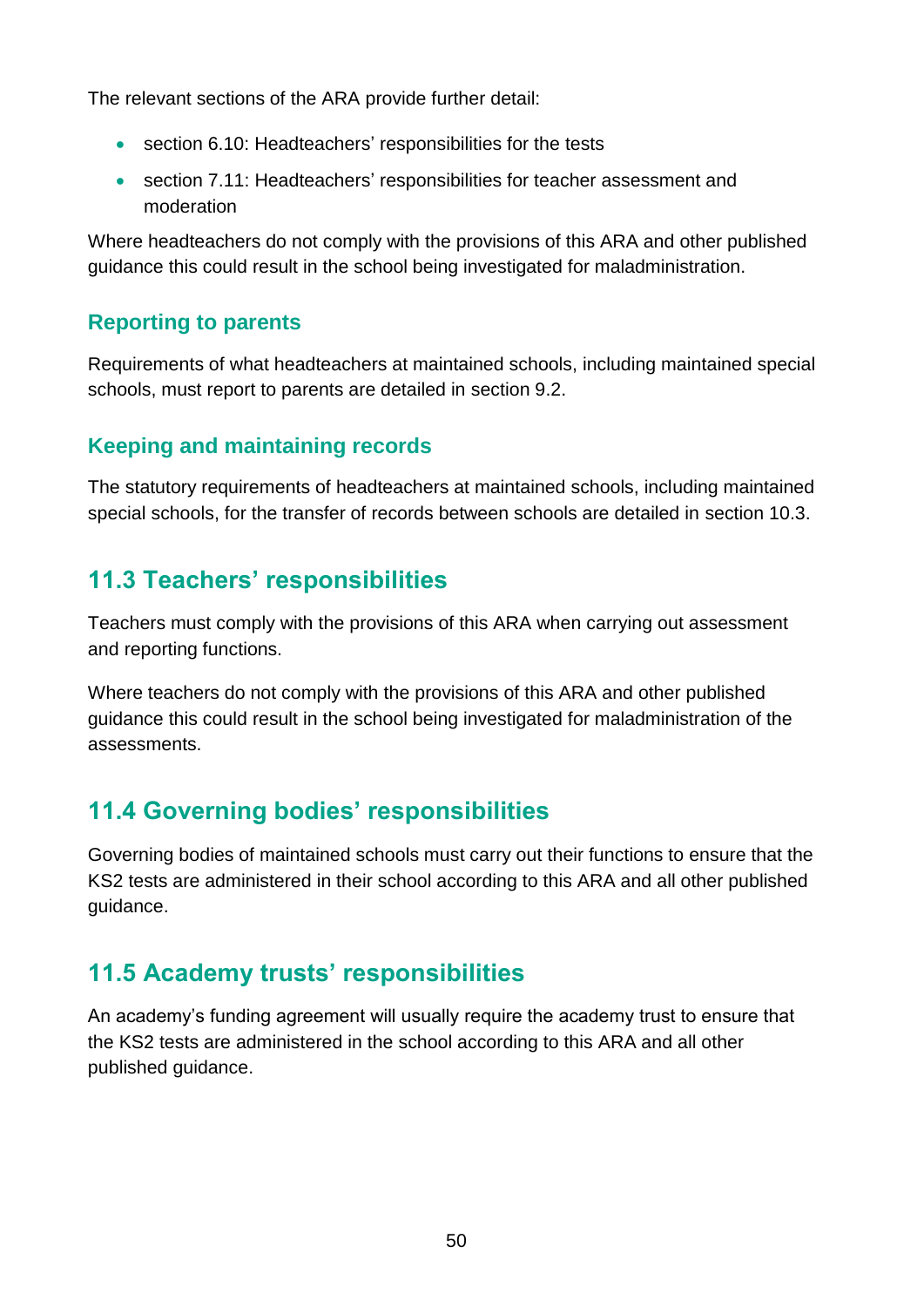## <span id="page-50-0"></span>**11.6 Local authorities' responsibilities**

LAs must take reasonable steps to ensure that participating schools follow the guidance in this ARA. This also applies to academies that have an agreement in place with the LA.

LAs should ensure that schools:

- understand and follow the statutory requirements set out in this ARA, as well as any funding agreement requirements
- are offered support on all aspects of assessment at KS2
- are aware of the need to store all assessment materials securely
- meet the requirements for transferring records between schools, including the completion of the CTF as noted in the [Education \(Pupil Information\) Regulations](http://www.legislation.gov.uk/uksi/2005/1437/made)  [2005](http://www.legislation.gov.uk/uksi/2005/1437/made)<sup>62</sup>, where this has been agreed between a governing body and authority

The relevant sections of the ARA provide further detail:

- section 6.11: Local authorities' responsibilities for the tests
- section 7.12: Local authorities' responsibilities for teacher assessment and moderation

## <span id="page-50-1"></span>**11.7 Regulatory concerns**

If schools have any regulatory concerns that have not been fully addressed by STA in line with the published procedures, these can be raised with the Office of Qualifications and Examinations Regulation (Ofqual). [Ofqual](http://ofqual.gov.uk/contact)<sup>63</sup> regulates qualifications, examinations and assessments in England.

<u>.</u>

<sup>62</sup> www.legislation.gov.uk/uksi/2005/1437/made

<sup>63</sup> www.ofqual.gov.uk/contact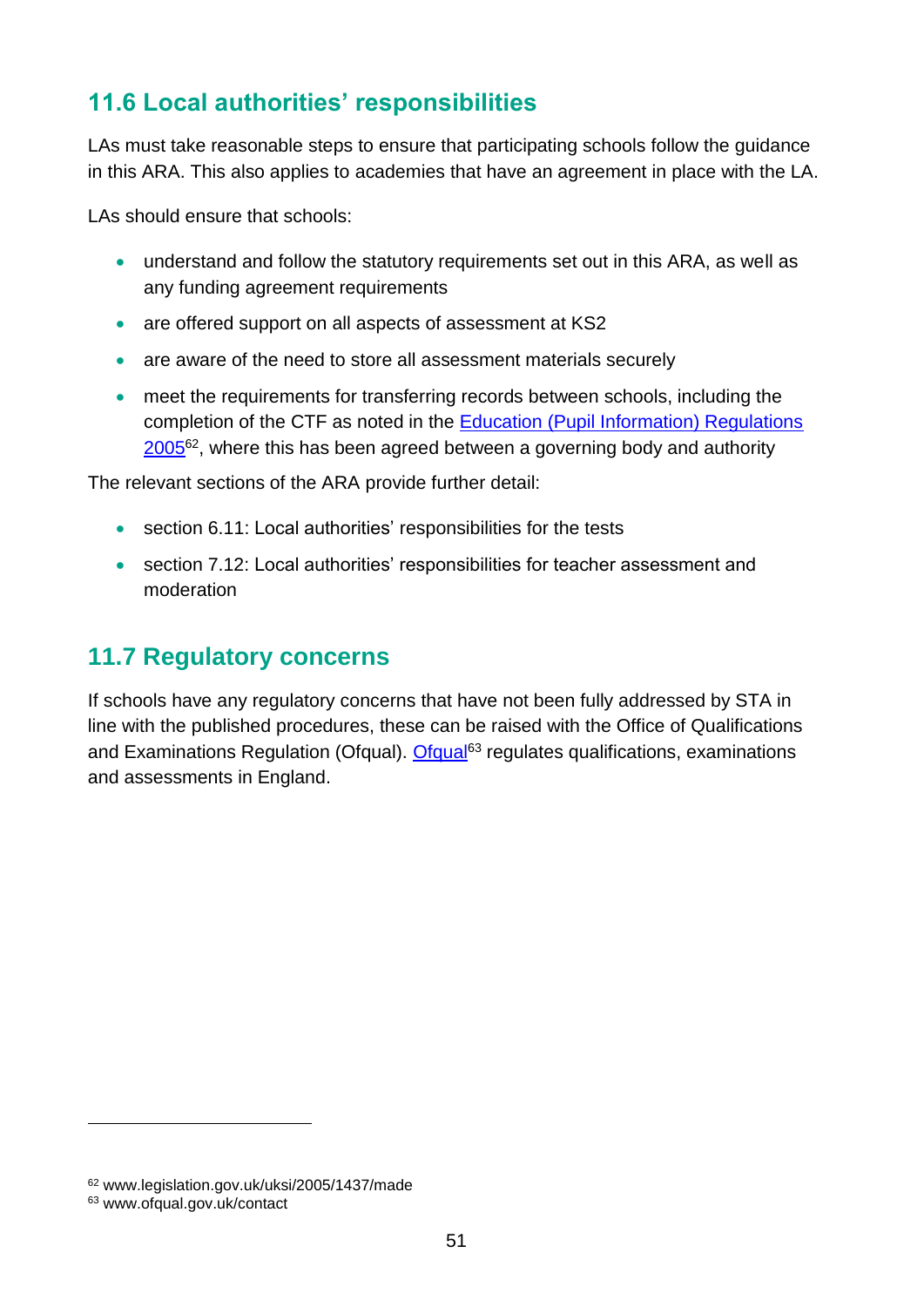# <span id="page-51-0"></span>**Section 12: Further information**

## <span id="page-51-1"></span>**12.1 Useful websites and links**

• NCA tools

[https://ncatools.education.gov.uk](https://ncatools.education.gov.uk/)

• EduBase [www.education.gov.uk/edubase](https://www.education.gov.uk/edubase)

#### **Key stage 2 tests**

Collection available at [www.gov.uk/government/collections/national-curriculum](http://www.gov.uk/government/collections/national-curriculum-assessments-key-stage-2-tests)[assessments-key-stage-2-tests,](http://www.gov.uk/government/collections/national-curriculum-assessments-key-stage-2-tests) including:

- Test administration quidance
- How to use access arrangements
- Keeping materials secure
- Maladministration
- **•** Results
- Science sampling tests

#### **Teacher assessment**

Collection available at [www.gov.uk/government/collections/key-stage-2-teacher](http://www.gov.uk/government/collections/key-stage-2-teacher-assessment)[assessment,](http://www.gov.uk/government/collections/key-stage-2-teacher-assessment) including:

- Interim TA frameworks
- Interim pre-key stage standards
- Instructions for submitting TA including codes
- **•** Exemplification material
- External moderation quidance

#### **National curriculum tests: practice materials**

Collection available at [www.gov.uk/government/collections/national-curriculum](http://www.gov.uk/government/collections/national-curriculum-assessments-practice-materials)[assessments-practice-materials,](http://www.gov.uk/government/collections/national-curriculum-assessments-practice-materials) including:

- Past papers and sample materials
- Scaled scores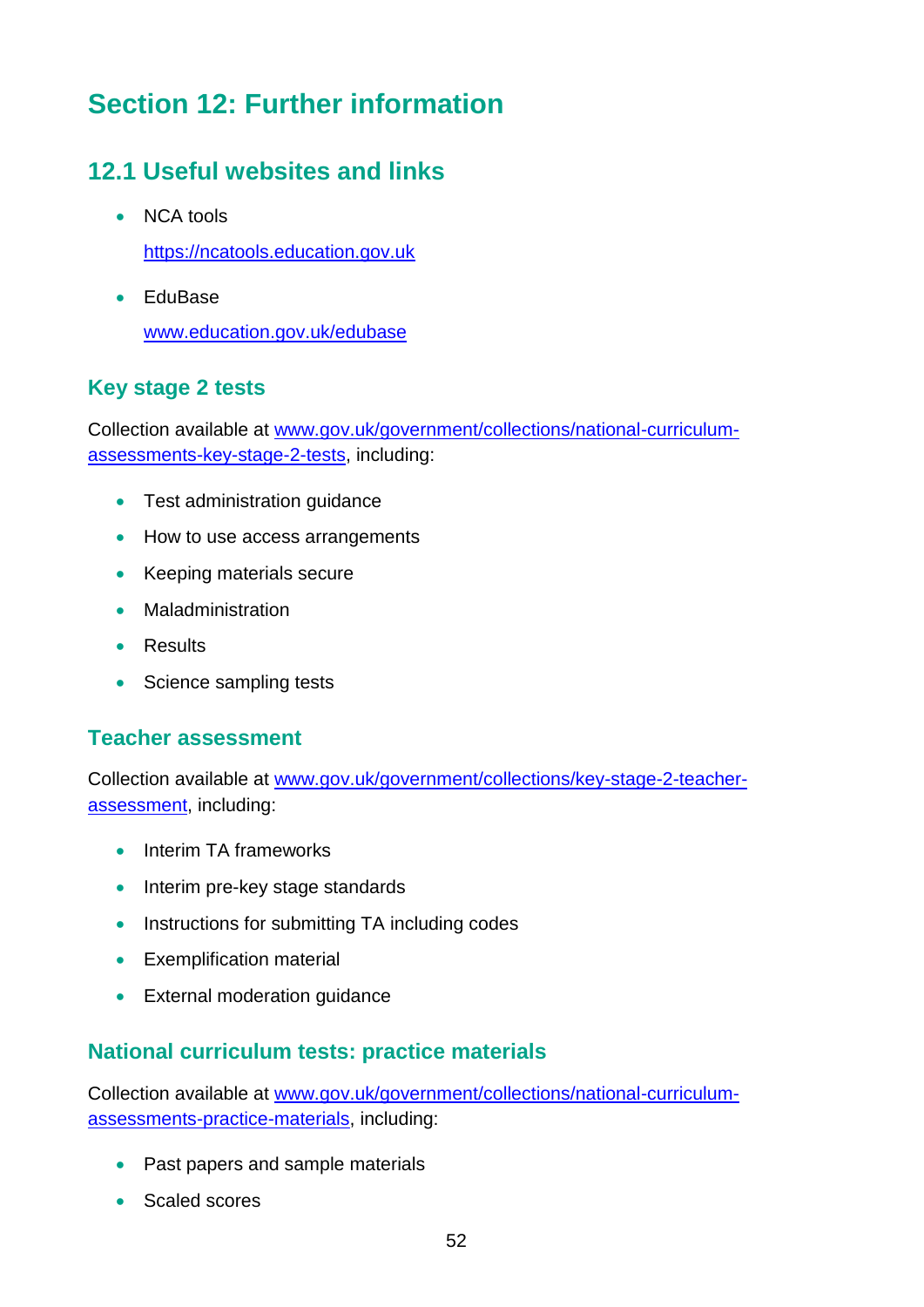#### **Guidance for local authorities**

Collection available at [www.gov.uk/government/collections/national-curriculum](http://www.gov.uk/government/collections/national-curriculum-assessments-guidance-for-local-authorities)[assessments-guidance-for-local-authorities,](http://www.gov.uk/government/collections/national-curriculum-assessments-guidance-for-local-authorities) including:

- Data collection
- **•** Monitoring visits and maladministration
- External moderation quidance

## <span id="page-52-0"></span>**12.2 Additional resources**

- STA assessment updates [www.gov.uk/government/collections/STA-assessment-updates](http://www.gov.uk/government/collections/STA-assessment-updates)
- Information for parents [www.gov.uk/government/collections/national-curriculum-assessments-information](http://www.gov.uk/government/collections/national-curriculum-assessments-information-for-parents)[for-parents](http://www.gov.uk/government/collections/national-curriculum-assessments-information-for-parents)
- STA media site

<https://registration.livegroup.co.uk/sta>

• Webinars and videos [www.youtube.com/user/educationgovuk](http://www.youtube.com/user/educationgovuk)

# <span id="page-52-1"></span>**12.3 Help and support**

For general enquiries about the assessment and reporting arrangements at key stage 2

**National curriculum assessments helpline:** 0300 303 3013

**Email:** [assessments@education.gov.uk](mailto:assessments@education.gov.uk)